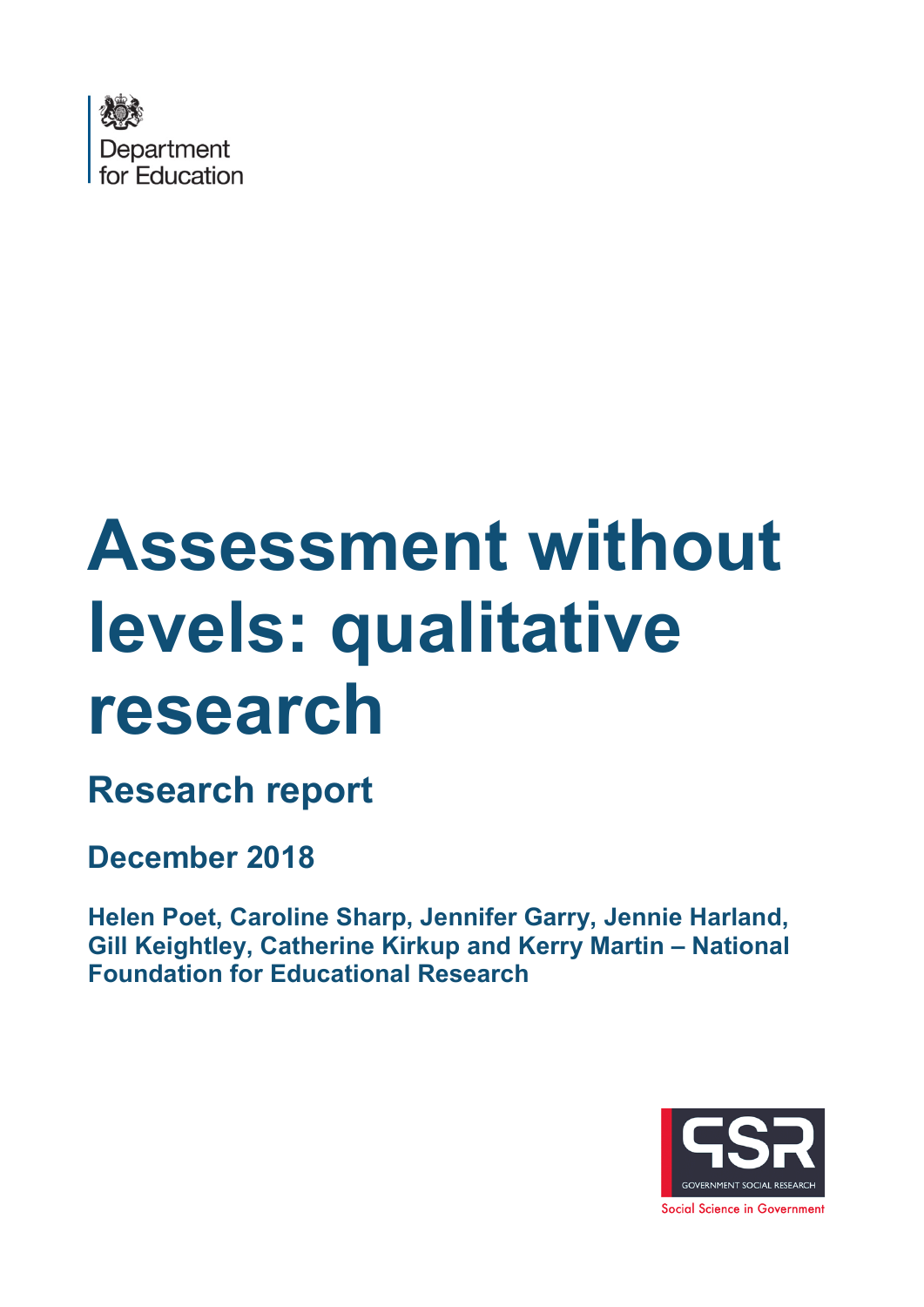# **Contents**

| List of figures                                                           | 5  |
|---------------------------------------------------------------------------|----|
| List of tables                                                            | 6  |
| Acknowledgements                                                          | 7  |
| <b>Executive summary</b>                                                  | 8  |
| Key findings                                                              | 8  |
| Schools' changes to assessment and their impact on teachers and pupils    | 8  |
| Communication with pupils and parents                                     | 9  |
| Schools' use of information and support for AWL                           | 9  |
| Current non-statutory assessment practice                                 | 10 |
| Conclusion                                                                | 10 |
| <b>Research methods</b>                                                   | 11 |
| 1. Policy context and research design                                     | 12 |
| 1.1 Research aims, design and methods                                     | 14 |
| 2. Overview of non-statutory assessment practice                          | 17 |
| Key findings                                                              | 17 |
| Introduction                                                              | 17 |
| 2.1 The main components of assessment                                     | 17 |
| 2.1.1 Formative assessment                                                | 20 |
| 2.1.2 Summative assessment                                                | 21 |
| 2.1.3 Moderation                                                          | 22 |
| 2.1.4 Tracking and reporting                                              | 22 |
| 2.2. Describing pupils' attainment and progress                           | 25 |
| 3. Schools' changes to assessment and their impact on teachers and pupils | 27 |
| Key findings                                                              | 27 |
| Introduction                                                              | 28 |
| 3.1 How did schools respond to AWL?                                       | 28 |
| 3.1.1 How schools implemented the change                                  | 28 |
| 3.2 Why did schools adopt their current approach?                         | 29 |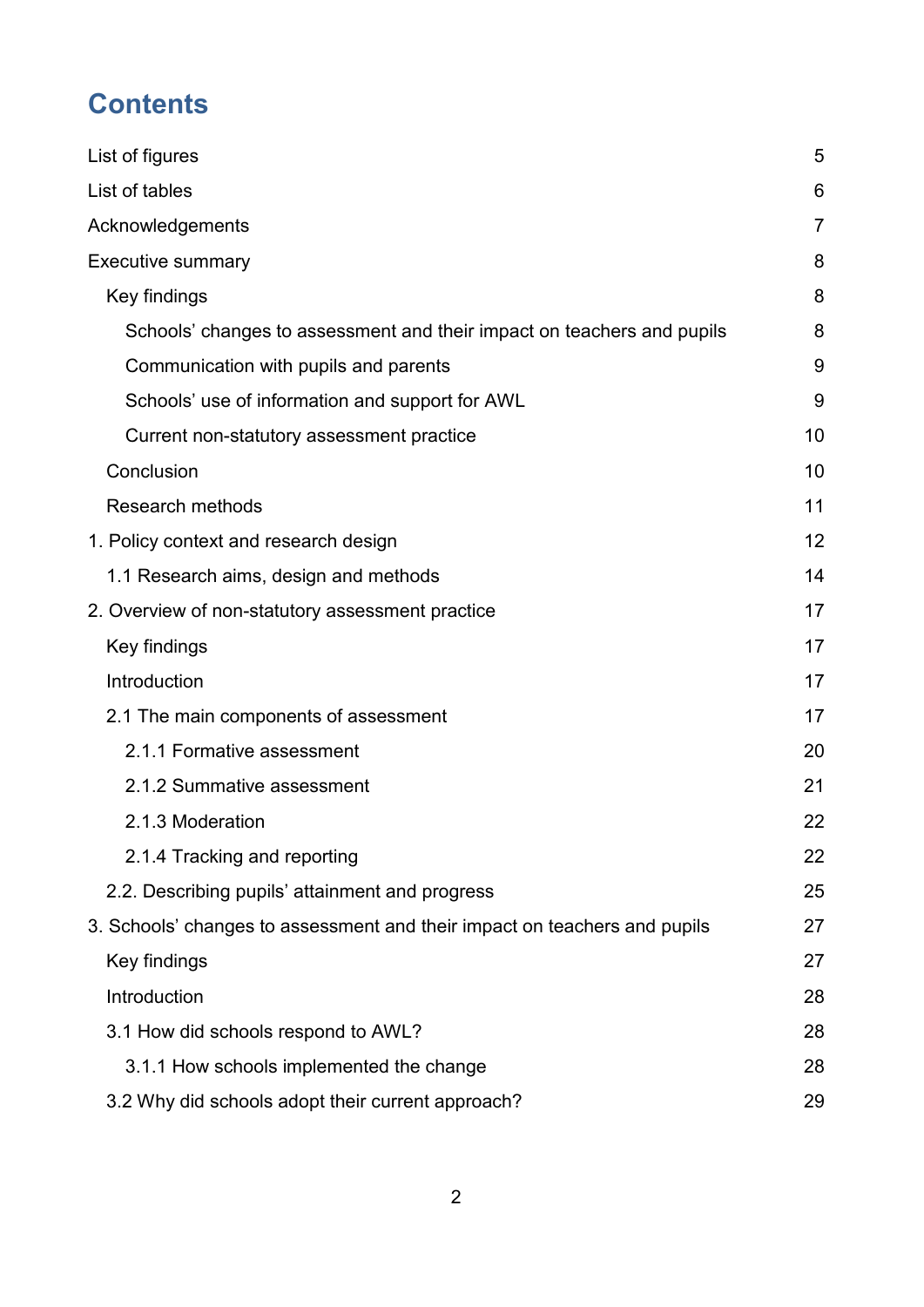| 3.2.1 The need for a rigorous and robust approach to monitor performance and            |    |
|-----------------------------------------------------------------------------------------|----|
| improve formative feedback                                                              | 29 |
| 3.2.2 Workload considerations                                                           | 30 |
| 3.2.3 Financial considerations                                                          | 32 |
| 3.3 What schools say is working well                                                    | 32 |
| 3.4 The impact of AWL on teachers and pupils                                            | 33 |
| 3.5 How has the balance of informal assessment and formal testing changed since<br>AWL? | 34 |
| 3.6 Has the amount of recording changed?                                                | 35 |
| 3.7 Confidence in teachers' judgements of pupil performance                             | 36 |
| 4. Communication with pupils and parents                                                | 39 |
| Key findings                                                                            | 39 |
| 4.1 Communication with pupils                                                           | 39 |
| 4.2 Communication with parents                                                          | 41 |
| 5. Schools' use of information and support                                              | 44 |
| Key findings                                                                            | 44 |
| Introduction                                                                            | 44 |
| 5.1 Range and types of support accessed on AWL                                          | 44 |
| 5.1.1 Access to published information and guidance                                      | 44 |
| 5.1.2 Training on AWL                                                                   | 45 |
| 5.2 Collaboration on AWL                                                                | 46 |
| 5.3 Gauging the demand for further information and guidance                             | 47 |
| 5.4 The best ways to share good practice                                                | 49 |
| 6. Discussion and conclusion                                                            | 51 |
| 6.1 Discussion                                                                          | 51 |
| 6.2 Conclusion                                                                          | 52 |
| 6.3 Next steps                                                                          | 53 |
| References                                                                              | 54 |
| Appendix: Further information on ethics and sampling                                    | 55 |
| A1 Ethical considerations                                                               | 55 |
| A2 Characteristics of participating schools                                             | 55 |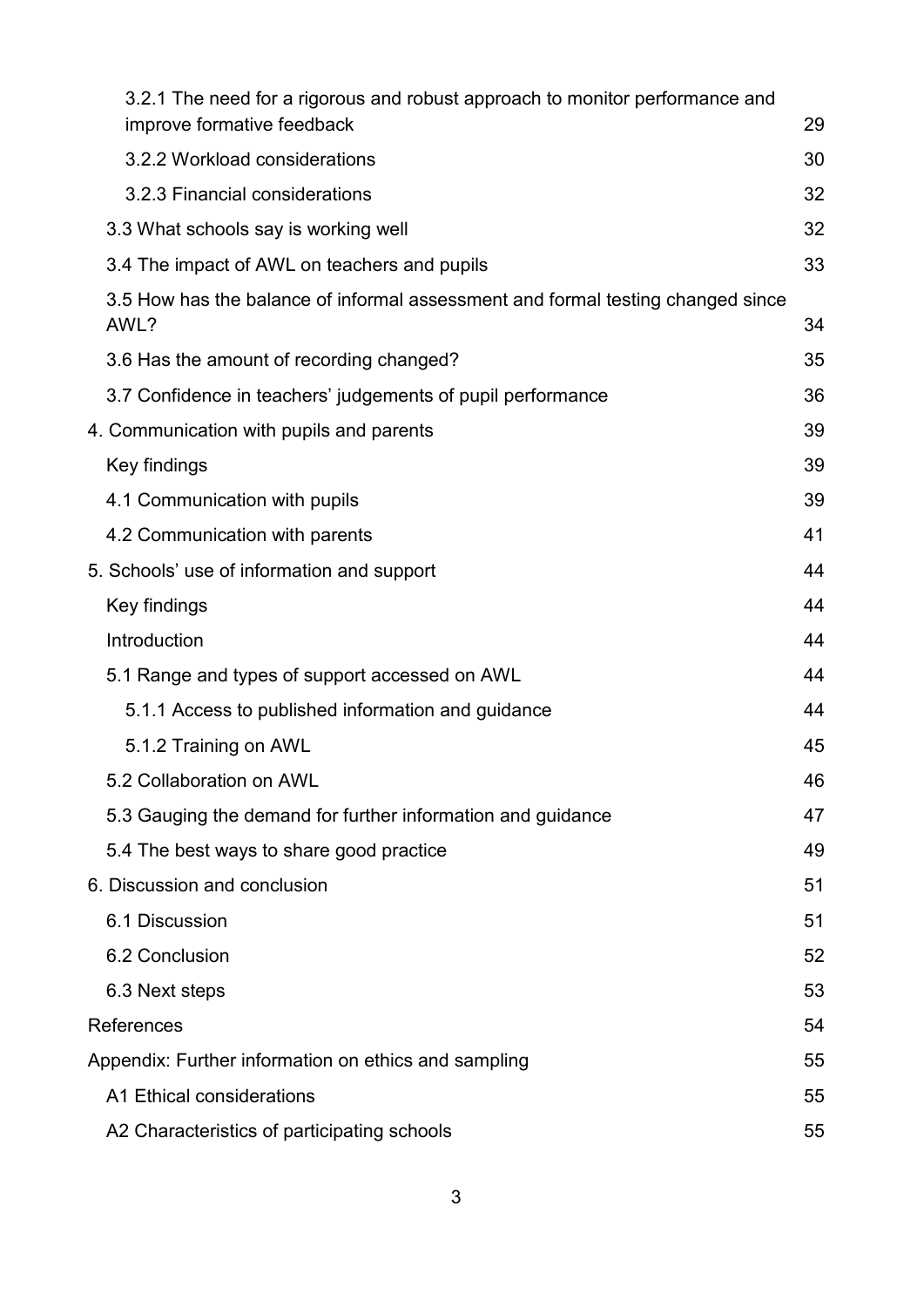| A3 Characteristics of interviewees            | 60 |
|-----------------------------------------------|----|
| A3.1 Secondary teachers per subject area      | 61 |
| A4 Screening question on assessment practices | 61 |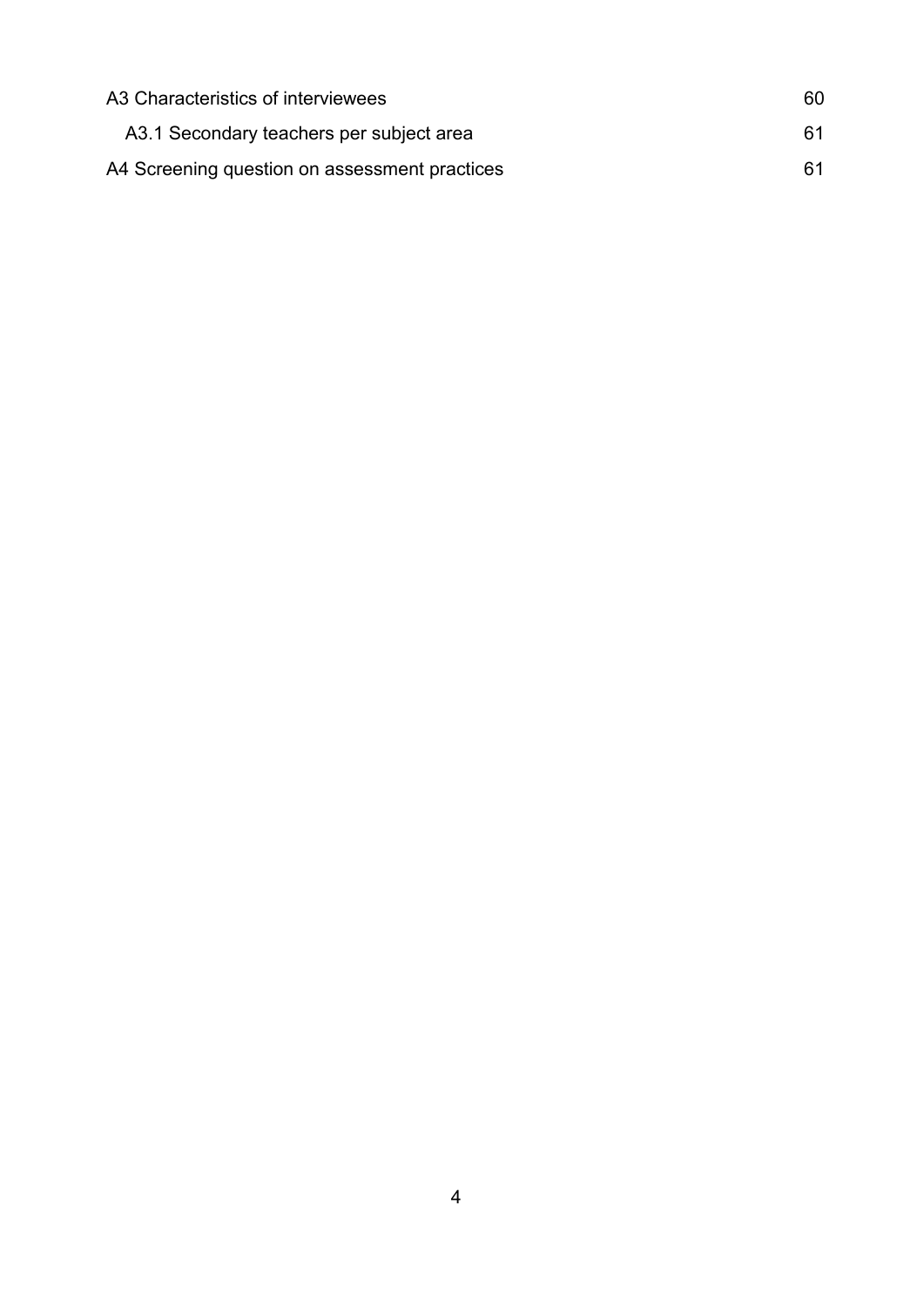# <span id="page-4-0"></span>**List of figures**

| Figure 1 The main components of schools' non-statutory assessment approaches | 18 |
|------------------------------------------------------------------------------|----|
| Figure 2 Four examples of schools' descriptive assessment categories         | 25 |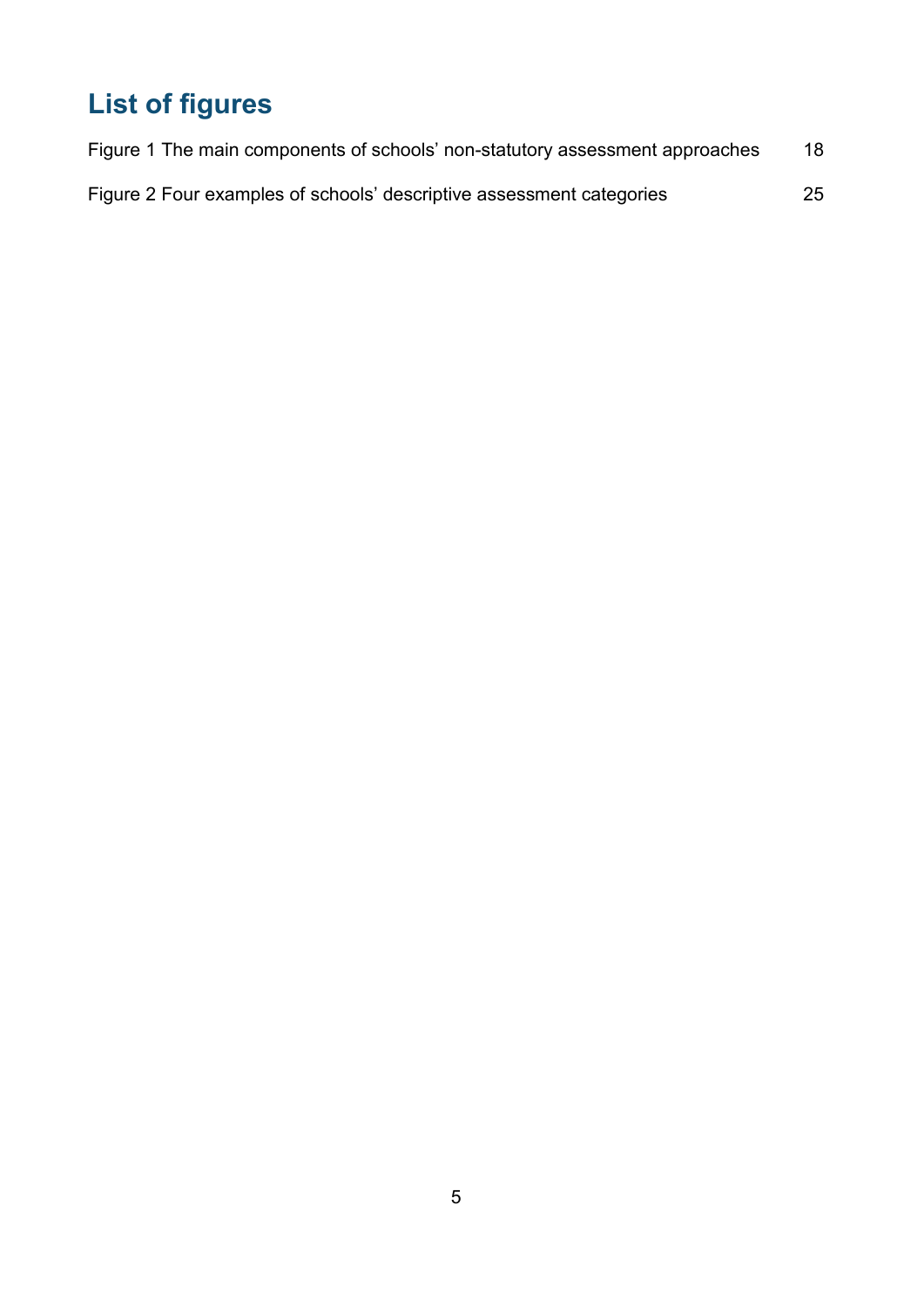# <span id="page-5-0"></span>**List of tables**

| Table 1 Sector of participating schools                                | 56 |
|------------------------------------------------------------------------|----|
| Table 2 Governance type of participating schools                       | 57 |
| Table 3 Region of participating schools                                | 57 |
| Table 4 Whether participating schools are located in Opportunity Areas | 58 |
| Table 5 Results of latest Ofsted inspection of participating schools   | 58 |
| Table 6 School attainment of participating schools                     | 59 |
| Table 7 Proportion of pupils eligible for FSM in participating schools | 59 |
| Table 8 Proportion of pupils with EAL in participating schools         | 60 |
| Table 9 Role of Interviewees                                           | 60 |
| Table 10 Number of teachers per key stage                              | 61 |
| Table 11 Schools' non-statutory assessment practices                   | 62 |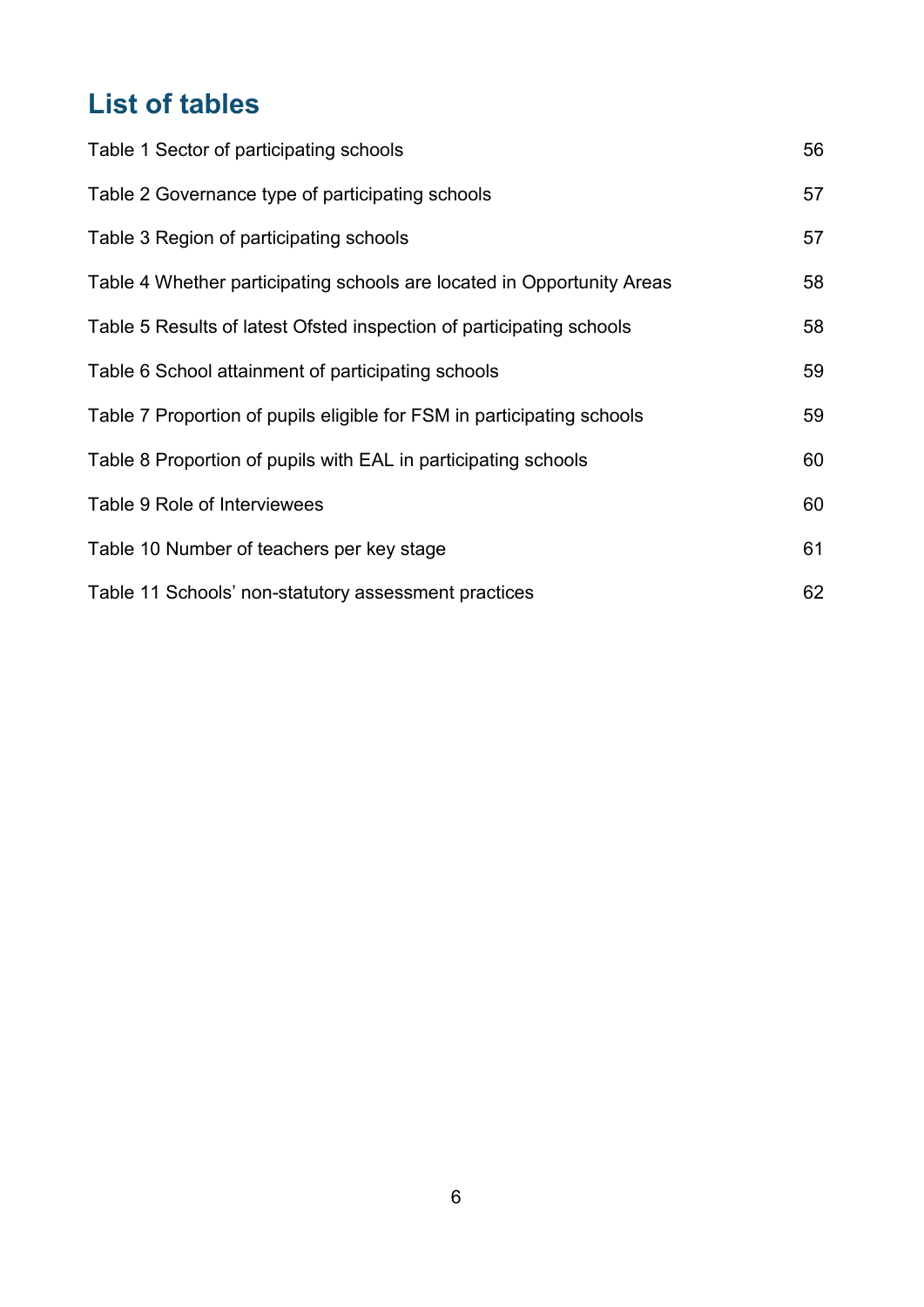# <span id="page-6-0"></span>**Acknowledgements**

The research team would like to thank all the senior leaders and teachers who took part in this study and shared their thoughts and experiences with us.

We wish to acknowledge the researchers who helped the report's authors to carry out the interviews, often at short notice and outside of normal working hours. Thanks to Zoe Des Clayes, Lisa O'Donnell, Caroline Stanford and Nalia Thurgood.

We would like to thank our project administrators Neelam Basi and Sagina Khan, together with our colleagues from the National Foundation for Educational Research (NFER) Research and Products Operations Department for their help in contacting schools and arranging interviews, especially Kathryn Hurd, Marie Lomax, Kam Ahitan and Keren Beddow.

We wish to thank Michael Tidd, headteacher of Medmerry Primary School, for sharing his expertise and advising us on our interview schedules and draft report. Finally, we would like to thank colleagues from the Department for Education (DfE) for funding the study and providing general oversight, including advising on assessment policy, monitoring the progress of the research and providing helpful critique of the research instruments and report.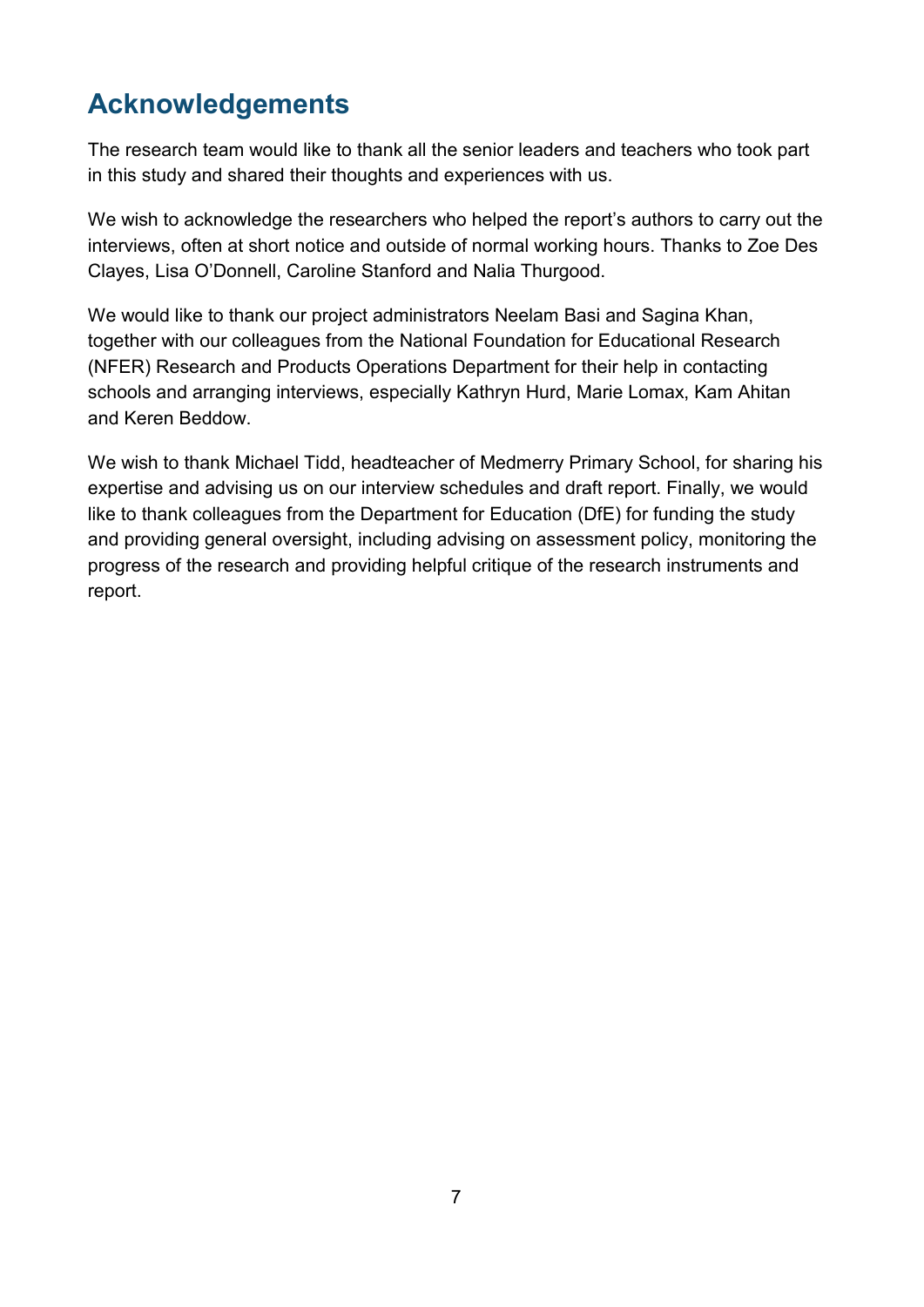# <span id="page-7-0"></span>**Executive summary**

The removal of national curriculum levels in 2014 was designed to complement the introduction of a revised, more challenging national curriculum. The Commission on Assessment without Levels (CAWL) was set up to advise schools on the principles of effective assessment and to support and guide schools in developing their assessment policies and practice.

In their report (CAWL, 2015) the commission argued that the removal of levels would provide an impetus for pedagogical change, increasing pupil motivation and engagement and making better use of formative assessment in the classroom. By removing levels, the intention was to reduce the time spent by teachers in recording and tracking progress towards numerical targets and release time for more in-depth teaching and formative assessment approaches that would support progress across the attainment spectrum.

This qualitative research set out to gather evidence on the types and range of nonstatutory assessment approaches in use in primary and secondary schools following the removal of levels. It focused exclusively on non-statutory assessment and did not include statutory assessment.

## <span id="page-7-1"></span>**Key findings**

#### <span id="page-7-2"></span>**Schools' changes to assessment and their impact on teachers and pupils**

- Teachers and senior leaders said that they were focusing more on formative assessment since the introduction of Assessment without Levels (AWL). This was reported to be enabling teachers to differentiate activities, refine their planning and provide support more effectively. Some interviewees (especially those using a 'mastery' approach) reported that pupils now had a deeper understanding of topics, rather than focusing on progressing as quickly as possible through a series of levels.
- Interviewees from all schools were able to identify at least one area of their approach that they felt was working well, most commonly that their schools' nonstatutory assessment approaches were more curriculum-led and effective than before AWL.
- Interviewees reported both positive and negative impacts of AWL on teachers' confidence in making summative judgements of pupils' attainment. Some were confident and felt that their schools' approaches were working well, especially those who had taken part in training and moderation. Others said that the lack of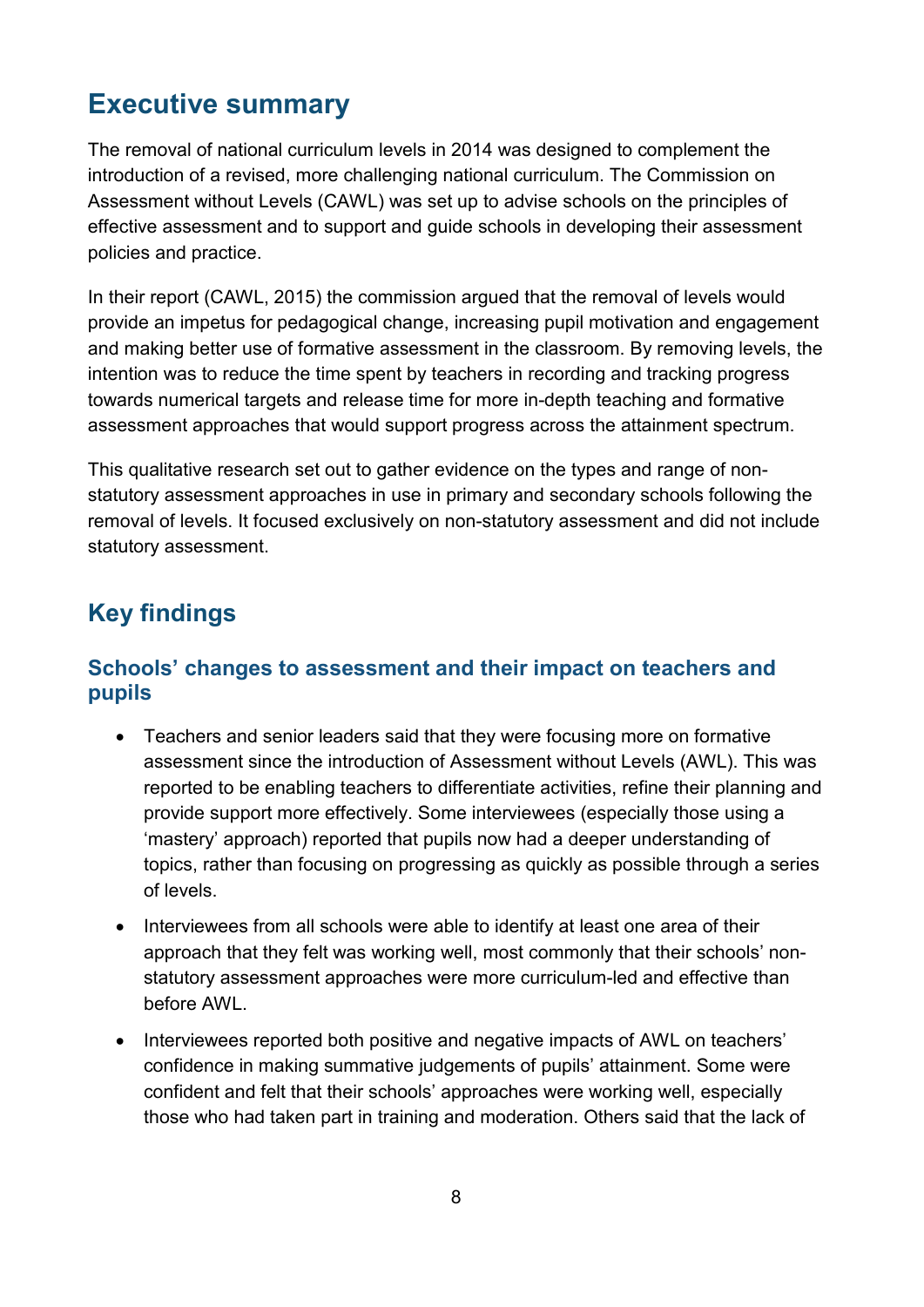national standards for non-statutory assessment had undermined teachers' confidence.

- Schools had commonly spent a great deal of time identifying and implementing their new approach. Most interviewees reported that teachers were now spending a similar amount of time on assessment as before AWL. A few reported an increase in workload due to the requirements of their school's new approach.
- Only a minority of interviewees felt that their school's assessment approach worked well for pupils with special educational needs (SEN). Others said that their school's approach did not adequately recognise the small steps of progress made by pupils with SEN. This concern was typically, but not exclusively, mentioned by interviewees from primary schools.

#### <span id="page-8-0"></span>**Communication with pupils and parents**

- Schools used a variety of methods to communicate assessment information to pupils. Some interviewees reported a positive impact on pupils' understanding of what they needed to do in order to make progress. This was particularly the case in schools which encouraged pupils to set their own learning objectives.
- Generally, interviewees felt that the shift to providing pupils with more detailed feedback was helping to reduce the 'labelling' effect of levels. However, some teachers felt their school's approach was too poorly differentiated to motivate pupils.
- Interviewees reported opposing impacts of their assessment approach on communication with parents. Some found that parents welcomed the more descriptive information, whereas others said that parents had understood the previous system of levels and did not currently understand their new approach.

#### <span id="page-8-1"></span>**Schools' use of information and support for AWL**

- Interviewees had commonly drawn on published information and taken part in training when AWL was first introduced.
- Schools were usually involved in collaboration with other schools, initially to discuss the merits of different assessment approaches and subsequently to provide ongoing information and moderation (especially among primary schools).
- Generally, interviewees said the best way to share good practice on non-statutory assessment was through collaboration with other schools and/or online resources. They did not feel the need for any further support on AWL, apart from annotated examples of students' work representing different categories of achievement in relation to national standards for non-statutory assessments (requested by a substantial minority of interviewees).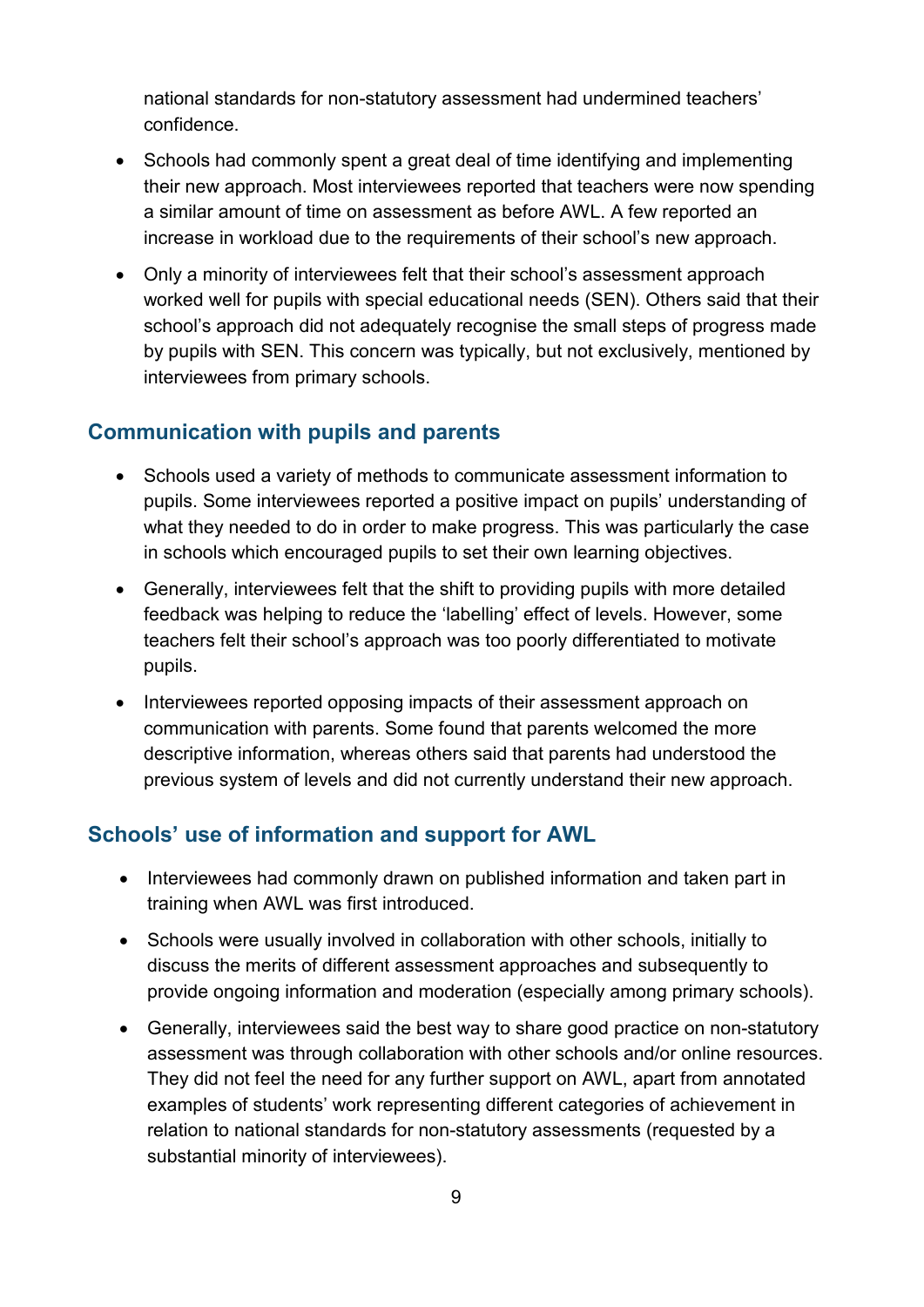#### <span id="page-9-0"></span>**Current non-statutory assessment practice**

- There are 4 main components to schools' non-statutory assessment approaches formative assessment, summative assessment, moderation and tracking and reporting systems. Primary schools tended to use external tests and moderation more than secondary schools.
- Non-statutory assessment tended to focus on the core subjects of maths, English and science. Assessment of non-core subjects was, comparatively speaking, less frequent and rigorous in primary schools, whereas secondary schools tended to use a similar approach across all subjects. Some schools also assessed pupils' wider skills, attitudes and behaviour.
- Although there was a great deal of overlap, no 2 schools were using exactly the same descriptive categories to assess pupils' performance. Some were using the same number of categories, but with different names.
- Interviewees said that the diversity of schools' approaches made it difficult for teachers to understand the non-statutory assessment information they received when pupils transferred to their school, or when moderating work with teachers in other schools.

# <span id="page-9-1"></span>**Conclusion**

The removal of levels has meant that schools participating in this research have refocused on formative assessment and interviewees attest to the positive impact of this. On the whole, interviewees indicated that the quality of feedback and communication with pupils had improved. However, the removal of national curriculum levels and the encouragement for schools to develop their own approaches have led to a perceived lack of common understanding between schools. The influence of statutory national assessment is still clearly apparent in schools' non-statutory assessment and continues to be the main driver for formative and summative assessment.

This research suggested that schools would welcome a form of national standardisation for non-statutory assessment guided by annotated exemplars of pupils' work rather than an item bank of questions (as recommended by the 2015 CAWL report), and there would be potential interest in an online forum together with access to case studies of schools' assessment approaches. The research also endorsed the need to address the issue of how best to recognise pupils' progress, especially for pupils with SEN.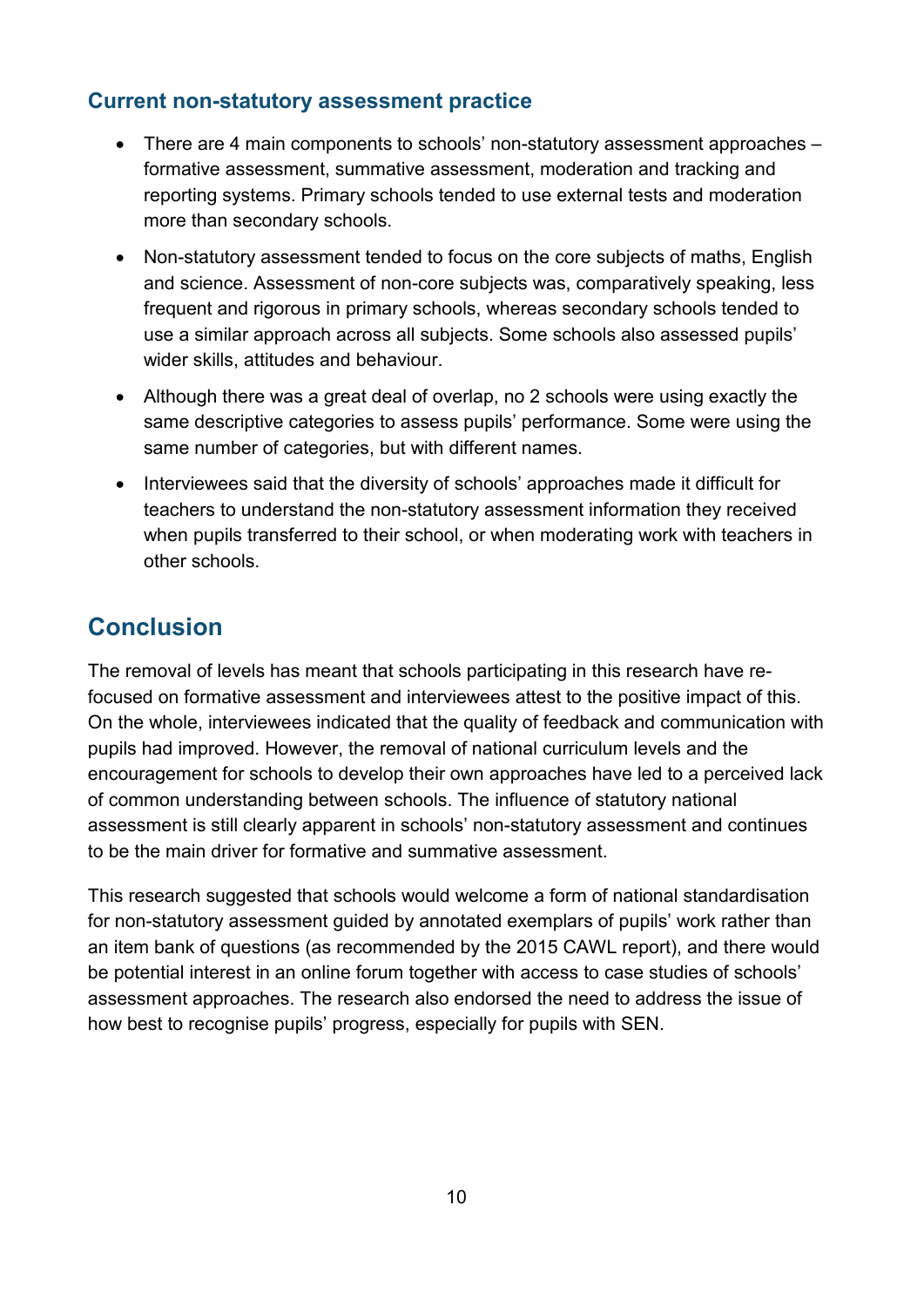## <span id="page-10-0"></span>**Research methods**

This report is based on 118 semi-structured qualitative telephone interviews (42 with senior leaders and 76 with teachers) in 42 primary and secondary schools in England. Interviews took place in October and November 2017. There were remarkably few differences of view in relation to the role or phase of the interviewees. However, although the research team approached schools with a wide range of assessment practices, senior leaders who were not confident in their school's approach to assessment tended to decline the invitation to take part. For this reason, schools with less well-developed approaches are likely to be under-represented in this research.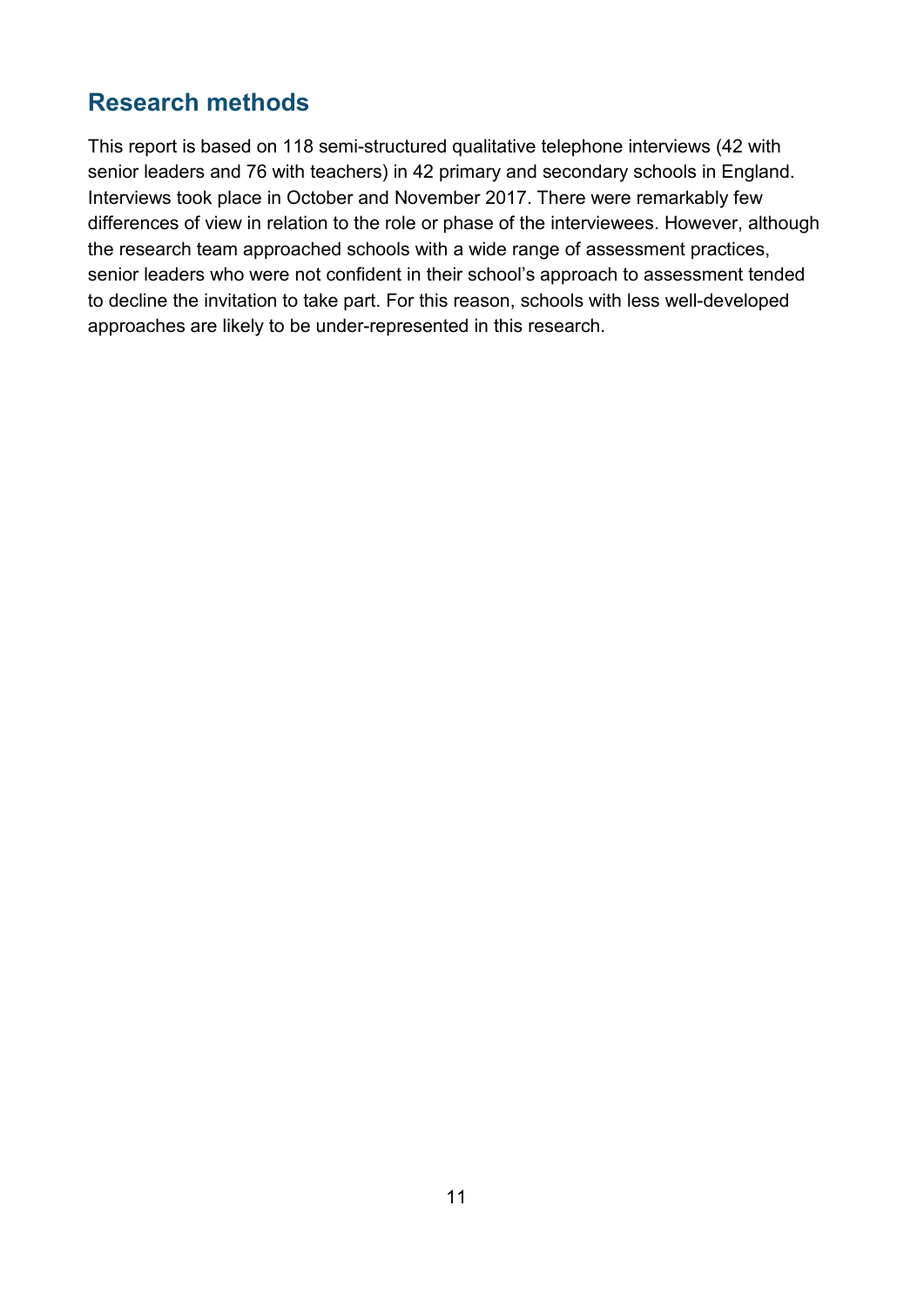# <span id="page-11-0"></span>**1. Policy context and research design**

When national curriculum levels were originally introduced in the late 1980s, they were intended for use in statutory assessment only and to report the outcomes of the key stage tests and statutory teacher assessment judgements. However, over time levels and sub-levels came to be used by schools for all forms of assessment, including in-school formative assessment.

One of the main reasons for the removal of national curriculum levels in 2014 was the introduction of a revised, more challenging national curriculum. The national curriculum review expert panel (DfE, 2011) considered that levels inhibited teachers and pupils and therefore recommended their removal. It was anticipated that removing levels would encourage teachers to relate the assessment of pupils' attainment and progress to the curriculum (pupils' knowledge and understanding), rather than focusing on numerical outcomes or targets. Further, the expert panel argued that the removal of national curriculum levels would eliminate other negative impacts on teaching that the use of levels for formative assessment had created. In summary, changing the culture of levels was considered to be fundamental to raising standards of attainment in England's schools.

The removal of levels required schools to develop bespoke assessment approaches to support teaching and to facilitate dialogue between teachers, pupils and parents and between schools and key stakeholders, such as governors, Ofsted inspectors and local authorities. The Department for Education (DfE) therefore set up the CAWL to advise schools on the principles of effective assessment and to support and guide schools in developing their assessment policies and practice. The commission (CAWL, 2015) agreed with the findings of the national curriculum review expert panel and concluded that the use of levels for formative assessment had adversely affected teaching. For example, rather than using assessments to identify gaps in understanding, teachers were assessing pupils by 'levelling' pieces of work. Because levels used a 'best-fit'[1](#page-11-1) model, it was often unclear which aspects of the curriculum pupils had fully consolidated. Levels were also used in conversations between teachers and pupils and parents, resulting not only in potentially meaningless dialogue, but also creating a culture of labelling pupils, supporting a mind-set of fixed ability. Further, the DfE's Workload Challenge Consultation (DfE, 2015) reported that school data management systems were often complex and unwieldy, and teachers spent too much time collecting and recording teacher

-

<span id="page-11-1"></span><sup>&</sup>lt;sup>1</sup> In a best-fit model, teachers use a 'compensatory' approach in judging whether a piece of work has met a set of criteria for the award of a particular level, grade or standard, for example, not all the criteria have to be met. Weaknesses in one area can be made up with strengths in another. This can be contrasted to a secure-fit model or 'mastery' approach, in which a pupil has to meet each and every criterion in order to meet the standard.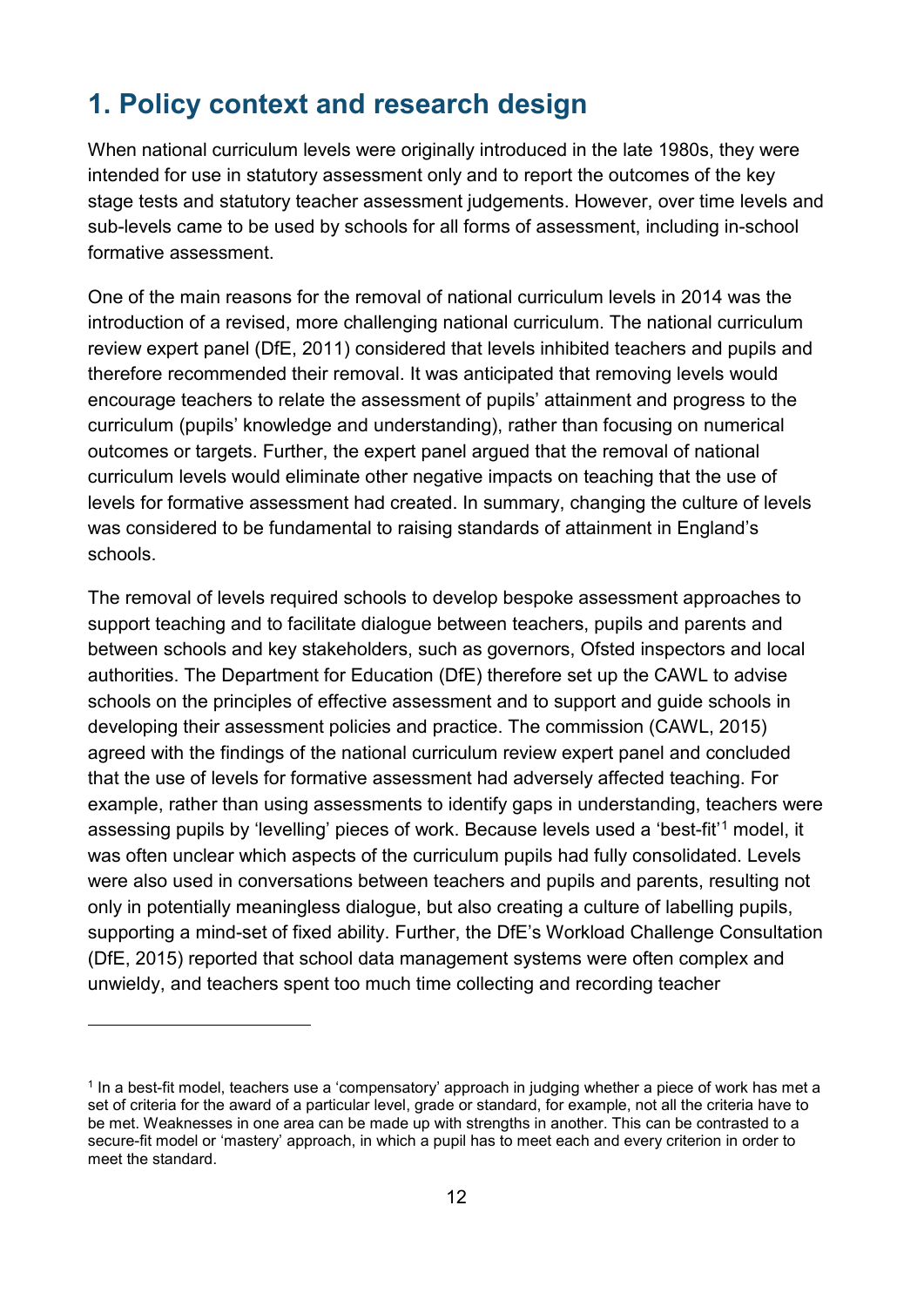assessment data. This issue was considered in the CAWL report, which pointed out that there was little need for teachers to record formative assessment or to provide extensive collections of marked pupils' work for inspection purposes.

According to the commission (CAWL, 2015), the removal of levels would provide an impetus for pedagogical change, increasing pupil motivation and engagement; and making better use of formative assessment in the classroom. It would reduce the time spent by teachers recording and tracking progress towards numerical targets and release time for more in-depth teaching and formative assessment approaches that would support progress across the attainment spectrum.

In the commission's report, evidence of successful transition to AWL was characterised as:

- fostering in pupils a sense of responsibility for their own progress
- enabling more meaningful dialogue about attainment and progress between pupils and teachers and between schools and parents/carers
- improving teacher confidence in using assessment to inform teaching
- providing strong integrated systems of curriculum, pedagogy and assessment
- encouraging greater professional expertise in assessment
- resulting in improved outcomes for pupils in the longer term.

However, the commission (CAWL, 2015, p.43) recognised that many schools were reluctant to replace their level-based assessment systems and were 'just beginning the journey towards assessment without levels'. They acknowledged the considerable challenges faced by schools in moving away from levels and raised a concern that new systems being adopted by some schools were recreating levels by another name.

Since 2015, primary and secondary schools have experienced further changes to the statutory assessment and accountability arrangements, including the introduction of new floor standards for accountability. The implication for this research is that interviewees were responding to more widespread changes to curriculum and assessment in addition to the move away from levels.

In primary schools, the assessment arrangements for statutory end-of-key stage tests changed in 2015 to 2016, with new tests aligned to the 2014 curriculum and the results reported in the form of scaled scores (with 100 representing the expected standard). Interim frameworks for statutory teacher assessment at the end of key stages 1 and 2 were introduced in the same year. In secondary schools, alongside the new key stage 3 (KS3) curriculum, there were changes to GCSEs – more rigorous content and a new grading structure (A\*-G being replaced by 9 to 1 over a three-year period from 2017 to 2020). Most significantly, Progress 8 was introduced in 2016 as the main indicator of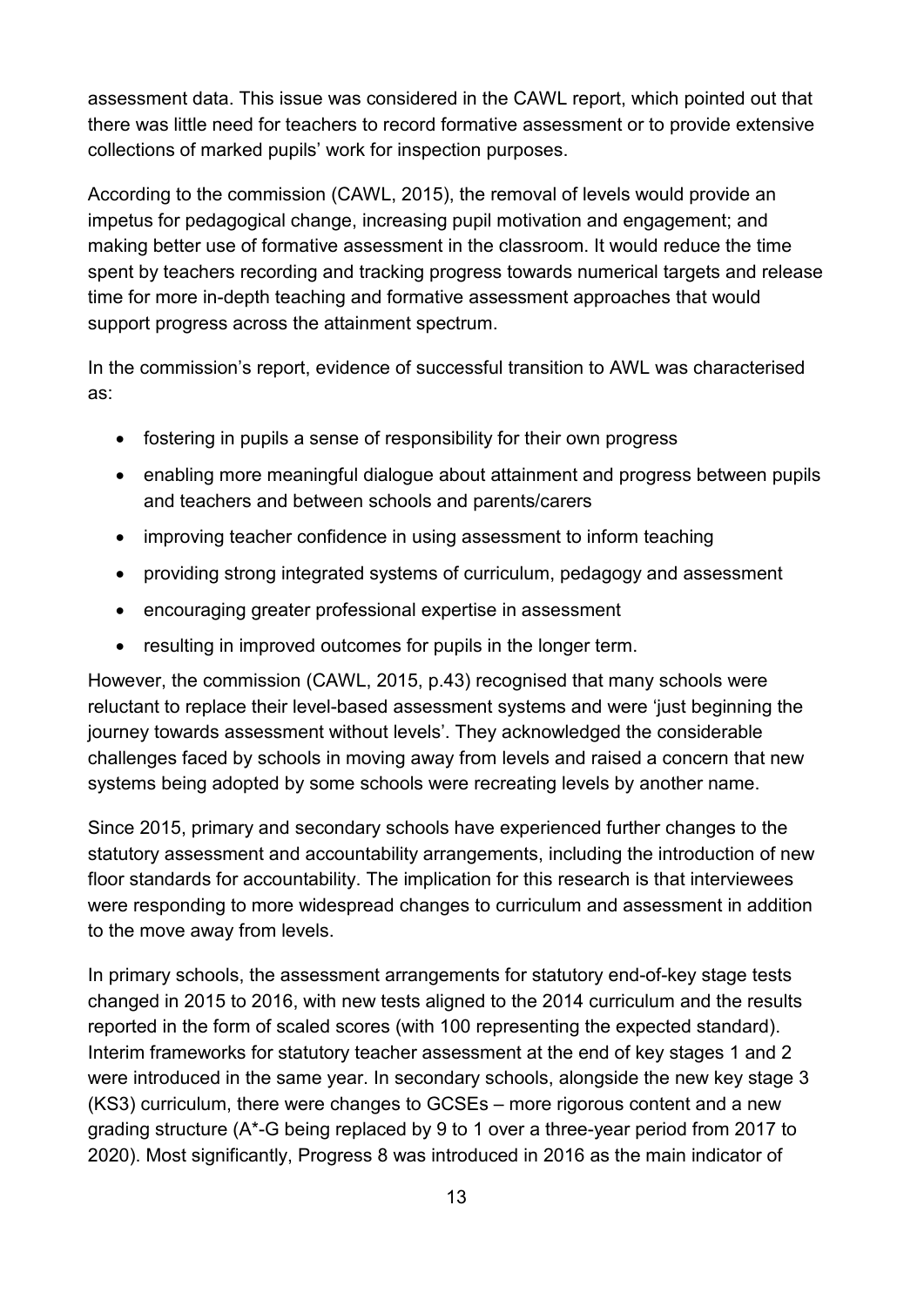school performance, replacing the previous 5 A\*-C GCSEs attainment indicator. Alongside these external changes, schools have been gradually developing their internal assessment systems and practices.

In May 2017 the House of Commons Education Committee (GB, Parliament, HoC, 2017) reported on its inquiry into assessment in primary schools. The committee expressed concern about the number and speed of changes to primary assessment and accountability arrangements, reporting that schools did not have sufficient time to implement effective in-school assessment systems.

In 2017 DfE launched 2 consultations on the proposals for the future of primary assessment – Primary assessment in England (DfE, 2017a) and Primary school pupil assessment: Rochford Review recommendations (DfE, 2017b). The government response to the first of these, published just prior to the fieldwork for this project, signalled several changes to the primary assessment arrangements, including changes to the assessment of progress (by means of a new baseline measure), the removal of key stage 1 (KS1) statutory assessments and changes to statutory teacher assessment requirements. In response to the second consultation, it was confirmed that the requirement to assess pupils engaged in subject-specific study using P scales will be removed and that the interim pre-key stage standards will be made permanent and extended to include all pupils working below the standard of the national curriculum but engaged in subject-specific study. Such changes may further affect primary schools' nonstatutory assessment systems and practices.

## <span id="page-13-0"></span>**1.1 Research aims, design and methods**

The over-arching aim of the research was to gather evidence on the types and range of non-statutory assessment approaches in use in schools following the removal of levels.

Specific objectives were to investigate:

- a. current non-statutory assessment practice
- b. impacts that have resulted from the removal of levels
- c. challenges/barriers to the implementation of new systems and processes
- d. sources of support accessed by schools, collaboration between schools and future support needs.

The longer-term objective was to enable DfE to share examples of effective practice in schools and to help develop further guidance and support for schools, where required.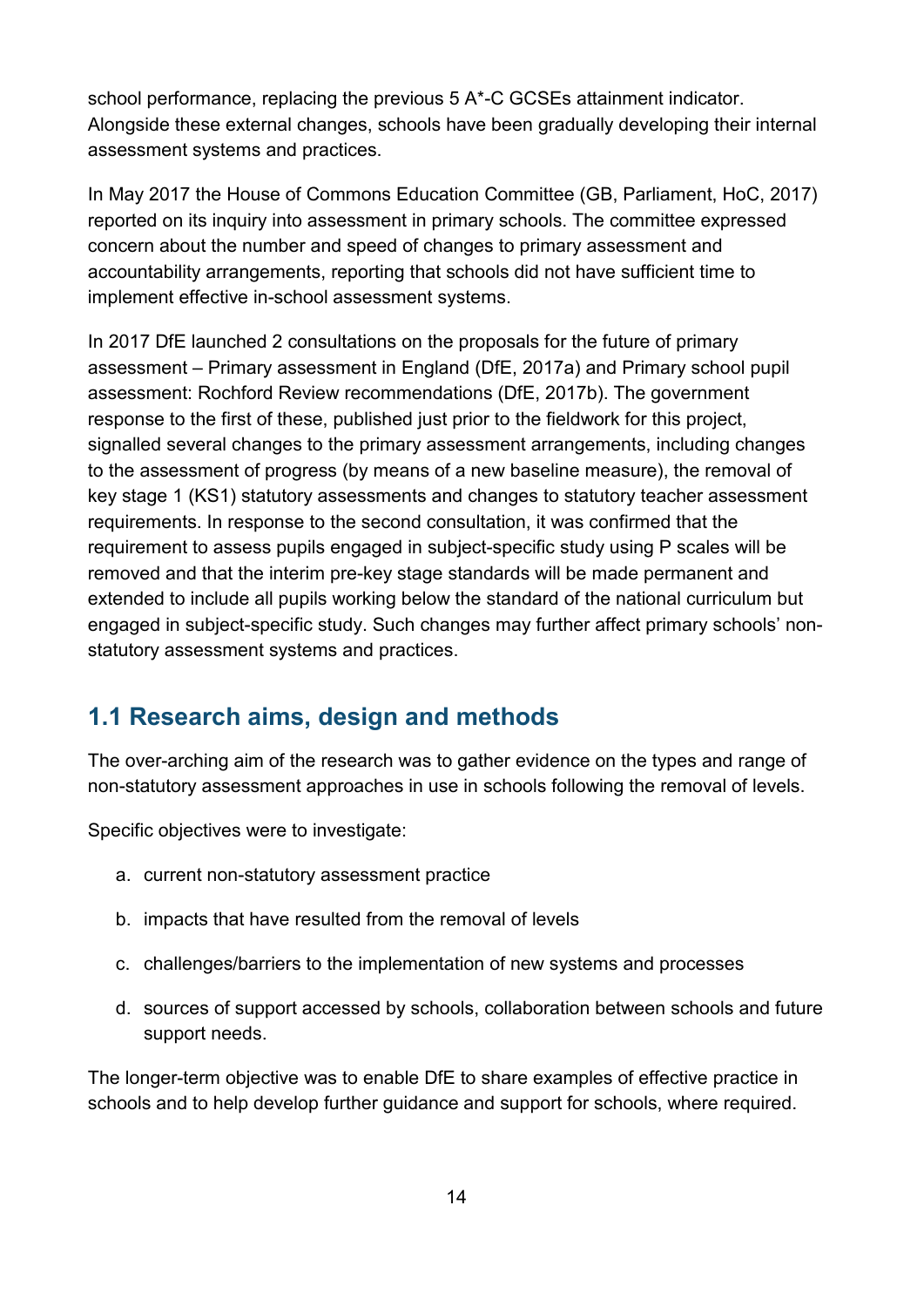DfE commissioned a qualitative study, designed to to gather rich, in-depth data from schools with a range of different contexts and practices. The main method of data collection was through telephone interviews with senior leaders and teachers.

NFER identified the sample of primary and secondary schools from 2 sources – NFER's teacher voice panel and an 'innovative practice' sample. Teacher voice includes school leaders<sup>2</sup> from a nationally representative sample of schools who have expressed a willingness to engage in research. The purpose of the 'innovative' sample was to ensure that the research included sufficient examples of assessment practice that schools felt were innovative and/or effective. The team identified these schools through web searches of conferences and social media, looking for schools which felt sufficiently confident to share their assessment practice with others. Other school details were also considered, including school phase, type and Ofsted rating.

The research team contacted school leaders, seeking an interview with them (or an appropriate senior colleague) and 2 classroom teachers. Interviews were requested with teachers of key stages 1 and 2 in primary schools and of different subjects in secondary schools (one from a core subject<sup>[3](#page-14-1)</sup> and one from a non-core subject), focusing on KS3.

In order to obtain a good spread of schools with different assessment practices, we asked senior leaders contacted via the teacher voice panel to provide some brief information about their assessment approach in advance of the interview. Further information about the sample characteristics and range of assessment approaches is provided in the appendix.

The final achieved sample comprised 118 interviewees from 42 schools (27 primary and 15 secondary, 32 from the teacher voice sample and 10 from the 'innovative practice' sample – please see the appendix for further details). Interviews took place over a 6 week period from October to early November 2017. The research team devised the interview schedules in collaboration with DfE. There were slightly different versions for senior leaders and classroom teachers, to reflect their different roles in relation to nonstatutory assessment. The interview schedules were piloted with senior leaders and teachers and revised to take account of their comments.

Interviews typically lasted between 30 and 45 minutes and were audio-recorded (with the interviewees' permission) to ensure that quotes were accurately reported. Interviewers wrote up their notes and also compiled a school summary, representing the information

<u>.</u>

<span id="page-14-0"></span><sup>&</sup>lt;sup>2</sup> For the purpose of this research we refer to headteachers, deputy heads and assistant heads as 'senior leaders'.

<span id="page-14-1"></span><sup>3</sup> English, maths or science.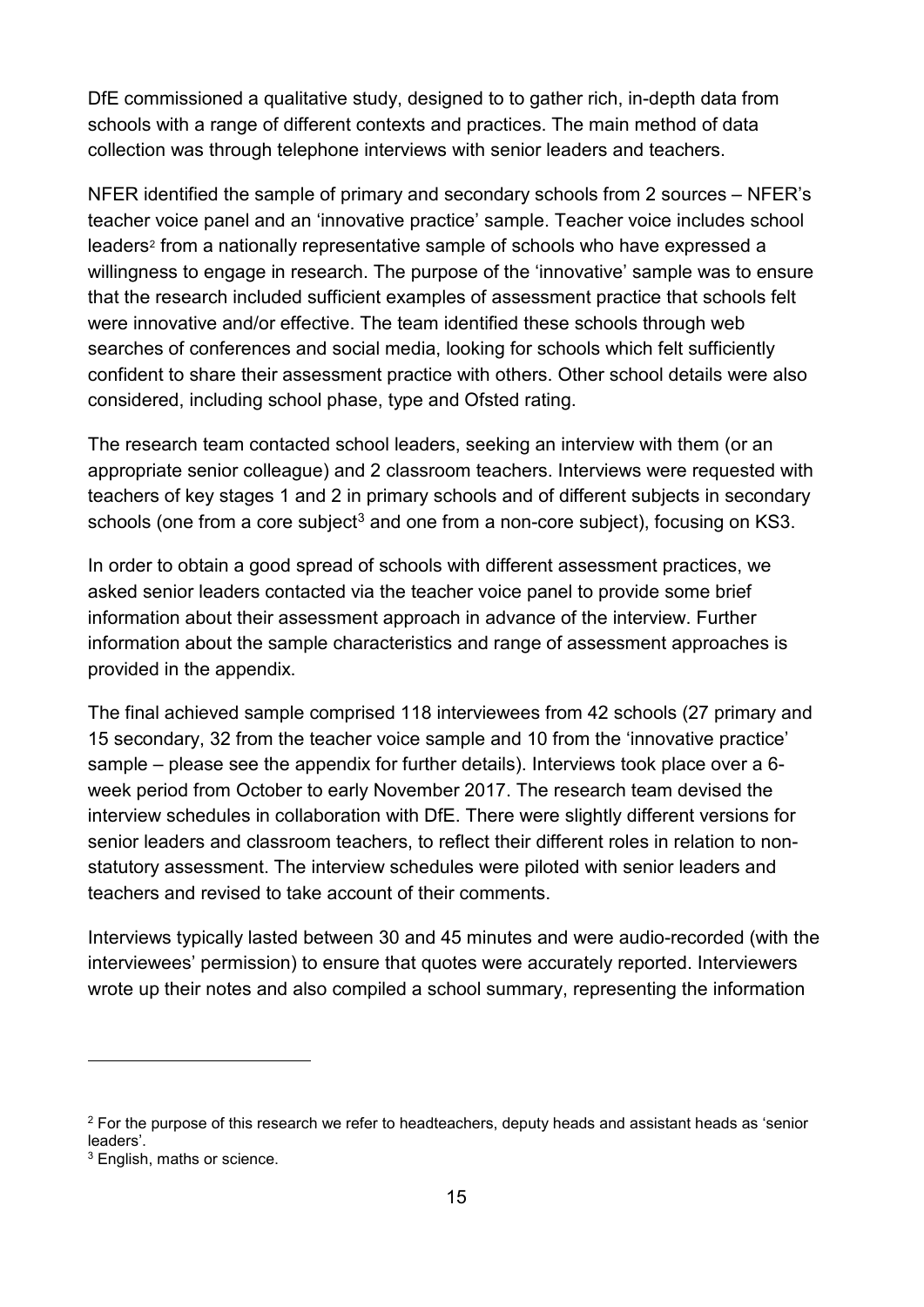from all 3 interviewees in each school. The research team analysed the school summaries and interview notes using a qualitative data software package (MAXQDA).

The research team looked for differences in views expressed by senior leaders and teachers and also in relation to whether they worked in primary or secondary schools. In general, interviewees in different roles and phases expressed similar views, but we have reported differences where these exist. Illustrative examples of practice have been included in the report, but these are not necessarily intended to represent best practice.

Although the research team was keen to include schools with a wide range of assessment approaches, senior leaders who were not confident in their school's approach to assessment tended to decline the invitation to take part. For this reason, schools with less well-developed approaches are likely to be under-represented in this research.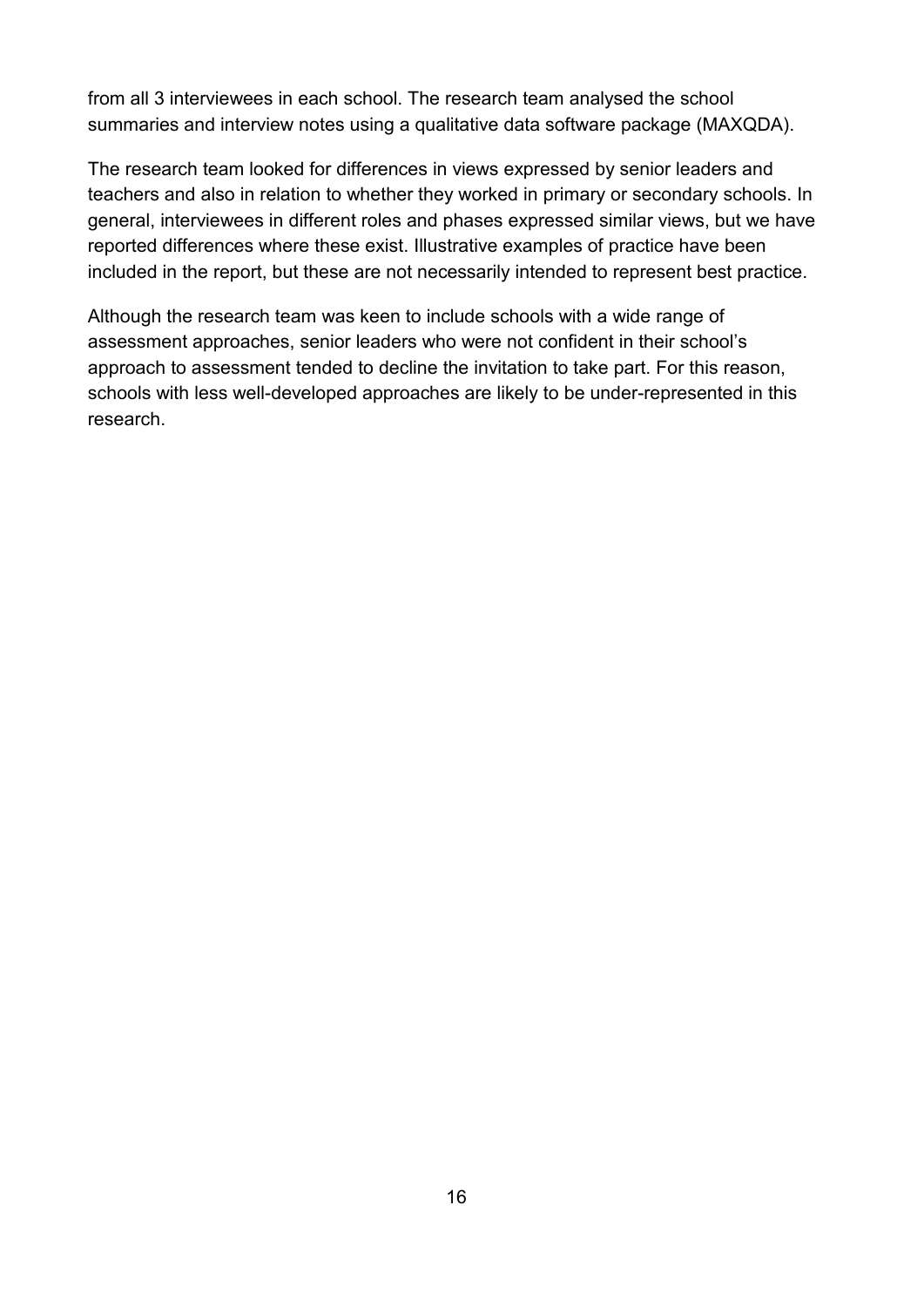# <span id="page-16-0"></span>**2. Overview of non-statutory assessment practice**

## <span id="page-16-1"></span>**Key findings**

- There are 4 main components to schools' non-statutory assessment approaches formative assessment (typically day-to-day), summative assessment (typically 2 to 3 times a year), moderation (typically at least annually, and tracking and reporting systems (typically termly reporting).
- Non-statutory assessment tended to focus on the core subjects of maths, English and science. Assessment of non-core subjects was, comparatively speaking, less frequent and rigorous in primary schools, whereas secondary schools tended to use a similar approach across all subjects. Some schools also assessed pupils' wider skills, attitudes and behaviour.
- All participating schools used a tracking system, most of which were purchased from an external provider.
- Primary schools were commonly using a combination of teacher assessment and testing using externally-developed tests, along with moderation of teacher assessments with other schools.
- Secondary schools were more varied in their approaches, typically using teacher assessment and testing developed by staff. Few secondary interviewees said they used external moderation.
- Although there was a great deal of overlap, no 2 schools were using exactly the same categories to assess pupils' performance. Some were using the same number of categories, but with different names.
- Interviewees said that the diversity of schools' approaches made it difficult for teachers to understand the non-statutory assessment information they received when pupils transferred to their school.

## <span id="page-16-2"></span>**Introduction**

This chapter provides an overview of schools' current approaches to formative and summative non-statutory assessment.

## <span id="page-16-3"></span>**2.1 The main components of assessment**

*'No one bases it* [the judgement] *on one thing or another, it has to be a combination of all the evidence.' (Primary senior leader)*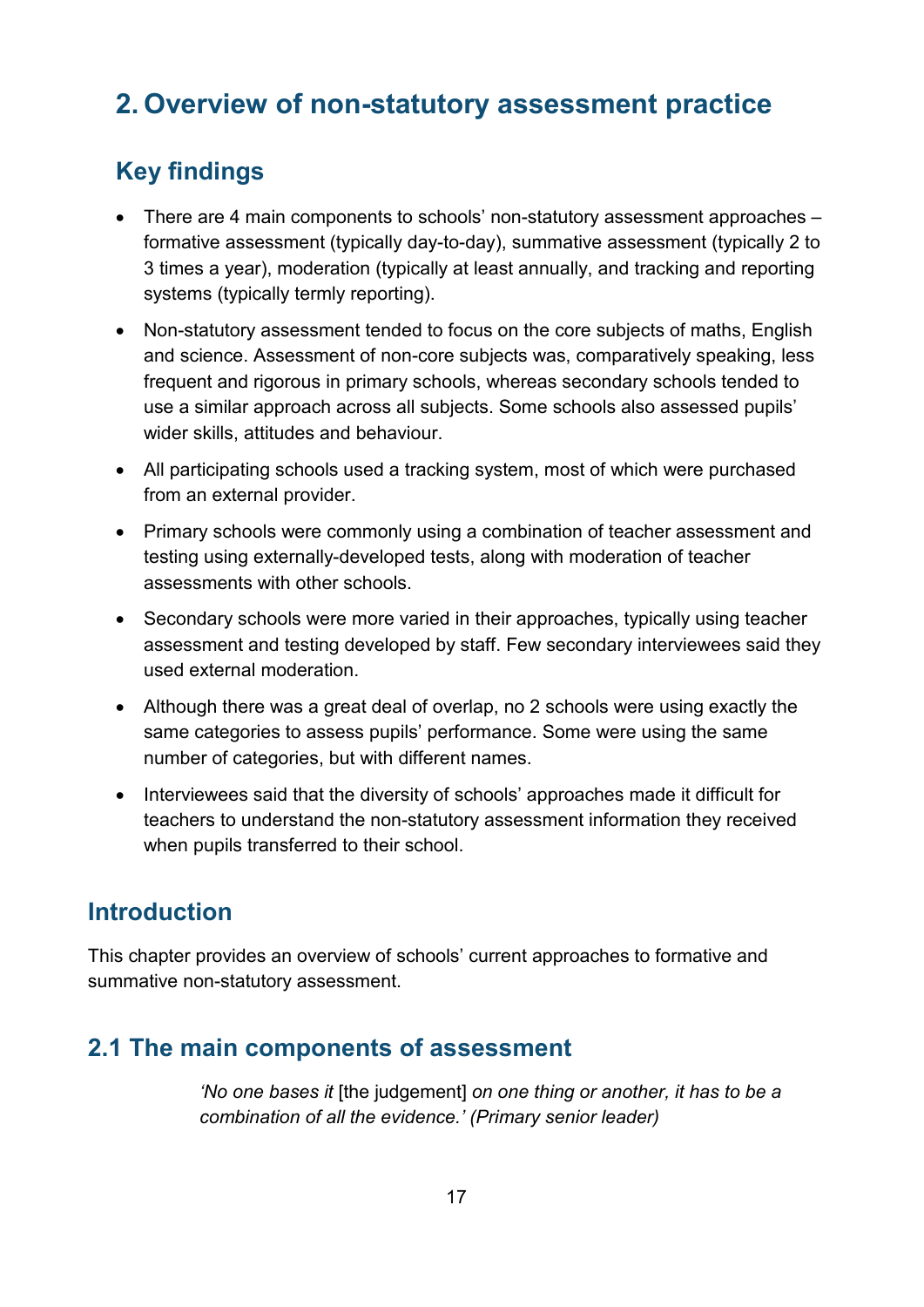As illustrated in Figure 1, the main components common to schools' assessment approaches are formative assessment, summative assessment, moderation and tracking.



<span id="page-17-0"></span>**Figure 1 The main components of schools' non-statutory assessment approaches**

Interviewees described a range of assessment approaches designed to draw on the main common components of formative and summative assessment, tracking pupils' progress and, in most cases, some form of moderation. Around half of these approaches were developed by the schools themselves (this was particularly the case for schools in the innovative practice sample). In other cases, schools had adopted an approach suggested by other schools, for example those in their multi-academy trust (MAT) or local authority (LA). Even where an assessment approach had been developed by their own school, senior leaders recognised that their chosen approaches might have features in common with assessment systems adopted by other schools.

It was common for interviewees to say that their schools' approaches to non-statutory assessment focused on the core subjects.<sup>[4](#page-17-1)</sup> Particularly in the case of primary schools, interviewees described the assessment of the non-core subjects as less frequent or

-

<span id="page-17-1"></span><sup>4</sup> Comprising maths, English and in some schools, science.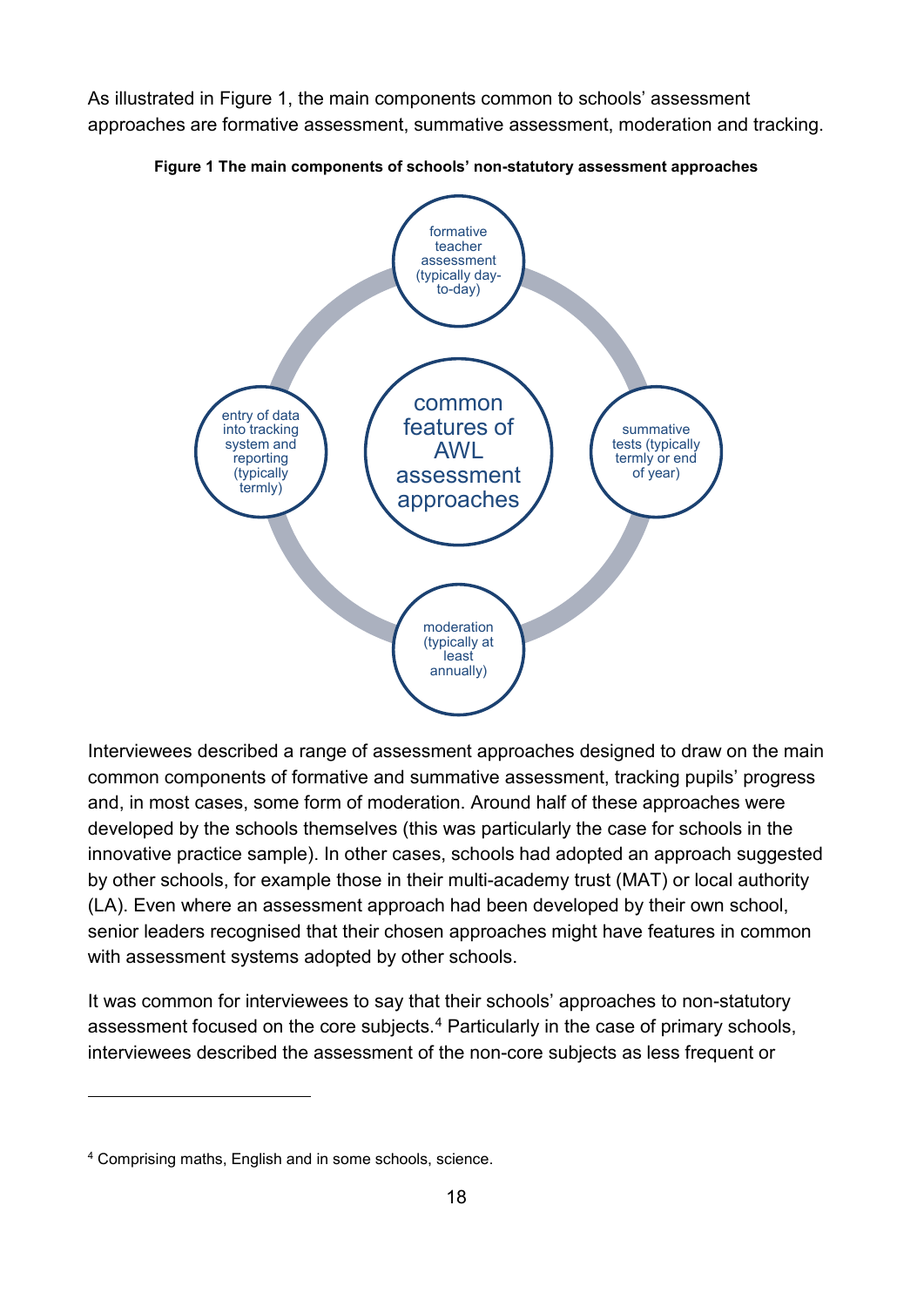rigorous. In such cases, primary schools had typically prioritised the development of assessment approaches of core subjects because these subjects contribute to their endof-key stage accountability measures. Some of these schools mentioned an intention to roll out their assessment approach to non-core subjects, however at the time of this research they were still refining their approach to assessing English and maths. Some interviewees said that the focus on assessment of core subjects had led to a narrowing of the curriculum because other subjects were receiving less attention and/or reduced class time. This was less of an issue in secondary schools, which tended to use similar formative and summative approaches for all subjects, although some schools prioritised recording assessment data for EBacc subjects.

Primary and secondary schools had adopted slightly different models of assessment. The most common approach used by almost all primary schools involved in this research was a combination of teacher assessment and testing using externally-developed products, along with moderation of teacher assessments with other schools. In contrast, secondary schools were more varied in their approach to non-statutory assessment, typically using combinations of teacher assessment and testing (which was more likely to be developed in-house). Very few secondary interviewees reported using externally-developed tests. Moderation was also much less commonly reported in secondary schools. Approaches to tracking and reporting pupil performance data were similar in primary and secondary schools.

Example 1 shows how staff in one secondary school revised their approach following the change to AWL.

#### **Example 1: one school's response to AWL**

A secondary academy developed its own bespoke assessment system which has subsequently been adopted by other schools in the MAT. The approach is underpinned by the school's belief that assessment should be driven by curriculum design. Curriculum leads began by devising key performance indicators (KPIs) based on their curriculum and what they expected students to achieve by the end of year 11 (in their GCSEs). They then worked backwards to identify what needed to be achieved at different points along the way. The curriculum and KPIs focus on 3 key skill areas – knowledge, understanding and literacy. Teachers devised their own summative tests to ensure that they related to the school's curriculum. A teacher explained how this prioritised high-quality teaching: '*It's made us write the Scheme of Work first and think about the learning and the assessment comes afterwards. Whereas before* [we] *would have written all the assessments and then written the Scheme of Work around the assessment.*'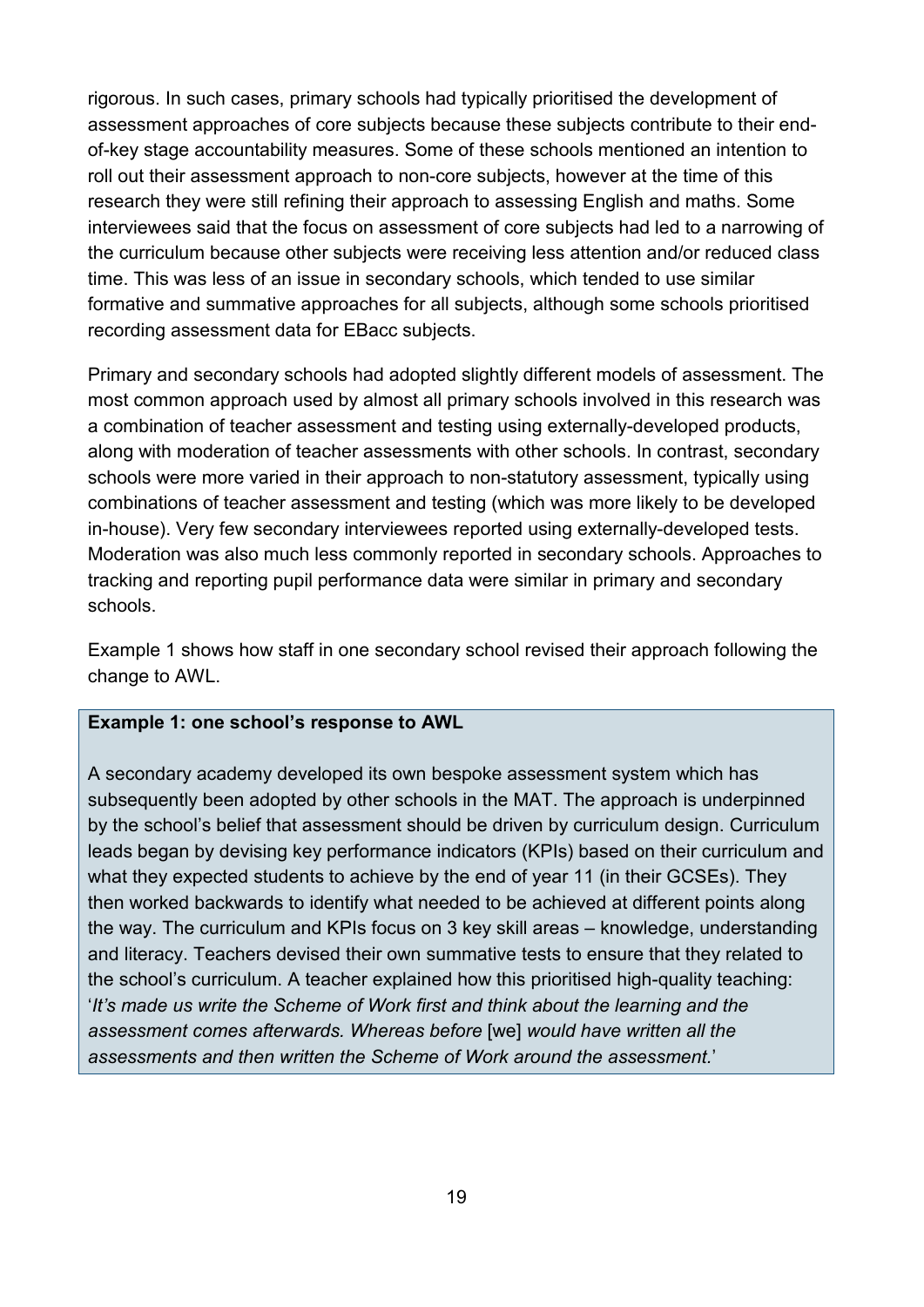Staff set each student targets for KS3 and KS4 based on their KS2 grades. Throughout KS3, students take the school-developed tests 6 times in EBacc subjects<sup>5</sup>, with their performance considered in relation to their targets. The scores on each assessment are accumulated to provide a total point score out of 600 at the end of year 8. This score relates to a GCSE sub-grade, with grade 5 being the highest that can be achieved at KS3. A teacher explained that the increased focus on target grades means *–* '*it is much easier to track individual pupil's progress under the new system*'*.* In vocational subjects, students must achieve, attain and master certain skills to achieve a certain grade.

The school has also increased its focus on formative feedback. Teachers provide written feedback to students on their test results. Students are given the opportunity to reflect on their feedback and consider it in relation to their KPIs. The school has a policy to provide students with a piece of marked work at least every 3 weeks for each subject. Teachers provide feedback in the form of qualitative comments rather than a grade. A teacher explained that following AWL '*the feedback is very much about their individual targets.*'

A senior leader said that the staff were pleased to remove levels, because they considered them to be 'meaningless'. Now the focus has moved towards students learning the curriculum content and meeting individual targets, with assessment being used to monitor and support this.

We now provide more detail on each of the assessment components in turn, starting with common approaches to formative assessment.

#### <span id="page-19-0"></span>**2.1.1 Formative assessment**

<u>.</u>

As set out in the CAWL report (2015, p.5) in-school formative assessment is used by teachers to evaluate pupils' knowledge and understanding on a day-to-day basis and to tailor teaching accordingly. Formative assessment approaches were largely developed in-house by schools and used across key stages and subjects, although in some cases there had been a staggered roll-out (for example with core subjects implementing the changes first) as explained by one primary school senior leader:

*'As there has been so much change in assessment we have had to prioritise reading, writing, maths, science and SPAG* [spelling, punctuation and grammar]*…. We have got a weakness* [in assessing other subjects]*. Whereas in the past, with the levels, we knew exactly where we were, we could tick things off. With this one,* 

<span id="page-19-1"></span><sup>5</sup> The EBacc is a school performance measure. It shows how many pupils study the core academic subjects at key stage 4, comprising results in English, maths, science, a language and geography or history.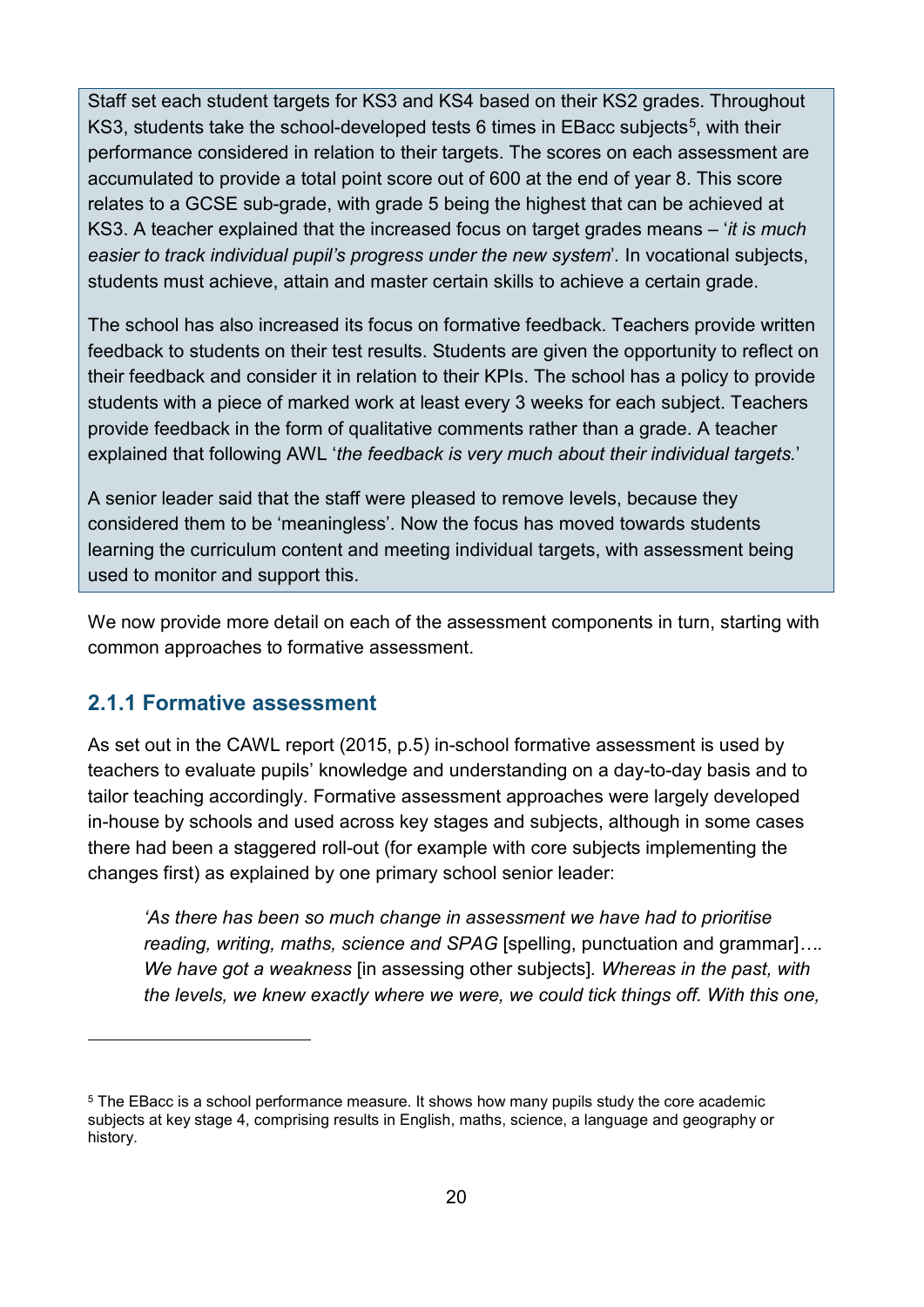*not so much work has been done on what 'age appropriate' is for history, for example. In our area, it's all very much English* [and] *maths.'* 

Formative assessment methods included quizzes, 'low-stakes' skills/knowledge tests, 'thumbs up or thumbs down', questioning in class, pupil self-assessment, homework, marking and 'open-book'<sup>6</sup> tasks. Typically primary and secondary interviewees reported using a combination of these methods, with classroom teachers able to decide which methods would work best in their class.

Many interviewees mentioned that they had drawn on resources to support formative teacher assessment from national or local partnerships with schools, or online networks (also see chapter 5 for further information on schools' use of support and guidance).

Teachers typically used formative assessment to inform their planning of the next few lessons. For example, some teachers described using a 'cold task' before teaching a new concept or module, to see what pupils already knew and could do. They used the results to adjust their teaching (to cover certain aspects in greater depth), differentiate content for individuals and/or to arrange additional support for pupils who had not grasped a particular concept or skill.

#### <span id="page-20-0"></span>**2.1.2 Summative assessment**

-

In-school summative assessment enables schools to evaluate how much a pupil has learned at the end of a teaching period (CAWL, 2015, p.5). Interviewees reported that summative assessment commonly took place 2 or 3 times a year, often in the form of a baseline, follow-up and end-of-year assessment. In contrast to formative assessment, which was used on a frequent basis to inform day-to-day planning and teaching, results from the summative tests supported longer-term lesson and course planning.

Most schools were using externally produced tests for summative assessment, particularly in the case of primary schools. Many of the interviewees from primary schools said their schools used external summative assessment products for maths, reading and spelling. However, some said they had been unable to find a suitable externally produced assessment for writing, so schools had decided to develop their own assessment instead.

Many primary school interviewees chose external summative tests in order to make comparisons of their pupils' performance to the national picture. Senior leaders said they wanted to be able to predict the results pupils would achieve in the statutory tests at the end of key stage 2 (KS2). When deciding which externally produced tests to use, one

<span id="page-20-1"></span><sup>&</sup>lt;sup>6</sup> Informal assessment tasks in which pupils have access to reference books.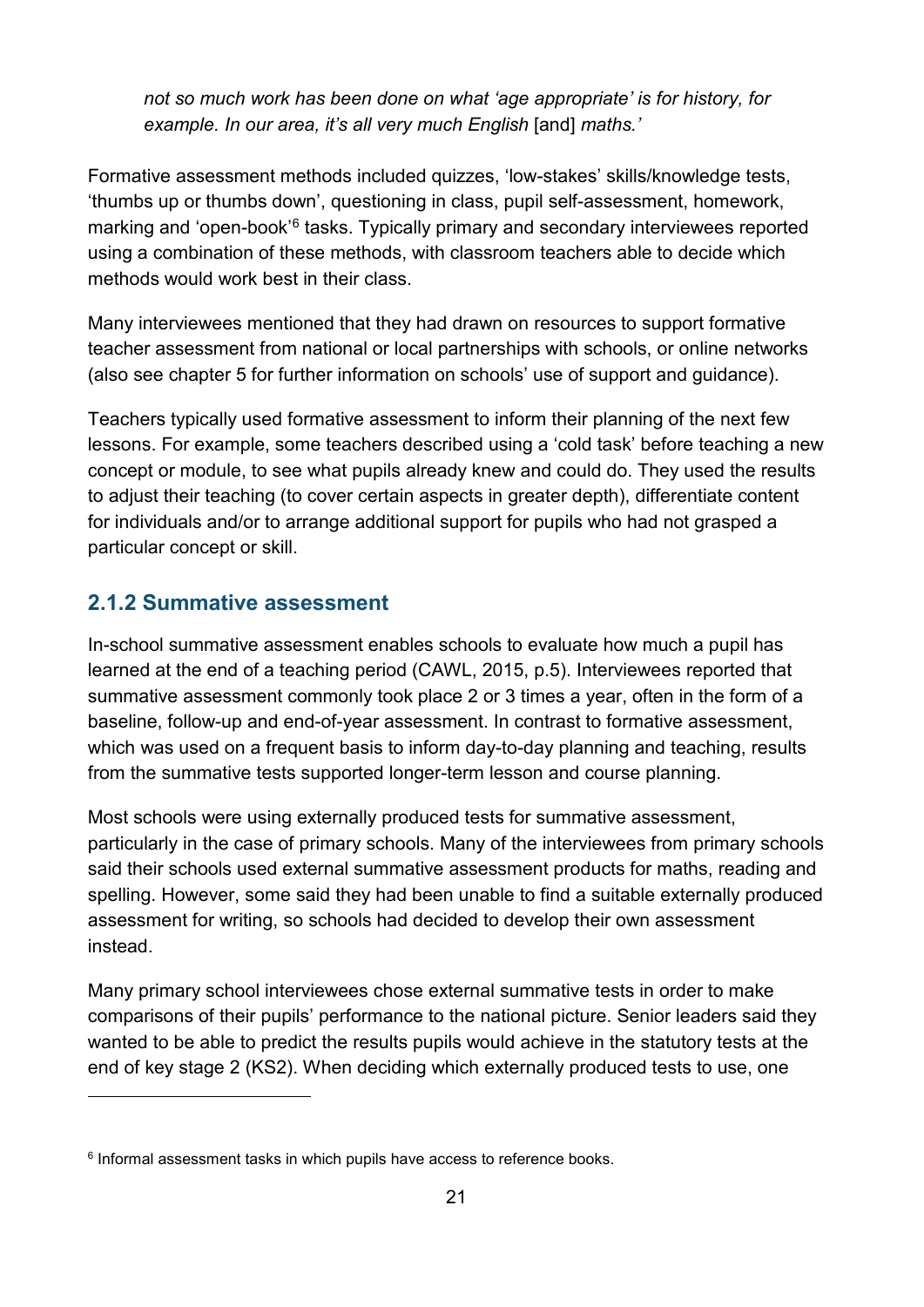primary senior leader's response was typical – '*I'm looking for something that's robust and objective in terms of how I'm going to get information out of it*.'

It was more common for secondary interviewees to report that their schools had developed their own summative assessments. Secondary school interviewees tended to say that they used a similar approach for all subjects and year groups, although often implementation had been rolled out subject-by-subject, starting with maths, English and science. A few secondary interviewees mentioned the lack of published assessment resources available for KS3 as a reason for developing their own tests.

#### <span id="page-21-0"></span>**2.1.3 Moderation**

Senior leaders and teachers from both primary and secondary schools felt that moderation was an important tool for quality assurance of their teacher assessments (see chapter 5 for more information about working with other schools). In particular, primary interviewees said this was helpful when assessing writing tasks because of the inherent difficulty of assessing pupils' written work. One primary teacher explained how their school was using moderation, which was typical of interviewees' responses:

'[To make sure our expectations of pupils are comparable] *we've worked with a few other schools for moderation and we all come in and share the children's books and we* [review] *each other's books, to double check that we are equal in the way we are assessing.'* 

Moderation between schools was also valued as a way of giving teachers confidence in their judgements because they could see how their marking related to that of teachers in other schools.

Most commonly, interviewees reported participating in moderation with other schools for a single subject at a time, often within existing school clusters or in the case of academies, with other schools in their MAT. Interviewees typically described moderation events as meetings of small groups of staff with similar roles in different schools, during which teachers would look at each other's judgements on 'real' pieces of pupils' work, see if they agreed and resolve any differences. Some interviewees from secondary schools or large primary schools said that because of their size, the school engaged in internal moderation. This tended to be of a single subject and was often conducted by a senior leader to provide an indication of the consistency of marking across the school.

#### <span id="page-21-1"></span>**2.1.4 Tracking and reporting**

All schools reported using some form of tracking system to understand how pupils were attaining and progressing in relation to curriculum objectives. These systems were generally used across the school. They were accompanied by targets based on pupils'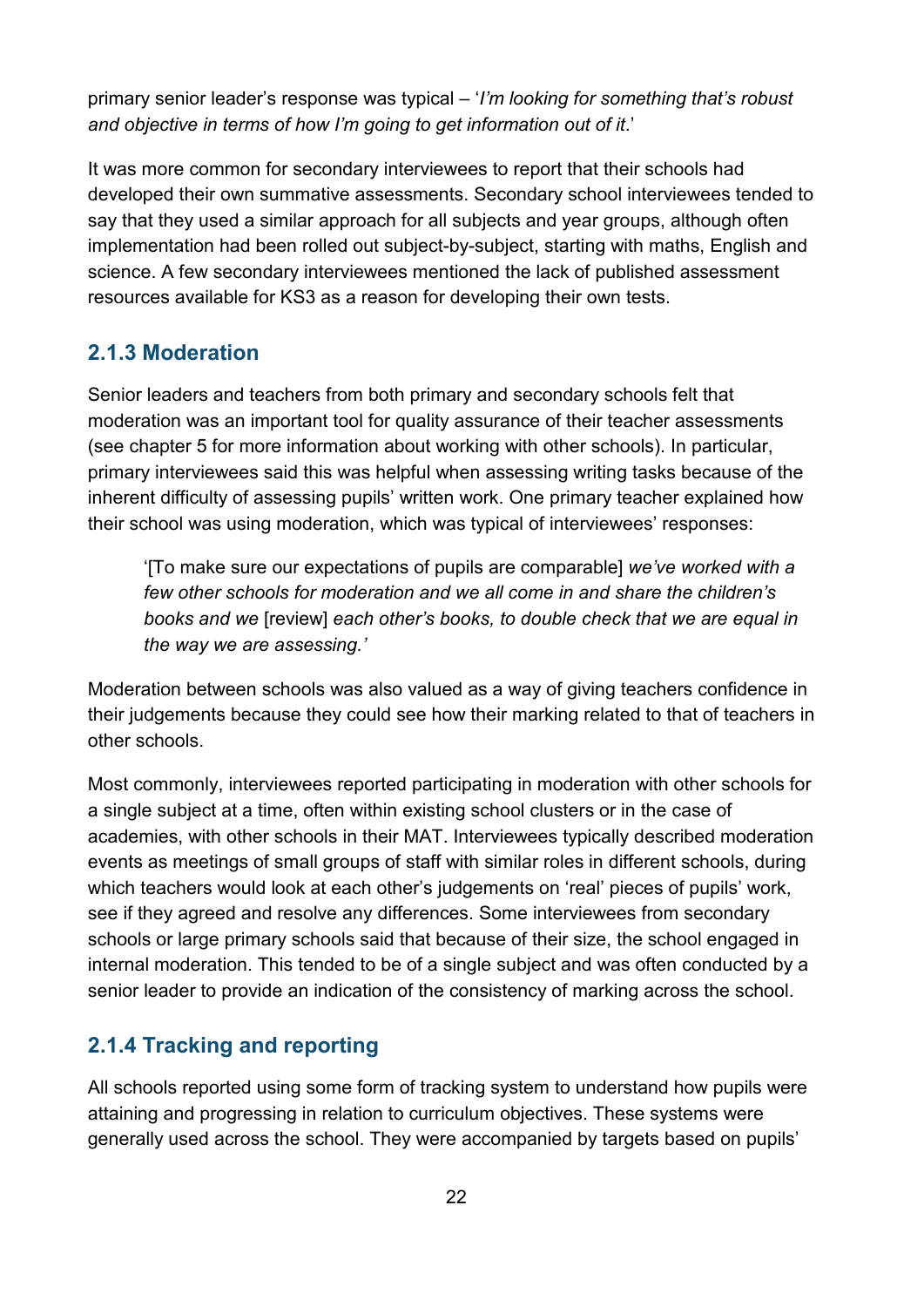prior attainment. Some interviewees described using modelling approaches (tracking back from statutory assessment) to inform whether a pupil was making the expected progress, or was above or below their target.

Interviewees said that teachers were typically expected to enter summative and in some cases, formative, assessment data into tracking systems every term or half term. However, some secondary schools had a requirement for data to be recorded after every 6 or 8 lessons, which meant that for subjects such as English and maths the recording requirement could be as frequent as every 2 to 3 weeks. In most cases, the decision about recording teachers' own day-to-day formative assessment data (in addition to their school's requirement for formal recording of assessment data), was left to each teacher.

Senior leaders particularly valued the ability to extract data from tracking systems and delve into the results of individuals or particular groups (for example, low or high attaining, or those with SEN). One senior leader in a secondary school commented – *'I would say the best thing about what we do is our ability to track individual students. It's quite fine-tuned in that respect.'* This interviewee went on to explain that the school's tracking system flags up problems immediately and *'allows us to see if a student isn't performing as well as they should.'* This enabled staff to identify if the student was having a difficulty in one subject or across multiple subjects and staff could decide how best to respond (for example, through a combination of subject teachers and form tutors).

Example 2 shows how one school used its tracking system to support different pupils.

#### **Example 2: ability to identify and track progress of individuals and key groups**

Staff in this secondary school said that their approach to identifying and tracking the progress of pupils is working particularly well. A senior leader explained that the new system provides teachers with useful information on the progress of students at all levels of attainment.

There are 2 whole-school reporting phases per academic year for each year group. In the first phase, teachers give students a current grade and one of 3 different effort scores in each subject. In the second reporting phase, teachers estimate an end of year grade, and 3 effort scores, plus targets for improvement. At each reporting phase, the head of each department looks at the data for every year group and identifies key pupil groups, such as pupil premium and English as an Additional Language (EAL) students, examines their progress and discusses the data with colleagues to decide what action is needed.

Any pupil who is working above their targets is identified so that they can be given higher-level targets to support their continuing development. Pupils working below their targets are identified for specific intervention support in order to help them progress. According to a PE teacher, the monitoring of pupil progress has significantly improved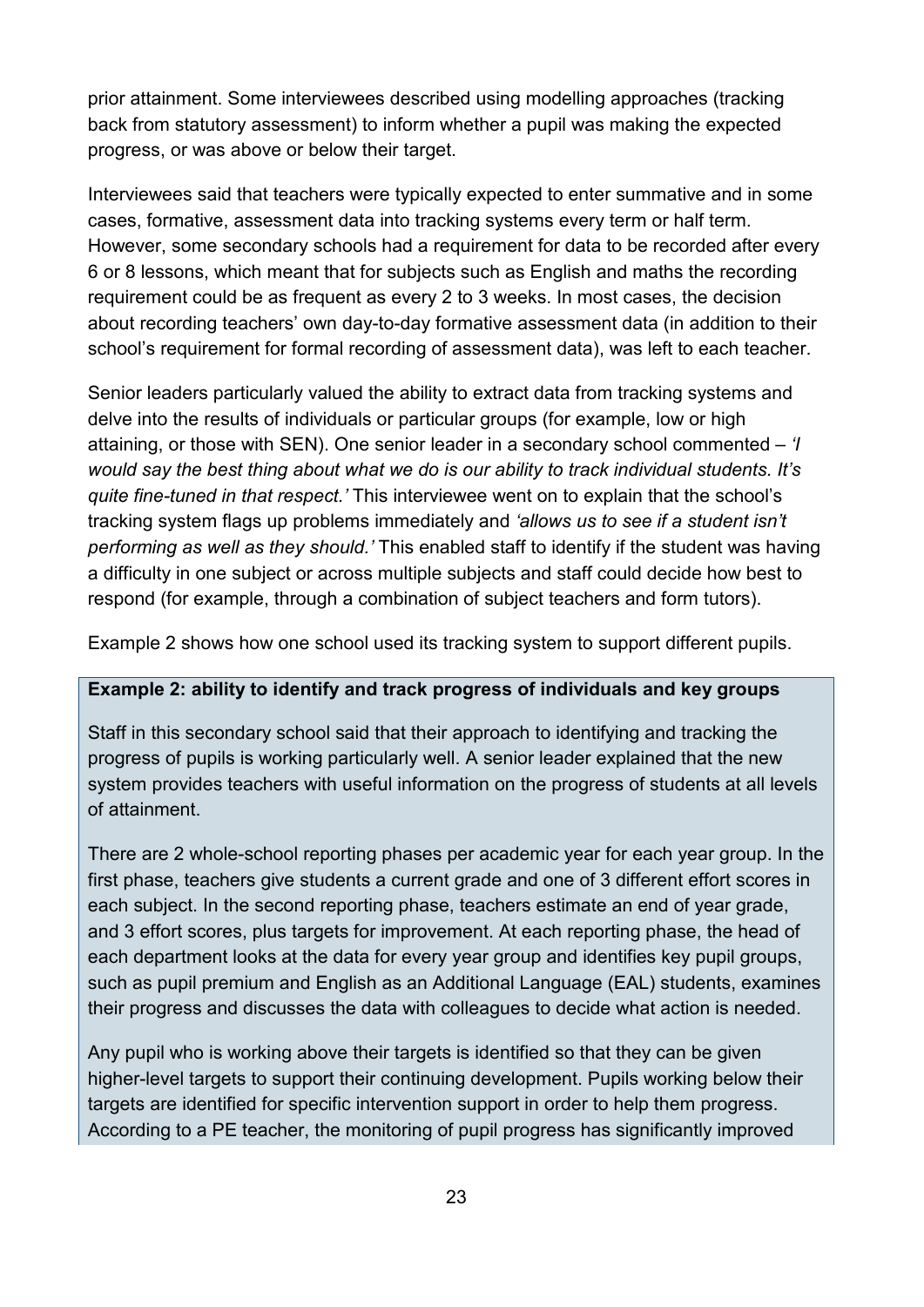with the new system – '*In terms of knowing what stage pupils are at and what progress they've made, I think it works much better now.*'

A common approach in schools that took part in the research was to hold regular (termly or half-termly) progress meetings with teachers to identify gaps in pupils' knowledge. This allowed them to identify pupils who had not made the expected progress against the objectives for their age and make arrangements for interventions to be put in place for such pupils. In some schools, progress meetings were also held with the pupils themselves. A few schools had adopted an almost entirely online system comprising electronic mark books which were completed and marked online, allowing data to be drawn from the system on an almost continuous basis. The functionality of these programs allowed senior leaders and in some cases, parents, to view the 'live' data. The decision to move to a more online approach seemed to be linked to the school's strategy and a desire to aid the collection and analysis of pupil performance data, rather than any specific school characteristics or features of their overall approach to assessment.

Most schools were using a tracking system developed by an external provider. Less commonly, senior leaders said that their school had developed their own tracking system (typically simple systems using spreadsheets) because they wanted a completely bespoke approach. They said they had decided to develop their own systems because the external products on offer were too time-consuming to complete, or did not offer the nuance that they were seeking.

Many senior leaders said the reason they had chosen their externally produced tracking system was because it gave them the flexibility that they required. One primary senior leader described the benefits of amending an external product to meet the school's needs:

*'I think working through it has probably made it stronger, because we've had to think about what we really want – what information do we need to give to parents, what information do we need to give to governors – and then we created a system that allowed us to do all those things.'* 

In some cases, schools were using the same product as before AWL because the provider had adapted their products to reflect the removal of levels, for example by reprogramming the system to accommodate changes in language and assessment categories. In a few schools, the senior leader said they had paid for a bespoke tracking system because they had not been able to find an existing product which would split the data by all of the different pupil characteristics that they wanted to consider.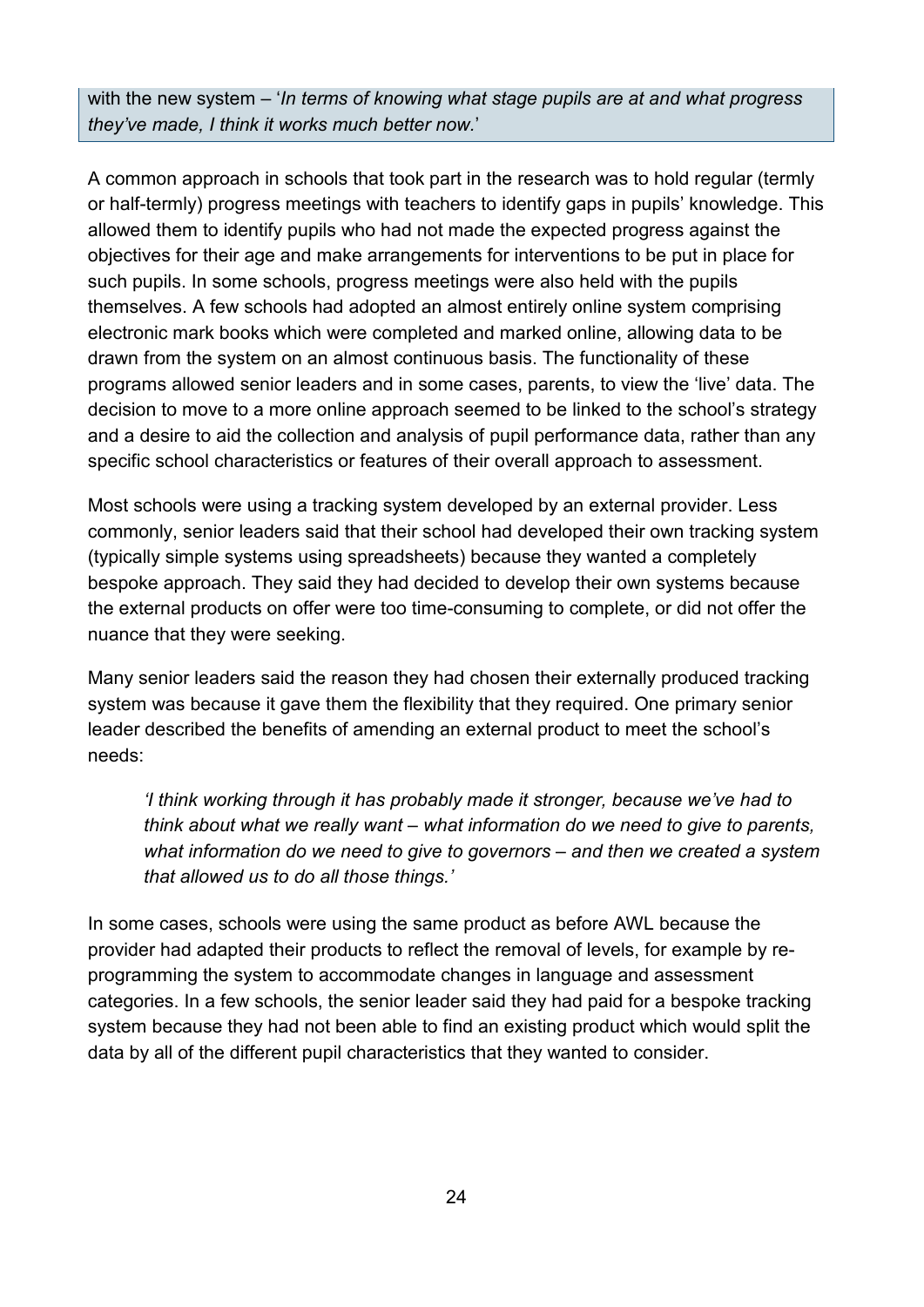## <span id="page-24-0"></span>**2.2. Describing pupils' attainment and progress**

The change mentioned most commonly by interviewees was the new language they had developed to describe assessment outcomes. Although some were very similar, no 2 schools in our sample used exactly the same combination of categories and descriptors, illustrating the challenge faced by many schools when collaborating with others on assessment. Even though several schools in the sample were using the same externally produced systems, they had customised them by changing the number or names of the categories. However, several schools were using the same system as others outside of the group we spoke to, for example schools that were part of a MAT.

Interviewees described a range of systems, typically using 3 or 4 descriptive categories relating to a pupil's performance to an expected standard. Less commonly, schools had adopted a system based on colours (for example red/amber/green, or bronze/silver/gold). In a few cases, schools were using alphabetical or numerical scales (mainly in secondary schools, in line with GCSE grading structures). Some schools used a dual system, in which teachers used numerical scales for monitoring within the school which were then converted into descriptors or colour categories to be communicated with pupils and parents.

Figure 2 shows 4 examples of descriptive assessment categories used by schools participating in the research.

<span id="page-24-1"></span>

#### **Figure 2 examples of schools' descriptive assessment categories**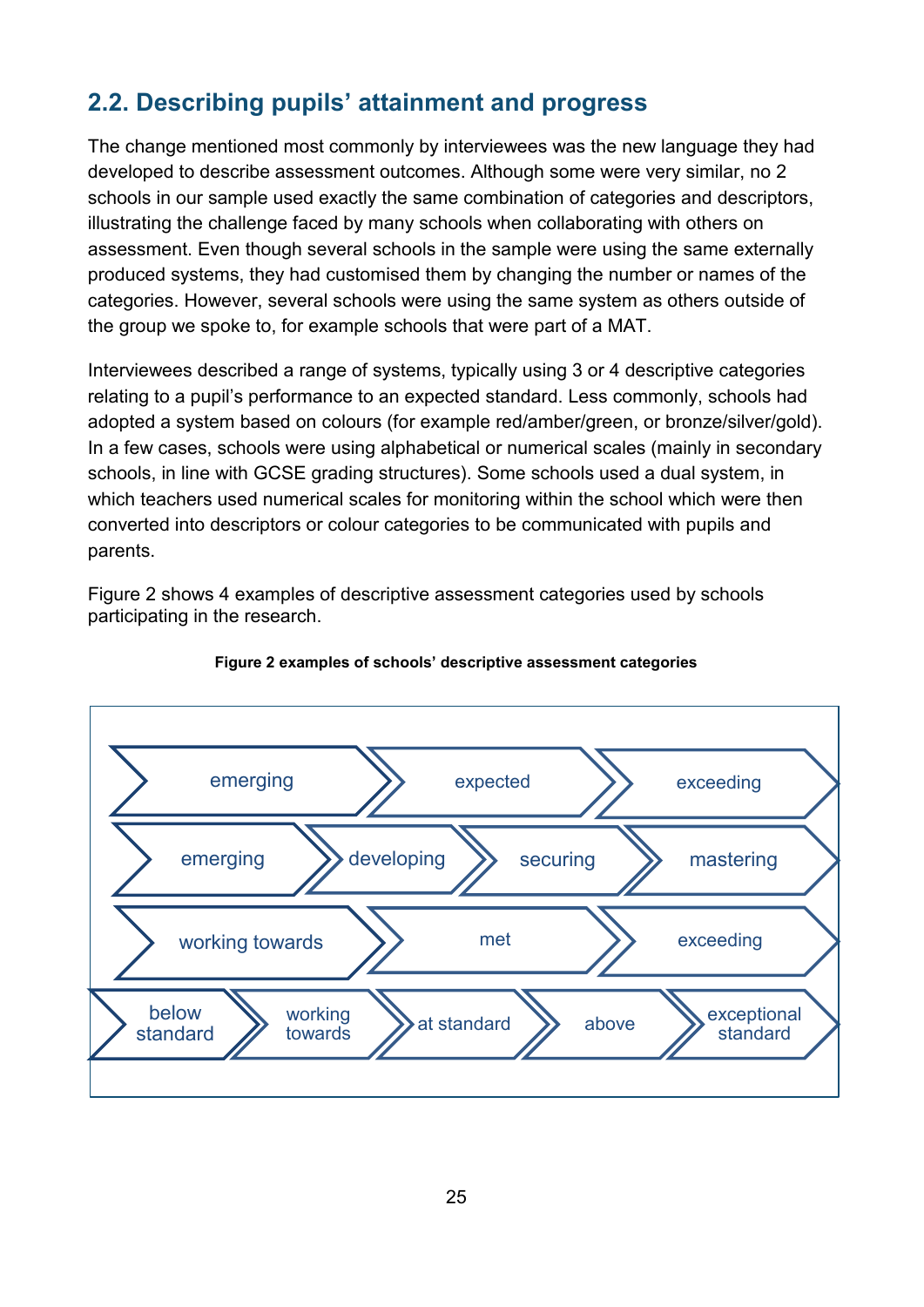The figure illustrates some of the differences between schools. For example, not all pupils whose performance is described as 'emerging' in the first example would be described similarly in the second example (because of the different number of categories). A similar variation can be seen between the 2 schools using 'working towards'. In addition to the categories shown above, a few schools had introduced subcategories, for example, using plus and minus signs. In some schools this provided an indication of direction travelled and in others it was used to provide more detailed indicators of pupils' attainment.

Due to the wide variation in language used by schools, both primary and secondary interviewees said they found it difficult to compare results with other schools or understand the assessment information they received when pupils transferred to their school. This was an ongoing challenge, particularly for schools with a high rate of pupil mobility. In some cases, interviewees said their schools had introduced their own baseline assessments, rather than relying on the information provided by other schools. Interviewees in secondary schools said that because the primary schools used different assessment approaches and terminology, it was difficult to understand the attainment data they provided and some questioned the reliability of the assessment data (especially for subjects that had no statutory assessment). Variations in assessment language also had implications for the success of school-to-school moderation exercises, as discussed in chapter 5.

In addition to assessing subject-related skills, some interviewees said that their approach included an assessment of other dimensions of learning, such as skills for learning, effort, attitudes and behaviour. Schools had chosen to focus on these skills to increase pupils' ownership of their education. Feedback on these other aspects of learning was usually subject to the same categories and feedback process as academic attainment.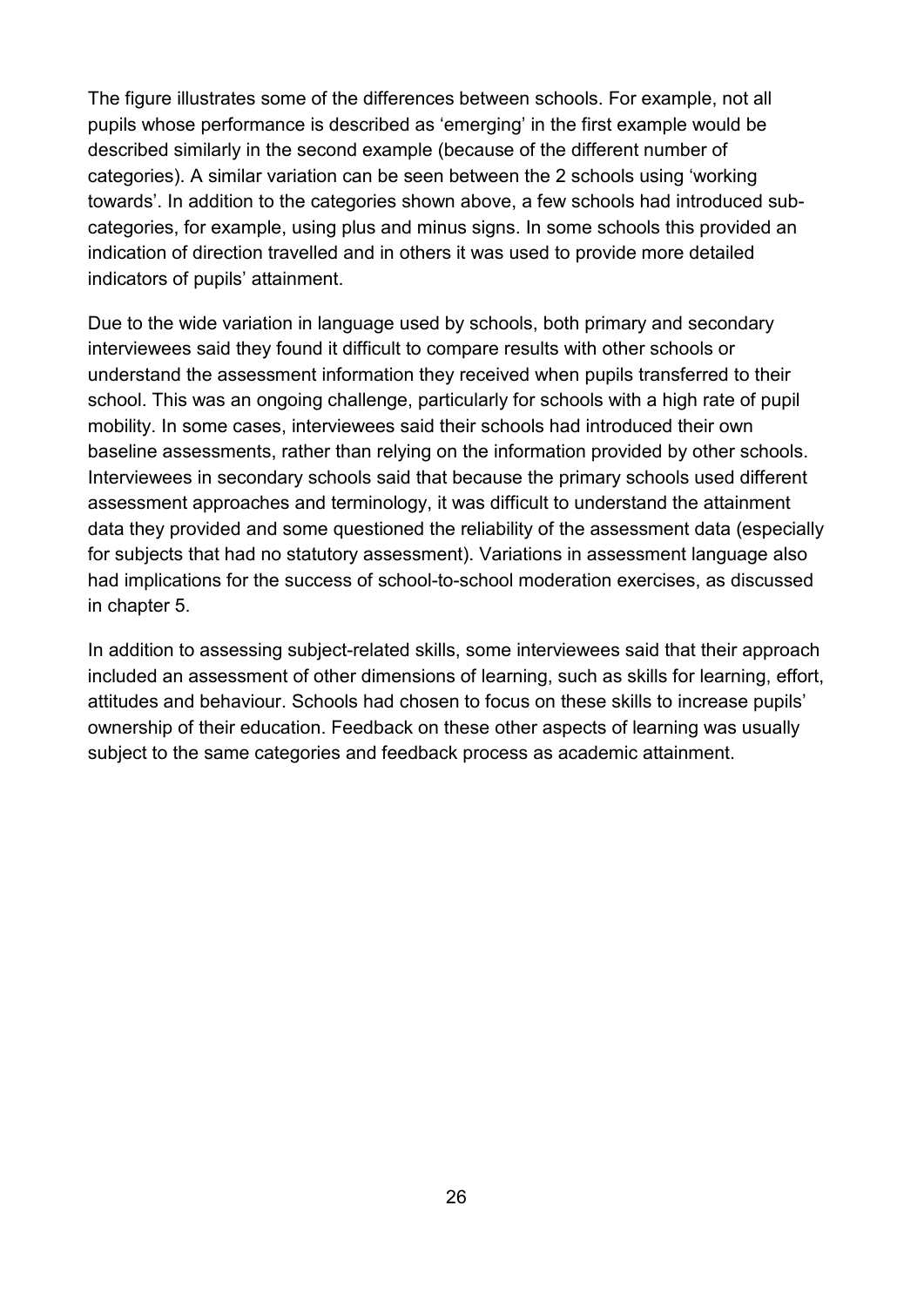# <span id="page-26-0"></span>**3. Schools' changes to assessment and their impact on teachers and pupils**

# <span id="page-26-1"></span>**Key findings**

- Schools had commonly spent a great deal of time identifying and implementing their new approach. Their key considerations were to devise a rigorous and robust approach consistent with statutory assessment, because they were focused on their performance in relation to national accountability measures. They also wanted to provide more formative feedback to pupils and to minimise the impact on teacher workload.
- Interviewees from all schools were able to identify at least one area of their approach that they felt was working well, most commonly that their schools' nonstatutory approaches were more curriculum-led and effective than before AWL.
- Most interviewees reported that teachers were now spending a similar amount of time on assessment as before. A few reported a continuing increase in workload due to the requirements of their school's new approach.
- Interviewees said that they were focusing more on formative assessment since AWL. This was reported to be enabling teachers to differentiate activities, refine their planning and provide support more effectively. Some interviewees (especially those using a 'mastery' approach) reported that pupils now had a deeper understanding of topics, rather than focusing on progressing as quickly as possible through a series of levels.
- Teachers reported both positive and negative impacts of AWL on teachers' confidence in making summative judgements of pupils' attainment. Some were confident and felt that their schools' approaches were working well, especially those who had taken part in training and moderation. Others said that the lack of national standards for non-statutory assessment had undermined teachers' confidence in their own judgement.
- Only a minority of interviewees felt that their school's assessment approach worked well for pupils with SEN. Others said that their school's approach did not adequately recognise the small steps of progress made by pupils with SEN. This concern was typically, but not exclusively, mentioned by interviewees from primary schools.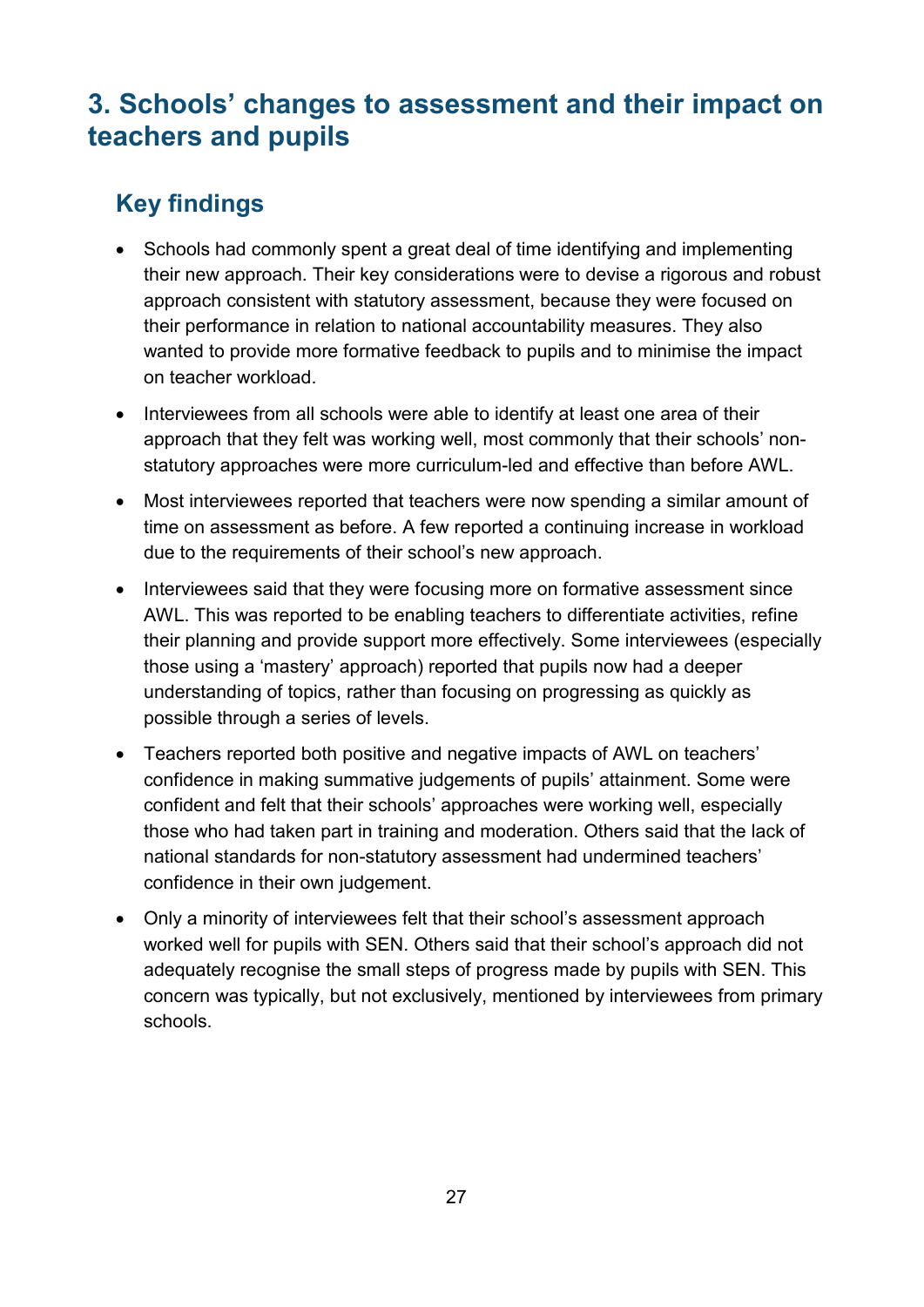## <span id="page-27-0"></span>**Introduction**

This chapter explains how schools have responded to the introduction of AWL, the changes they made to their non-statutory assessment approaches and the reasons for their decisions. It identifies what schools were looking for in their new approaches and the implications for teachers and pupils.

## <span id="page-27-1"></span>**3.1 How did schools respond to AWL?**

When AWL was introduced, schools commonly worked back from statutory, end-of-key stage expectations (in the case of primary schools) or the new GCSE requirements (for secondary schools) to construct a set of objectives or expected standards for each year group related to the national curriculum.

A few senior leaders reported that their assessment system was still evolving, or had only recently been finalised after trialling different options. As one primary senior leader explained:

*'Our assessment system is not the same system we started with when AWL first came in; it has evolved and has become something that works for us… I feel it has taken this long… to feel like we have really robust data that is meaningful, that we can use to really know where our pupils have come from and are going to. It's been an evolving system and I now feel quite confident that we have a system that works.'* 

#### <span id="page-27-2"></span>**3.1.1 How schools implemented the change**

An intention of removing levels was to dispense with the practice of labelling pupils with a numerical level, and this change had been widely adopted. As outlined in chapter 2, interviewees commonly said they had developed a new language to describe assessment outcomes. The change to assessment language was usually implemented across the entire school, established through staff meetings and continuing professional development (CPD). One primary senior leader explained that this was necessary because everyone was using slightly different terms and they were not sure whether they were referring to the same, or different constructs – *'To combat that we all came together as a staff to decide what language we would use.'*

In a few cases, interviewees said that their new system was similar to the old system of levels but using slightly different language. These schools had devised a set of grades that was very similar to the age-related expectations in the former system of levels. These interviewees argued that this was a positive feature of their approach because it provided continuity and avoided adding to teachers' workloads.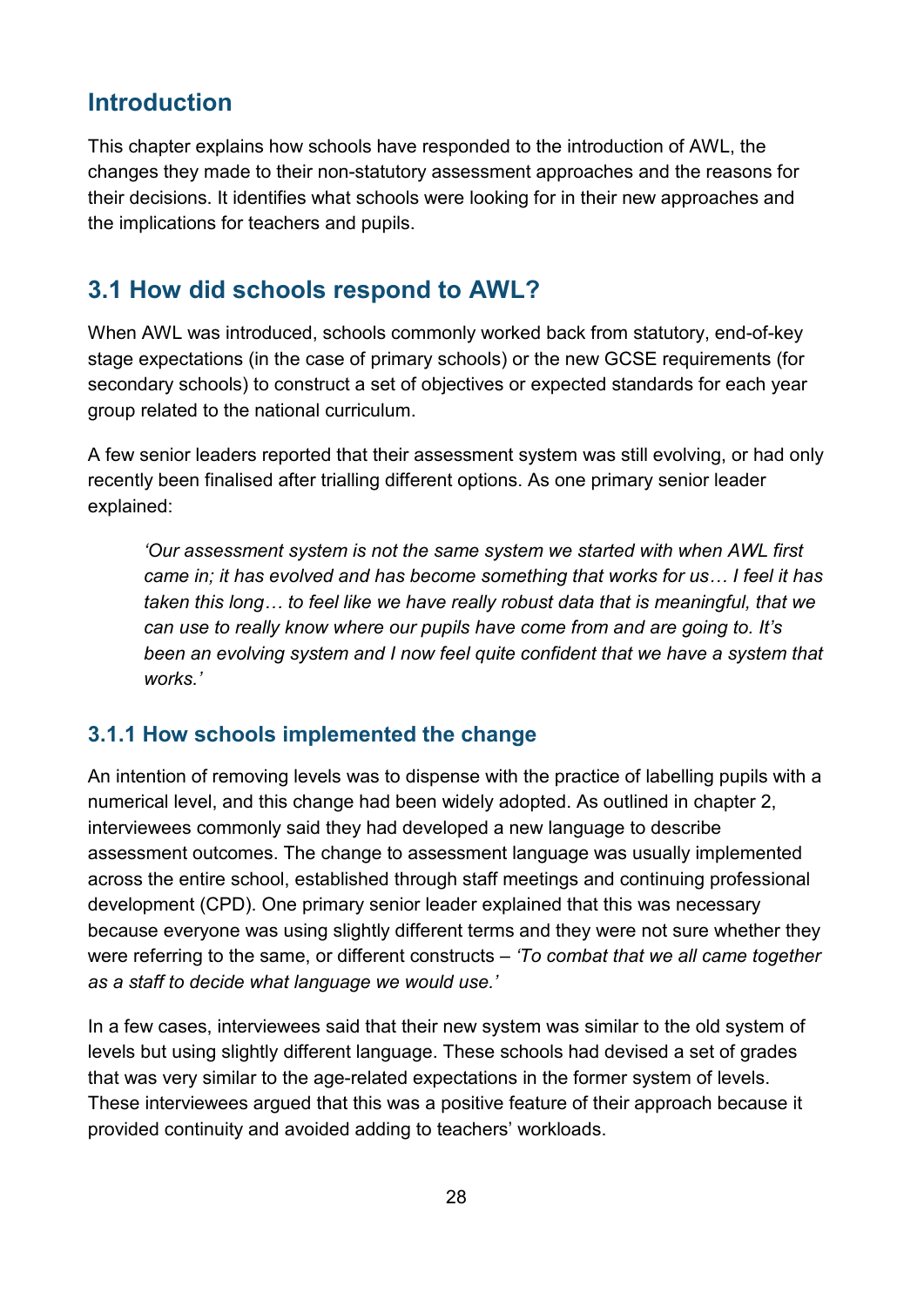## <span id="page-28-0"></span>**3.2 Why did schools adopt their current approach?**

Interviewees indicated that on the whole, their schools had spent a great deal of time and effort on finding an approach to assessment after the removal of levels, commonly citing a number of the important considerations outlined below. In order to identify and implement the right approach, interviewees reported spending time on researching assessment systems, mapping assessments to the curriculum, developing their own tests, trialling approaches and training staff to use the new approaches.

#### <span id="page-28-1"></span>**3.2.1 The need for a rigorous and robust approach to monitor performance and improve formative feedback**

Senior leaders in primary and secondary schools said that they were looking for an approach to assessment that was rigorous and robust. This was often the reason cited by schools for using different assessment methods in combination (teacher assessment combined with external tests and moderation), because they could be triangulated to check consistency. As a primary senior leader explained -

*'Really we use* [external tests]*… to support the teacher assessment judgements that are being made coming out of the classes. The way it works here is teachers will assess… within books and within classroom in a very formative level I suppose. And then we use the summative testing (a) to expose children to how a test feels, and (b) to support the decisions and create numerical information to be able to track children across from KS1 to KS2.'*

It was important to schools that their new approach would provide suitable information for accountability purposes, as one primary school senior leader explained – '*The pressure on us is that we need to be showing that our kids are making rapid progress.*'

Despite the argument put forward in the 2015 CAWL report that non-statutory assessment need not be driven by statutory assessment, interviewees felt strongly that the 2 needed to be consistent with one another. Senior leaders emphasised it was important for schools to understand how pupils (and the school as a whole) would be likely to perform in the future. This junior school teacher explained:

*'The challenge is to try to find a system, summative and formative, that will match what the national testing regime will throw up in terms of data, whether that is coming to us in year 2 or as they leave in year 6.'* 

Several secondary school interviewees had created an assessment system for nonstatutory assessment aligned to the new 9 to 1 GCSE grading system, as one senior leader explained: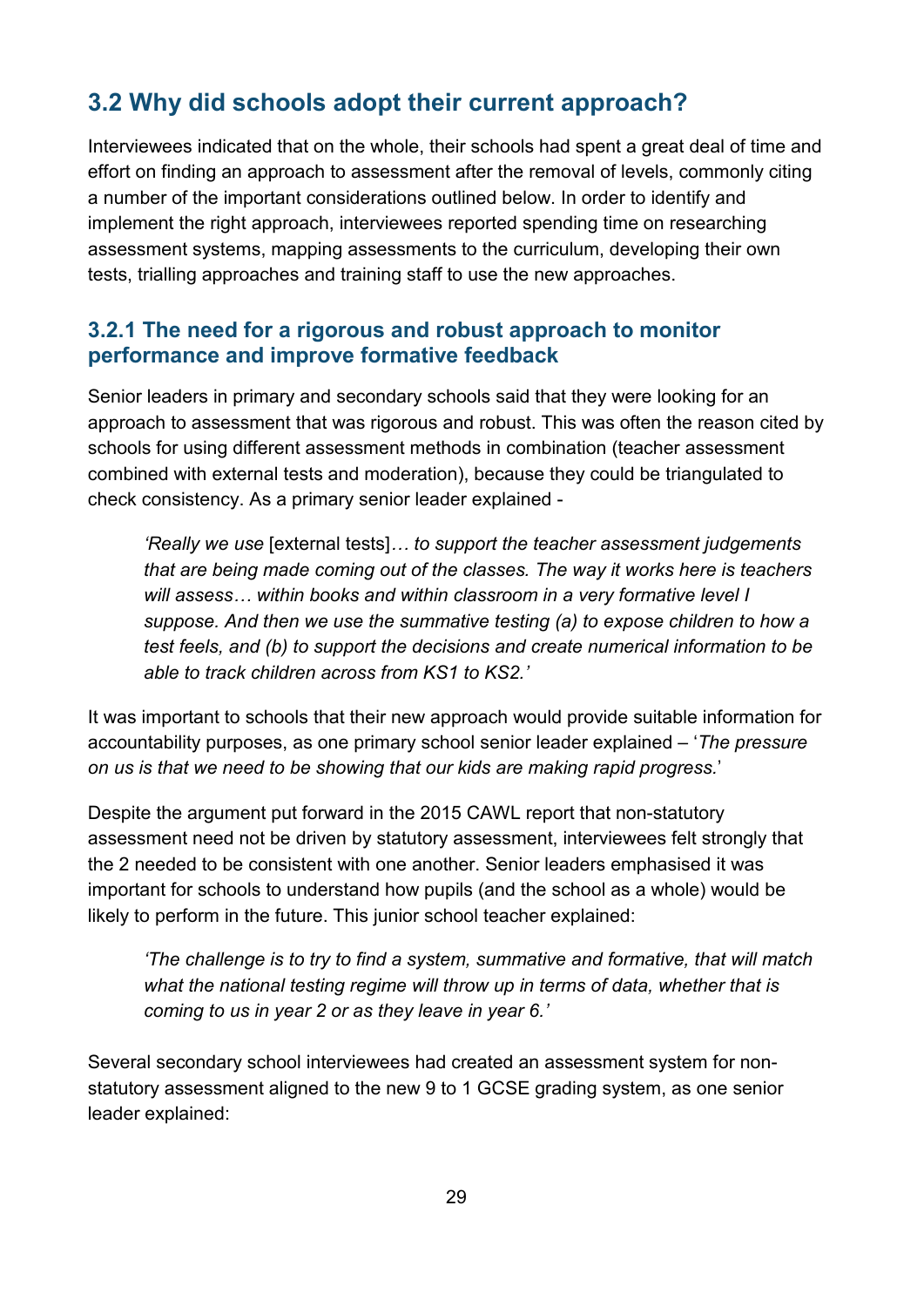*'The first decision that we made was that all of our assessment relating to attainment needs to be using the new* [GCSE] *numbered grade system and we need to implement that from year 7 right through to year 11. There was no point in having a kind of hybrid system… The second element was that, at all times, we wanted to be able to report to parents and to students the level that their current work is worth relative to GCSE standards.'* 

Challenges remained for secondary schools in relation to the introduction of new GCSEs. Teachers said they were unsure how closely their assessments related to the new GCSE criteria. This was because they had no past papers or other information to guide them, so they had little to refer to when setting the criteria and standards that they expected pupils to be working towards.

A further important consideration for interviewees when adopting their new approach was to improve the quality and amount of formative feedback provided to pupils – this is described in more detail in chapter 4.

#### <span id="page-29-0"></span>**3.2.2 Workload considerations**

Senior leaders said that avoiding additional staff workload was an important consideration when developing their new approach. As a secondary teacher explained, the school had decided to avoid spending time on recording assessment data because: '*We have placed a lot more importance on the idea that teachers' verbal communication with the pupils is more valuable.'*

Most interviewees said that after an initial increase in work to identify, develop, implement and refine their school's new assessment system, teachers were now spending a similar amount of time on assessment and recording using their new approach as they had done previously. This is because schools had managed to identify ways to streamline their approaches. For example, one senior leader explained that their secondary school had tried several strategies before finding an approach that both met their aims and was manageable for staff:

*'At the beginning when the levels first went we tried* [a system with] *statements for each year group about what was expected or below. But that didn't work out well, that was quite a lot of workload for teachers and didn't always match up and there was less time spent on moderation and more time spent doing stuff that was kind of unnecessary in some respects. We trialled other statements that another school had recommended…* [But] *that was also based on statements… so giving children labels. So then we just got rid of everything and for the past two years we've been going with what's expected and that's it, for each year group we made a curriculum so we know exactly how to measure*. *The assessments are very closely linked to the curriculum*. '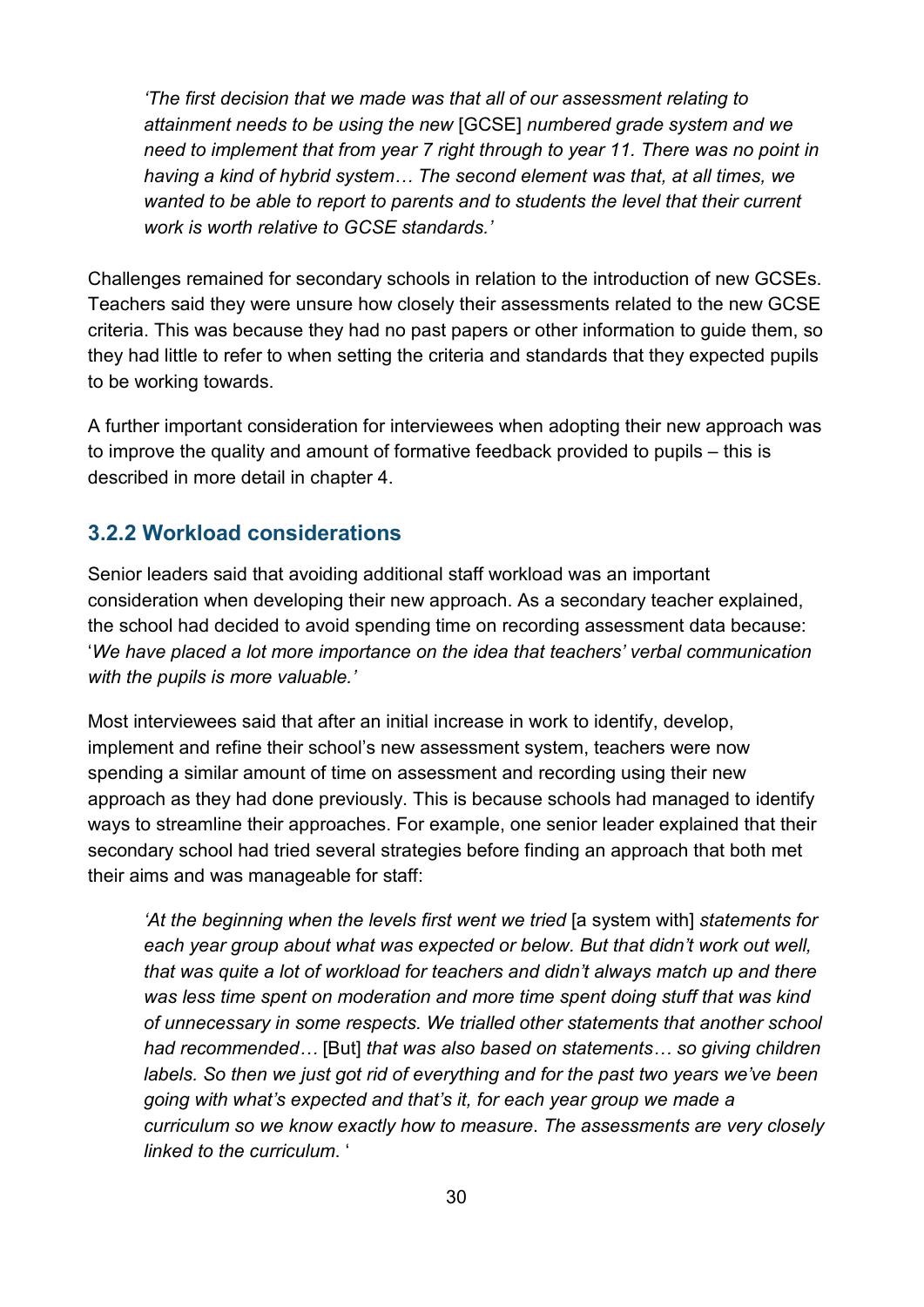A few interviewees said the increase in teacher workload had continued past the initial implementation stage. This was because their new assessment approach required more detailed and nuanced teacher judgements, more frequent reviews of pupil progress, more regular assessment of pupils and/or more frequent recording of assessment results. Interviewees from both primary and secondary schools identified increased assessment workload as a result of the introduction of AWL, though it appeared to be a slightly more prominent issue for interviewees in secondary schools.

Overall, very few senior leaders or teachers identified any reduction in their ongoing assessment workload since the removal of levels. In the isolated cases where this was reported, schools had reduced the amount of recording and/or simplified reporting to parents. Example 3 describes the approach adopted in a secondary school where staff had attempted to reduce the burden on teachers.

#### **Example 3: reduced school-generated reporting**

Interviewees in this secondary selective academy say that they have managed to reduce teacher workloads by adopting a simplified assessment system mapping to GCSE standards for all students in years 7 to 11*.* Students' work is now graded against GCSE grades 9 to 1 approximately once every 10 lessons. According to the teachers we interviewed, removing national curriculum sub levels makes it quicker for them to grade and moderate work – '*As a classroom teacher it takes me 15 minutes to assess the whole class just to translate what I have marked or looked at into their gradings*.'

In order to simplify their annual reporting system and avoid unnecessary repetition, the school also decided to remove teacher comments from their reports to parents. They identified key indicators associated with behaviour for learning and teachers now assess each student using a code for meeting expectation, below expectations or cause of concern. As a result, staff feel the new reporting system provides a more efficient method of communicating with parents.

Four times a year teachers submit a grade for every pupil to the centralised tracking system, which also feeds into the reports for parents. Staff analyse summary data to compare whether a year group is in line with, ahead or behind previous year groups at the same point in time. End-of-year tests are used in most subjects and these form the basis of the final grade at the end of the year. Parents receive formal reports 4 times a year which provide a grade for each subject, a predicted GCSE grade based on current performance and a score for their child's behaviour for learning. However, if a pupil is not making the expected amount of progress, subject teachers communicate with parents in between the formal updates. Pupils also receive more feedback from teachers on their performance in class work, homework and informal end of unit assessments using the same grading system. The grade is accompanied by teacher comments or the teacher may review work as a whole class activity to allow pupils to self-evaluate their work.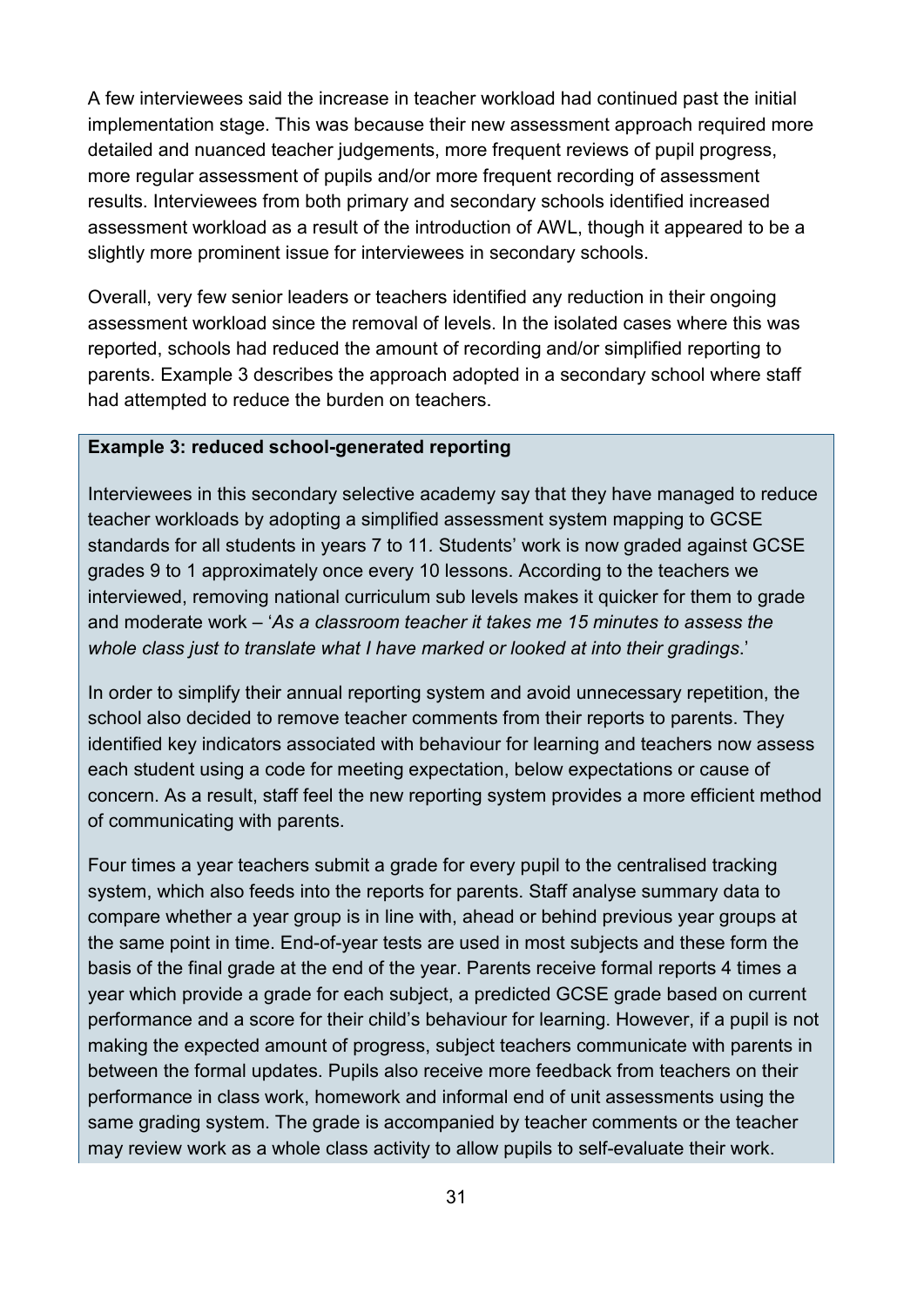According to the headteacher, the ability to maintain a robust approach to assessment whilst reducing the amount of reporting required by staff has been one of the biggest successes:

*'Without teachers having to write a lot and without having to explain a lot, the parent can see what the student has got and what they are on track to achieve. I think what we have managed to do is get high levels of communication and information into a low effort system.'*

#### <span id="page-31-0"></span>**3.2.3 Financial considerations**

Although not a commonly mentioned issue, several senior leaders highlighted that cost of changes had influenced their decision-making about their new assessment system. In addition to the staff time involved in implementing new assessment approaches, interviewees in both primary and secondary schools commented that the cost of external products to support assessment can be prohibitive. For example, one teacher from a primary school explained that – *'Schools are finding their way through what works and what doesn't work well, probably spending money on things e.g.* [name of product] *that we* [subsequently] *find doesn't do what we want'*.

In a few cases, staff said that they had continued to use a product, even if they were now less convinced of its benefits. This included some 'early adopters' who had made changes to their assessment approach soon after the removal of levels, and who had selected providers when there were fewer to choose from. In such cases they felt that moving to a different product would be expensive, not only because of the cost of replacing the product, but because of the time and effort required to change to a new system.

## <span id="page-31-1"></span>**3.3 What schools say is working well**

<u>.</u>

Interviewees from all schools were able to identify one area of their approach that they felt was working well and a few identified more than one. [7](#page-31-2) However, the information presented in this section is based on self-report, and not all of the practices described in positive terms were equally aligned with the principles of the CAWL report. For example, as mentioned earlier, a few interviewees said that their approaches were similar to the previous system of levels and argued that this was a positive feature as it provided continuity and avoided adding to teachers' workloads. On the other hand, a few

<span id="page-31-2"></span><sup>7</sup> Note that this should not be interpreted as typical of all schools, given the inclusion of the 'innovative practice' schools and the likelihood that schools with less developed assessment approaches are underrepresented in this research.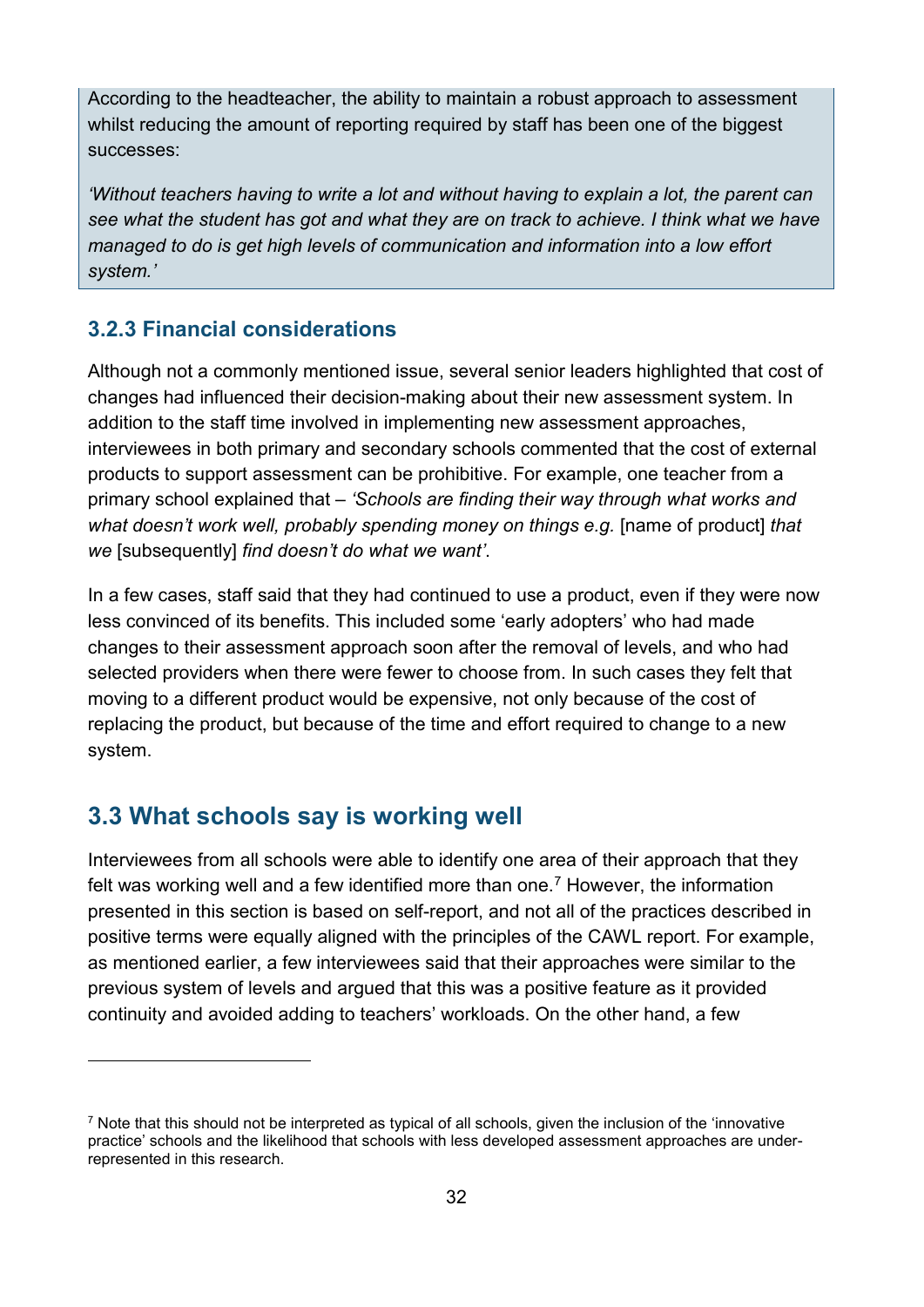described the benefits of approaches which entailed very detailed and frequent recording of pupils' progress, though they acknowledged that these changes had increased teachers' workload.

Generally, interviewees commented that their schools' approaches had improved since AWL, in the sense that they were more curriculum-led and effective. As one secondary teacher said '*We were previously not so mindful of assessment, whereas now it's about trying to intertwine subject knowledge and assessment all of the time.'* The main features of schools' non-statutory assessment approaches that interviewees identified as working well were that their approach was simple, consistent and efficient. It informed teaching, provided useful data to track progress, encouraged staff to share good practice and helped schools to communicate with parents. Interviewees in primary schools were more likely to mention collaboration with other schools as a positive feature of their school's approach (see chapter 5 for more details). A few interviewees also mentioned that their system enabled lower-attaining pupils and/or those with SEN to demonstrate progress. (The impact of these features on teachers and pupils is described in detail below and chapter 4 sets out schools' communication with parents).

## <span id="page-32-0"></span>**3.4 The impact of AWL on teachers and pupils**

Some teachers said that because their assessment approaches were more in-depth and detailed since AWL, they had a better understanding of the specific gaps in pupils' knowledge and understanding. Improvements in their schools' tracking process and analysis of assessment data were helping them to target support and interventions more effectively. One KS1 teacher explained how their school's new approach was providing more precise analysis of pupils' learning needs:

*'It's so much better* [than using level descriptors]*… If you said 'a child 'isn't strong at writing' then what did that mean really? Whereas, now it's 'This child needs more work on their spelling; this child needs more work on their pronouns.' It's really specific and it means you can target early intervention and I think they are making better progress as a result.'* 

While interviewees from both secondary and primary schools discussed this type of impact, the beneficial impact of AWL to inform teaching and planning featured more strongly in primary teachers' comments.

A less common, though important, perspective reported by interviewees in both primary and secondary schools was that their school's approach had resulted in pupils having a deeper understanding of topics. This impact was commonly reported by teachers and senior leaders who were using a 'mastery learning' approach. One senior leader of a primary school explained: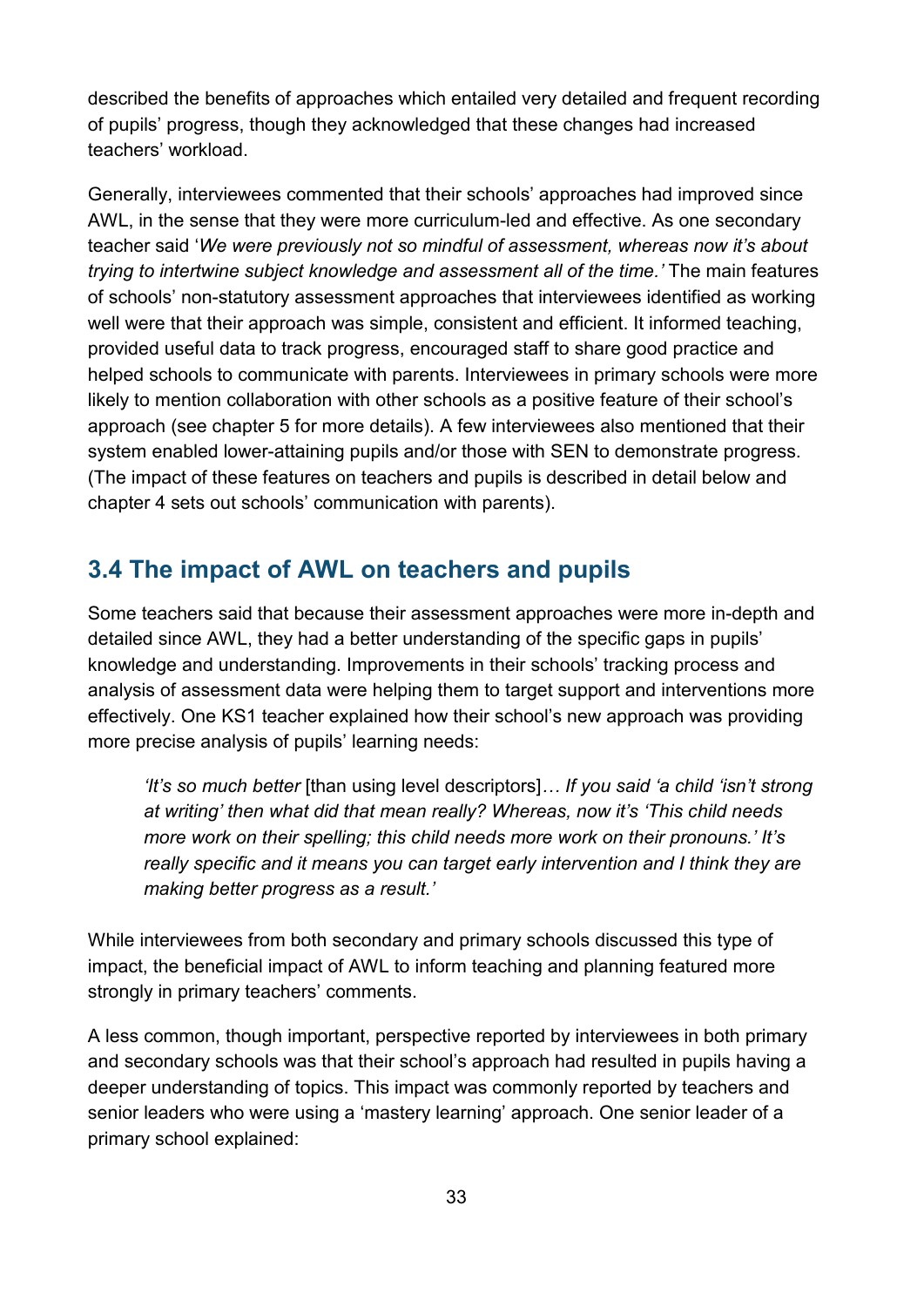*'I think the best thing about the removal of levels is that now it very much encourages people to deepen, and have that mastery curriculum, rather than racing through the levels.'* 

Teachers in these schools said they now provided more opportunities for pupils to assess their own progress and reflect on what they found difficult, what they had done well and what they needed to do to develop their skills. A few interviewees commented that this had resulted in increased teachers' expectations and improved standards.

Interviewees from schools assessing broader aspects of learning (such as cross-cutting skills, attitudes and behaviour) felt that this was helping to increase pupils' wider learning skills, such as independence and self-reflection.

## <span id="page-33-0"></span>**3.5 How has the balance of informal assessment and formal testing changed since AWL?**

The most common view from senior leaders and teachers was that the amount of informal assessment in relation to formal testing had remained about the same as before the removal of levels. However, many of the interviewees reported that the focus had changed to providing high-quality formative assessment, as one secondary senior leader explained:

*'I would say that the quality of the formative testing has improved.* [But] *we've still got the expectation on teachers that they need to be testing a certain amount of times per year and they need to be tracking data because it's important to us in the school.'* 

Indeed, another smaller, group of teachers and senior leaders felt that the balance had shifted in favour of formative assessment, with some reporting that their school had reduced the amount of formal testing. One primary senior leader said:

*'Now there are fewer tests but more in-depth assessment going on which is sometimes better because you get to know a lot more about the child than just what's in the test*.'

A less common view among both primary and secondary school interviewees was that their school had moved towards a greater emphasis on formal testing. The reason for the change in focus was perceived to be related to a lack of confidence in teacher judgements and feeling the need to provide evidence for accountability purposes, as reflected in the following comments from a primary school senior leader: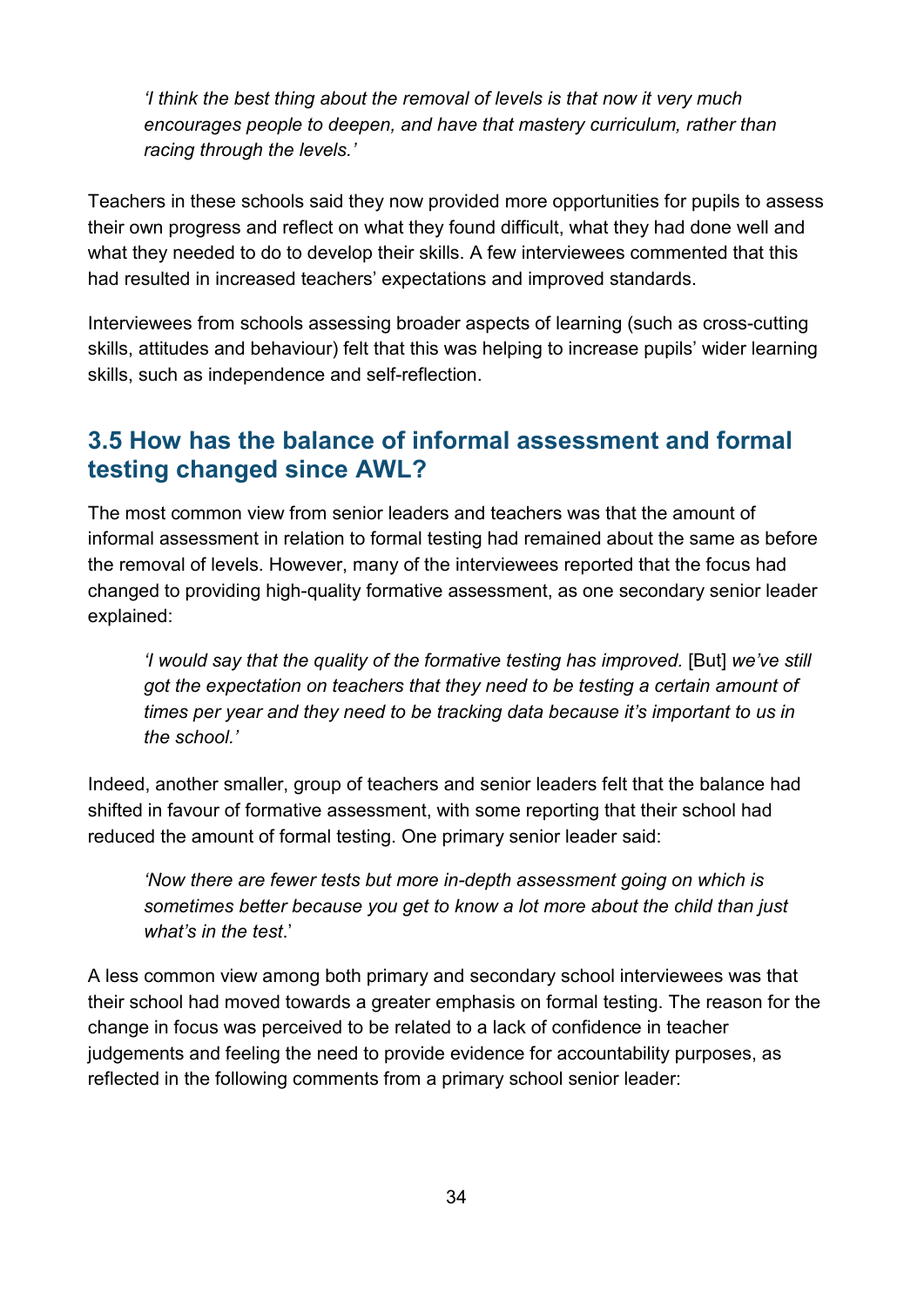*'I would say that we now have more testing put in place with the removal of levels if I'm perfectly honest…. I think there is that additional requirement within education to have that supporting evidence really.'* 

Interviewees from secondary schools tended to link an increase in testing to the changes to GCSEs, rather than AWL, because of the slimmer national curriculum and the lack of past exam papers to use as reference material to enable teachers to judge the attainment of pupils in the year groups leading up to GCSE.

## <span id="page-34-0"></span>**3.6 Has the amount of recording changed?**

Most interviewees reported that there had been no change in the amount and frequency of recording of assessment data onto their school's central tracking system as a result of the removal of levels. However, interviewees typically noted that what they were recording, and how they were recording it, was now different. As one primary senior leader explained – '*It's different but not less. The focus* [now] *is much more on what pupils can and can't do.*'

Of the interviewees who said that there had been a change to the frequency of recording assessment data, the more common view was that recording had increased since the removal of levels. Typically, this related to more frequent uploading of teacher assessment data and/or more detailed information. One explanation provided by a secondary senior leader for the increase was that schools were tracking pupil progress more closely because they felt that they could not easily judge how their pupils were doing in relation to pupils in other schools.

A few interviewees argued that despite the CAWL recommendation, it was worth teachers spending more time recording their assessments because the information was being used to inform teaching. As this year 3 teacher said:

*'It's worth it because it really focuses me in on what skills I have to teach and where children have specific gaps I can target that either as a whole class or ask those children specific questions or give them 'prove it' tasks for everybody but I'm actually interested in certain children. It's so much better than what we had before so it's worth that investment* [of time].'

A few primary school interviewees said that their school's assessment approach felt like a 'tick-box' exercise. For example, teachers felt they were no longer assessing a piece of writing as a whole but were instead focusing attention on specific elements, such as punctuation.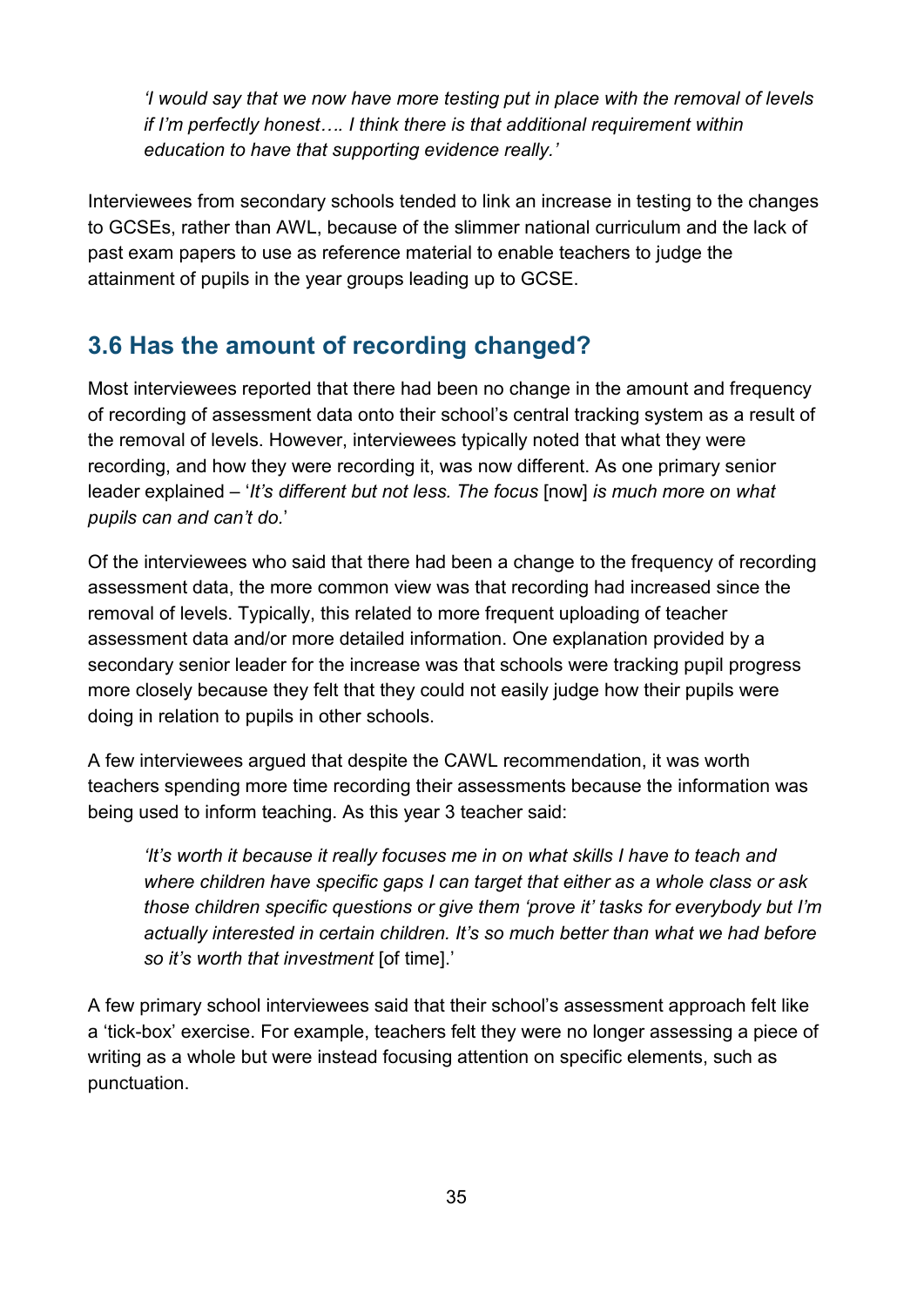One of the primary senior leaders speculated that some of the difference in perceptions as to the value of recording formative assessments (which the school's approach required) was related to teachers' level of experience:

*'I think my good-to-outstanding teachers would argue that it's* [recording and tracking formative assessment] *a chore because they knew that information already and they knew that information without having to write it down and record it and therefore got good outcomes for children. Whereas before NQT, people at the beginning of their career, or less effective teachers, I think it's raising their effectiveness. But the balance or the challenge that we've got in school is that those teachers who are strong and good are aggrieved that they've got yet another admin task to do.'* 

## <span id="page-35-0"></span>**3.7 Confidence in teachers' judgements of pupil performance**

Interviewees reported both positive and negative impacts of the removal of levels on teacher confidence. Many interviewees, both teachers and senior leaders, said that AWL had undermined teachers' confidence in assessment judgements. This was mentioned slightly more often by primary interviewees. It was a particular challenge for teachers who were new to the profession or who had recently joined the school.

Teachers commonly said they knew their pupils well and felt able to identify their next steps, but felt less certain in making summative judgements. Interviewees explained that a lack of common national standards for non-statutory assessment had created concerns about whether their interpretations were 'correct' and comparable to those of other teachers. One KS2 teacher provided a typical example of this:

*'For me personally it is that feeling of being unsure. Am I assessing them the same way as everyone else? I say that child is at the expected level, but would someone else say they were? It's a lot more postulating…, a lot more feelings of confusion and frustration.'* 

Some interviewees said they had gradually grown more confident in judging pupils as they became more familiar with their schools' new approaches, and used moderation to ensure greater reliability in their judgements. A few teachers described how the changes to assessment had empowered them to feel more trusted and skilled to make their own judgements of pupils' abilities. One KS2 teacher said:

 '*I think it's the best thing that has ever happened. I think that teachers became reliant on testing and some of us forgot about assessment, we forgot that we are assessing all the time, and actually we don't need a test... the devil is in the detail... I think it's been a liberation*.'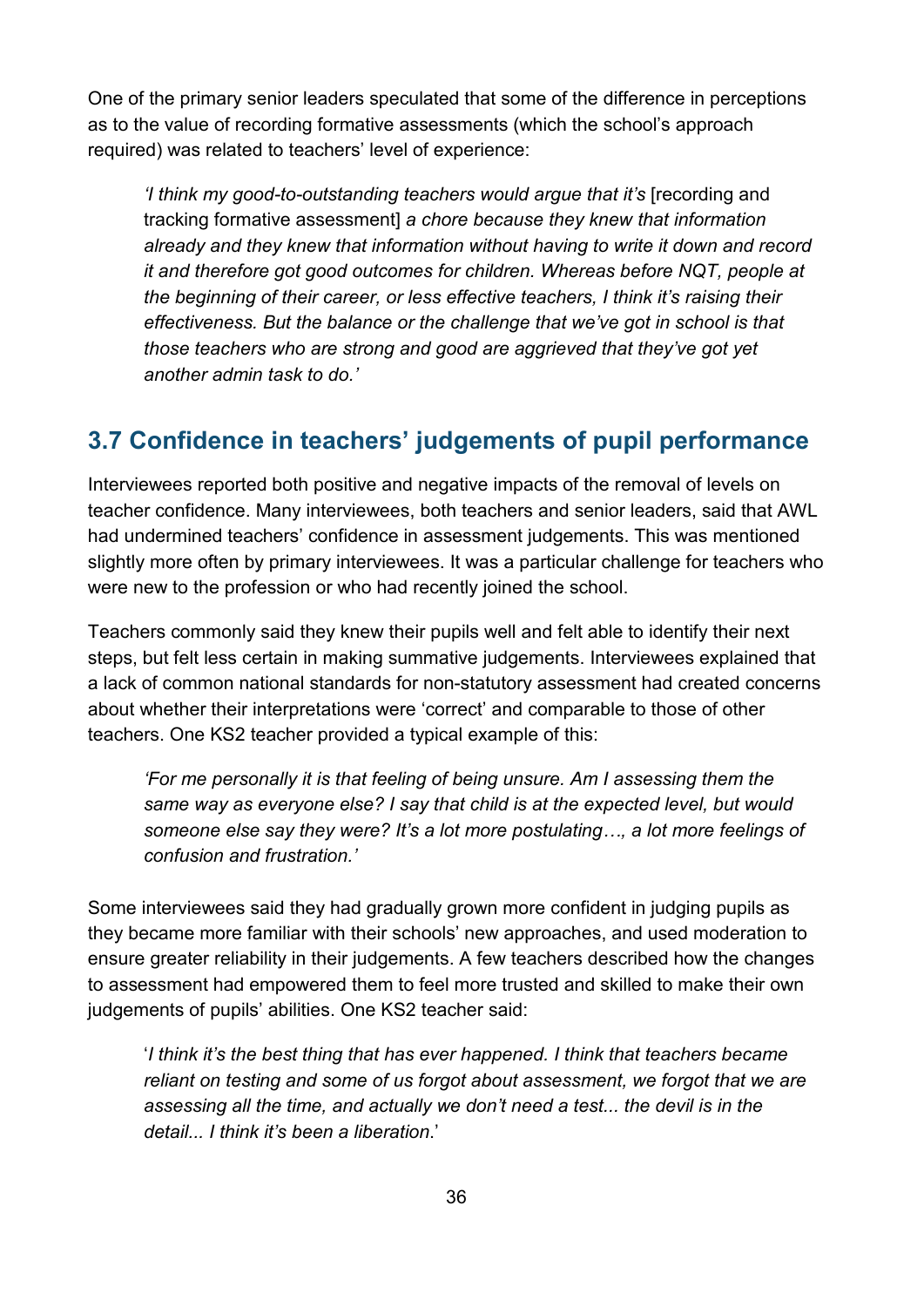These teachers suggested that because their schools placed greater emphasis on formative assessment this had raised the quality and depth of their understanding of pupil performance in comparison to pupils' performance in external tests. Teachers' confidence in their judgements were aided by training on the new assessment approach, as well as moderation and collaboration with colleagues to refine and ratify interpretations of age-related expectations. Teachers mentioned the importance of close alignment of curriculum and assessment criteria to specify and clarify what pupils needed to demonstrate as the basis for their judgements.

However, some teachers felt that their school did not trust them to determine whether their pupils were meeting age-related expectations without the use of standardised tests. A few teachers were concerned that this lack of trust had led to an increase in formal testing to provide the school with nationally standardised and comparable summative assessments of pupil performance.

In addition, a few interviewees (mainly from primary schools) said they found it challenging to accurately assess higher attainers and help them to develop further. They specifically mentioned the challenge of when to classify a pupil as 'working at greater depth' or showing evidence of 'mastery'.

#### **Recognising the progress of pupils with SEN**

When asked how well their school's assessment approach provided useful information on the progress of pupils at all levels of attainment, interviewees from some schools said that it was difficult to acknowledge the progress of pupils with SEN within their school's assessment approach. This response was more common in primary than secondary schools. For example, a primary school teacher said:

*'It's difficult to know how to assess them accurately and how to track their progress through school and to show that they are making progress, when actually their progress is so small. It's very difficult.'* 

A year 2 class teacher explained that they would like to be able to record small steps of progress, such as a pupil being able to put their shoes on, which could represent a big improvement for an individual child.

Only a small minority of interviewees said they felt their school's assessment approaches worked well for these pupils. In these cases, staff had incorporated ways of assessing pupils with SEN into their school's assessment systems or developed additional methods of recording their attainment, for example by having a separate set of categories, or using their tracking system to be able to clearly identify these pupils and put interventions in place. Aspects of practice they highlighted included early intervention (including using diagnostic tests to identify specific needs), adopting a separate 'small steps' approach for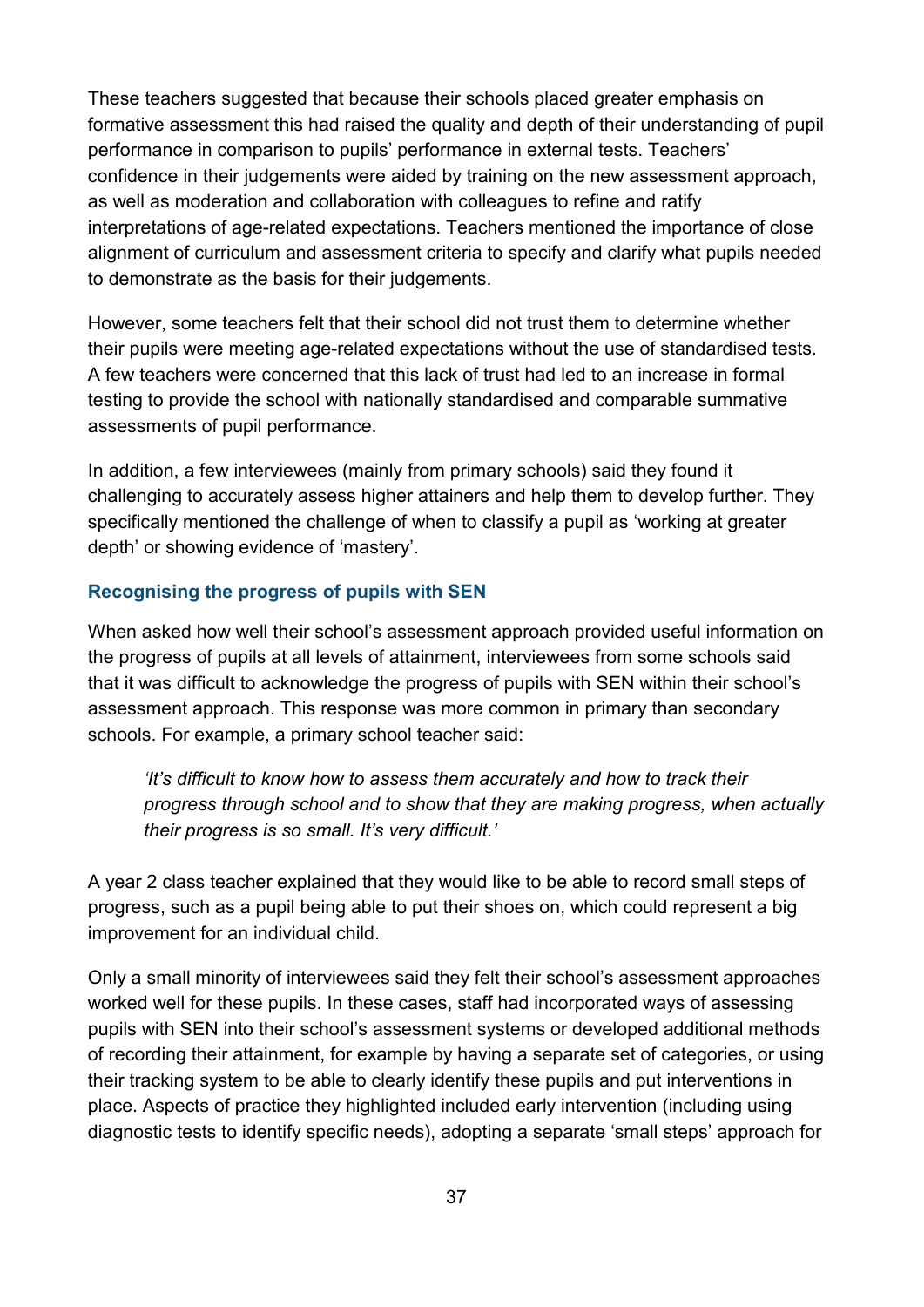children with SEN and entering 'provision maps' into the school's tracking system to keep a record of the interventions individuals had received. Example 4 describes the approach to assessment adopted in one of these schools.

#### **Example 4: assessing pupils with SEN**

In devising their new approach to assessment, the philosophy of this primary maintained school was to put assessment at the heart of children's education. As the deputy head teacher explained *'We wanted children to have ownership of their learning which was unique to them.'* 

Each child has their own bespoke bookmark for reading, writing and maths. The bookmarks have 8 sections with accompanying learning statements in each. Once a child has grasped the knowledge or skill described by a particular statement, the teacher adds a date to the bookmark. Once a child has consolidated the knowledge or skill, that statement is highlighted on their bookmark using a colour coded system. The children look after their own bookmarks and take them home once a week to show to their parents.

Pupils with SEN have the same bookmarks but the new system enables them to be personalised for each child according to their needs. Some children have a bookmark for their particular year group but are actually working below that level. Teachers then add a subtle identifier (in the form of a star) in order to represent how many years below a child is working. According to our interviewees, the main benefit of this approach is that it allows teachers to select criteria for assessment that are appropriate for each individual. As the deputy head explained *'If we have a year 4 pupil with SEN, they will still have a year 4 bookmark, but most of their statements may be coming from year 2. We put two stars on their bookmark to show that they're working at a different year.'*

Assessment data for pupils with SEN is entered into tracking grids in order to monitor and demonstrate progress. Teachers find that the new approach reduces some of the challenges that pupils with SEN previously faced when they were given levels significantly below their peers. As a year 6 teacher explained '*Because everyone has their own bookmark, there isn't that stigma of "I'm a 2a."*'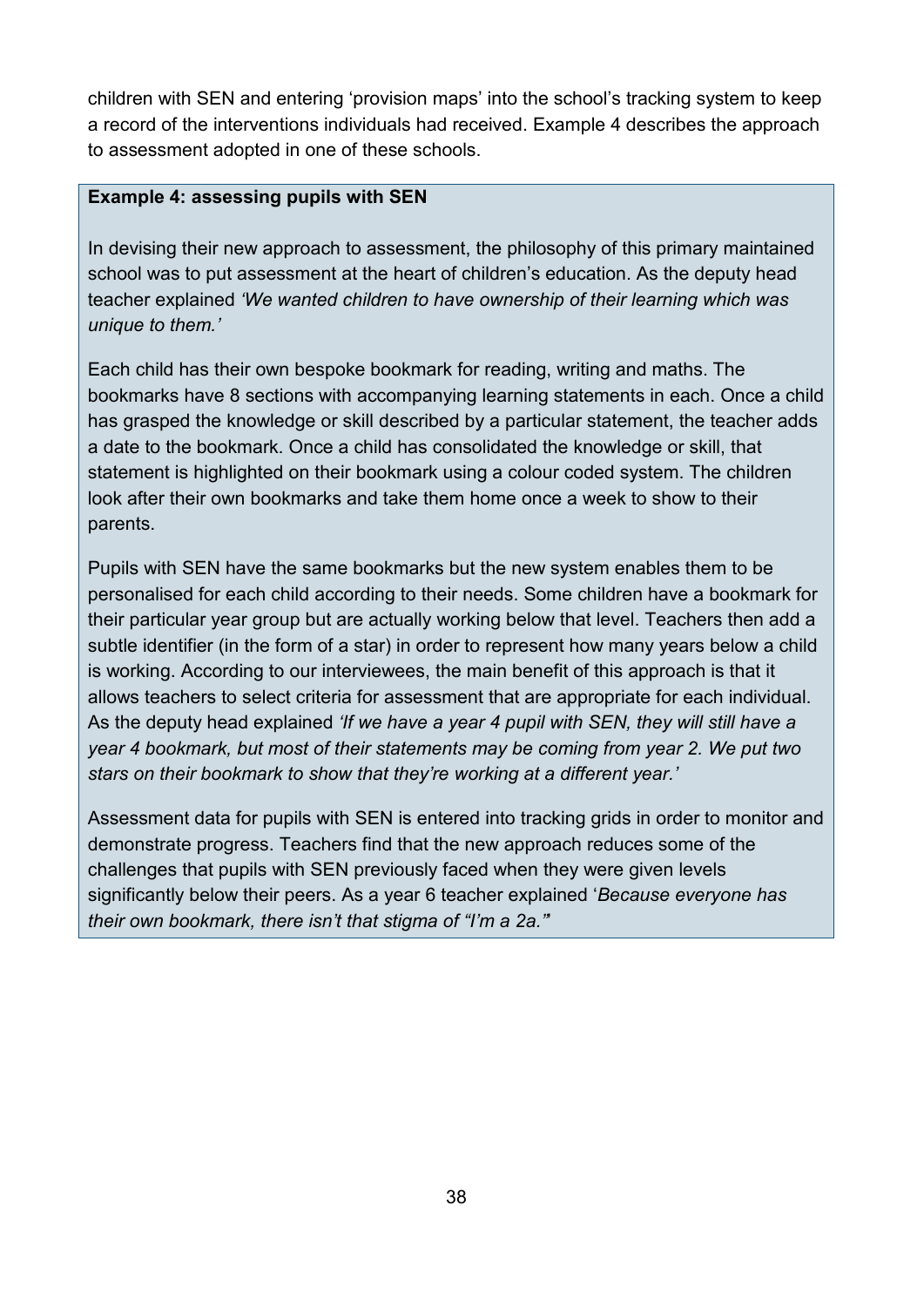# <span id="page-38-0"></span>**4**. **Communication with pupils and parents**

## <span id="page-38-1"></span>**Key findings**

- Schools used a variety of methods to communicate assessment information to pupils. Some interviewees reported a positive impact on pupils' understanding of what they needed to do in order to make progress. This was particularly the case in schools which encouraged pupils to set their own learning objectives.
- Generally, interviewees felt that the shift to providing pupils with more detailed feedback was helping to reduce the 'labelling' effect of levels. However, some teachers felt that because their school's grading system was too broad, shallow or poorly defined, this could lead pupils to feel confused or demotivated.
- Interviewees reported opposing impacts of their assessment approach on communication with parents. Some found that parents welcomed the more descriptive information, whereas others said that parents had understood the previous system of levels and did not currently understand their new approach.

## <span id="page-38-2"></span>**Introduction**

This chapter outlines how schools communicate with pupils and parents about assessment, and how this has been affected by the removal of levels. It also summarises interviewees' perceptions of how pupils and parents have responded to this change.

## **4.1 Communication with pupils**

Interviewees said that their assessment approaches were designed to '*increase pupils' ownership of their learning*' by involving pupils in discussions about their performance, target setting and reflection. Teachers described how both their oral and written feedback focused on what pupils had done well and the next steps for development. Teachers said they now shared learning objectives explicitly with pupils, so that they were better informed about the specific aspect of performance they needed to work on.

Primary teachers reported sharing objectives with pupils from KS2 onwards, as pupils' understanding increased. They communicated the information in different ways, most commonly by writing in pupils' exercise books, on a card or bookmark, or less commonly on the board or wall in the classroom. As one year 5 teacher explained 'It's a visual clue for the children so they can see exactly where they are and their targets for the end of the year.' Most commonly, personal targets were related to the statements or objectives that the teacher shared with the class and which could be ticked off once they were achieved.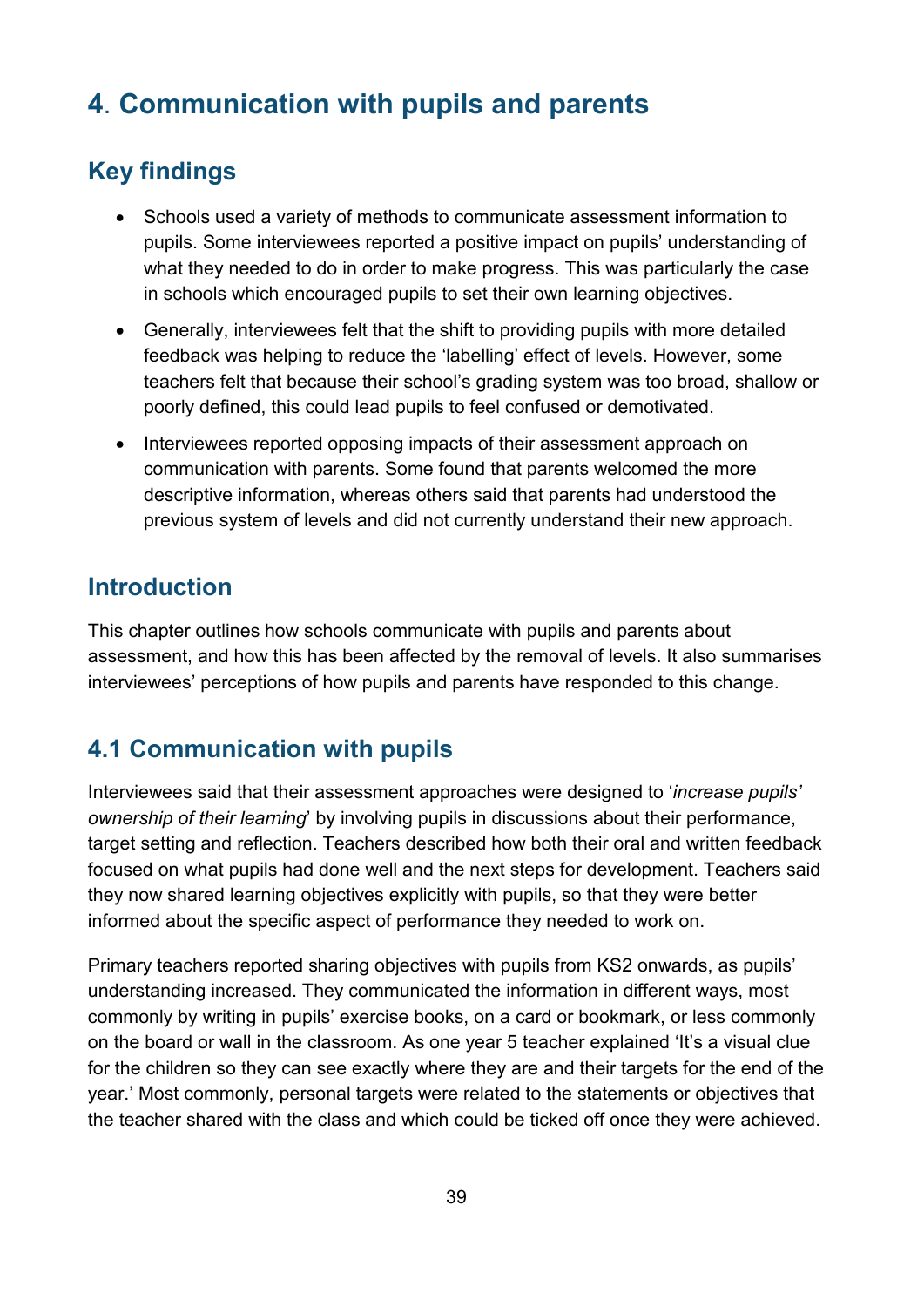In some schools, especially those using a mastery learning approach, teachers encouraged pupils to set their own individual learning objectives in response to feedback from teachers or peers. Interviewees said that this had helped pupils to have a deeper understanding of what they needed to do next to improve. Teachers in secondary schools in particular highlighted the positive impact of the changes on pupils' understanding of their performance. A senior leader from a secondary school explained the positive effect on pupils:

*'I would say that the formative feedback is working well, because when we look at exercise books and we look at students' work, we see that they're getting really good quality feedback, really good quality next steps and students are able to act upon those, I would say that's having a really positive impact.'* 

Teachers commonly described providing pupils in key stages 2 and 3 with summative feedback in the form of a 'score' accompanied by feedback on their performance in relation to their targets. For example, a head of department in a secondary school explained how their school provided pupils with written feedback at 4 assessment points during the school year:

'[The summative assessment report] *gives them* [pupils] *written feedback on what they have done well, which is very important; they need to feel that sense of achievement. We give them some criticism of what they could do to improve – constructive criticism of course, as positive as we can. And then what the students will do is look through that and they will set themselves some targets – three things that they might do to improve performance or increase their level next time. And then we will read that, check it… and it goes into a folder which is held at the school… So at the next assessment, that can come out again, and they can compare it to their last target, and make a comment about whether they've achieved those targets.'* 

Generally, interviewees felt that the shift to more detailed feedback was helping to reduce the 'labelling' effect of levels. Interviewees commented that previously, by just being given a level, lower-attaining pupils could be demoralised, which could have a negative impact on their attitude to learning. Conversely, pupils attaining a high level may become complacent and were not always challenged to develop further.

However, some interviewees had a contrasting perspective. They said that the removal of levels had made it less clear to pupils how they were progressing. They pointed out that the previous system had provided an overarching system whereby pupils were expected to work their way through the levels as they moved through the education system. However, since the introduction of AWL, viewing progress across year groups had become more challenging because their school systems required teachers to judge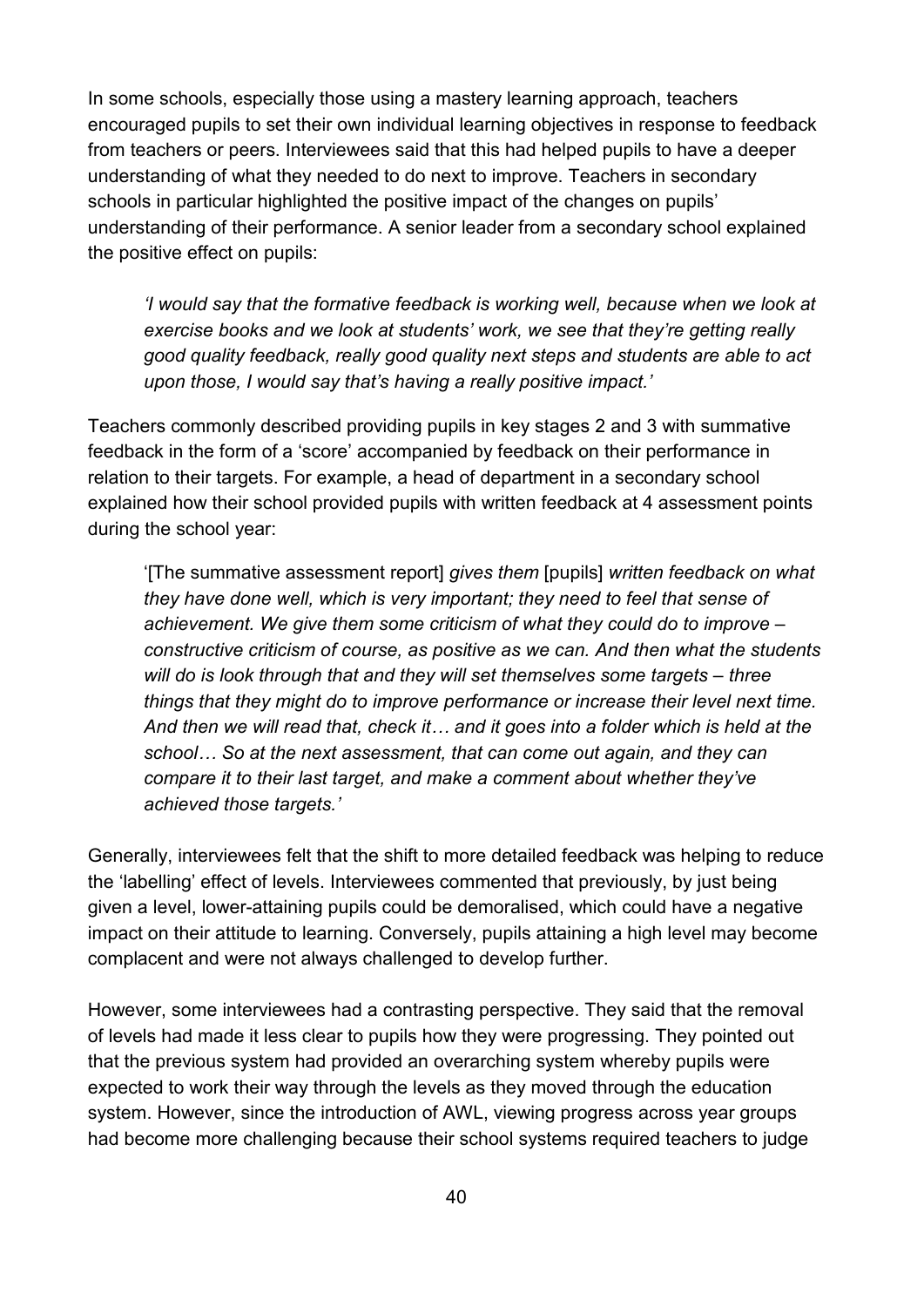pupils relative to the expected standard for their age (so the expected standard was effectively re-set at the beginning of each year). This issue was particularly raised in schools that had adopted 3 or 4 overarching categories of performance, or where categories were poorly defined by vague and insufficiently distinctive statements, as a primary senior leader explained:

*'It is quite generic – above, below or expected. You could have a child who is very, very "below" who is* [in the same category as] *as a child who is only just slightly 'below'.'* 

Interviewees said this could result in pupils being told they were meeting the criteria of the category 'emerging' throughout the school year and therefore not feel they had made any progress.

Less commonly, interviewees also suggested that their new assessment approach of assigning categories, rather than levels, had the same detrimental 'labelling' effect on pupils. A few interviewees said that whereas levels had used a 'best fit' approach to identifying pupil's attainment, the school had chosen to mirror the statutory teacher assessment focus on 'secure fit'. Previously, for example, a pupil with an engaging writing style but poor spelling could still be judged to be working at the expected level. For schools that chose to use a 'secure fit' approach, this meant that pupils must demonstrate their ability to fulfil all criteria to be considered to be working at the expected level. Some teachers said that this approach could lead to pupils becoming demotivated when they were told their outcomes.

## <span id="page-40-0"></span>**4.2 Communication with parents**

Interviewees reported opposing impacts of AWL on their communication with parents, with a similar proportion reporting positive and negative impacts.

Interviewees commonly said that they communicated assessment information to parents through 'traditional' mechanisms of written reports and parents' evenings, and that this had not changed since AWL. What had changed was the type of information schools provided. Interviewees explained that they were typically providing parents with more descriptive feedback including what their child was doing well, gaps in their knowledge, skills or understanding and what their child needed to work on next. Similar to the information provided to pupils, parents were given information about the targets or objectives set, and feedback in terms of their child's performance using the school's assessment categories. Some teachers and senior leaders felt that their communication with parents had improved as a result. As one primary senior leader said: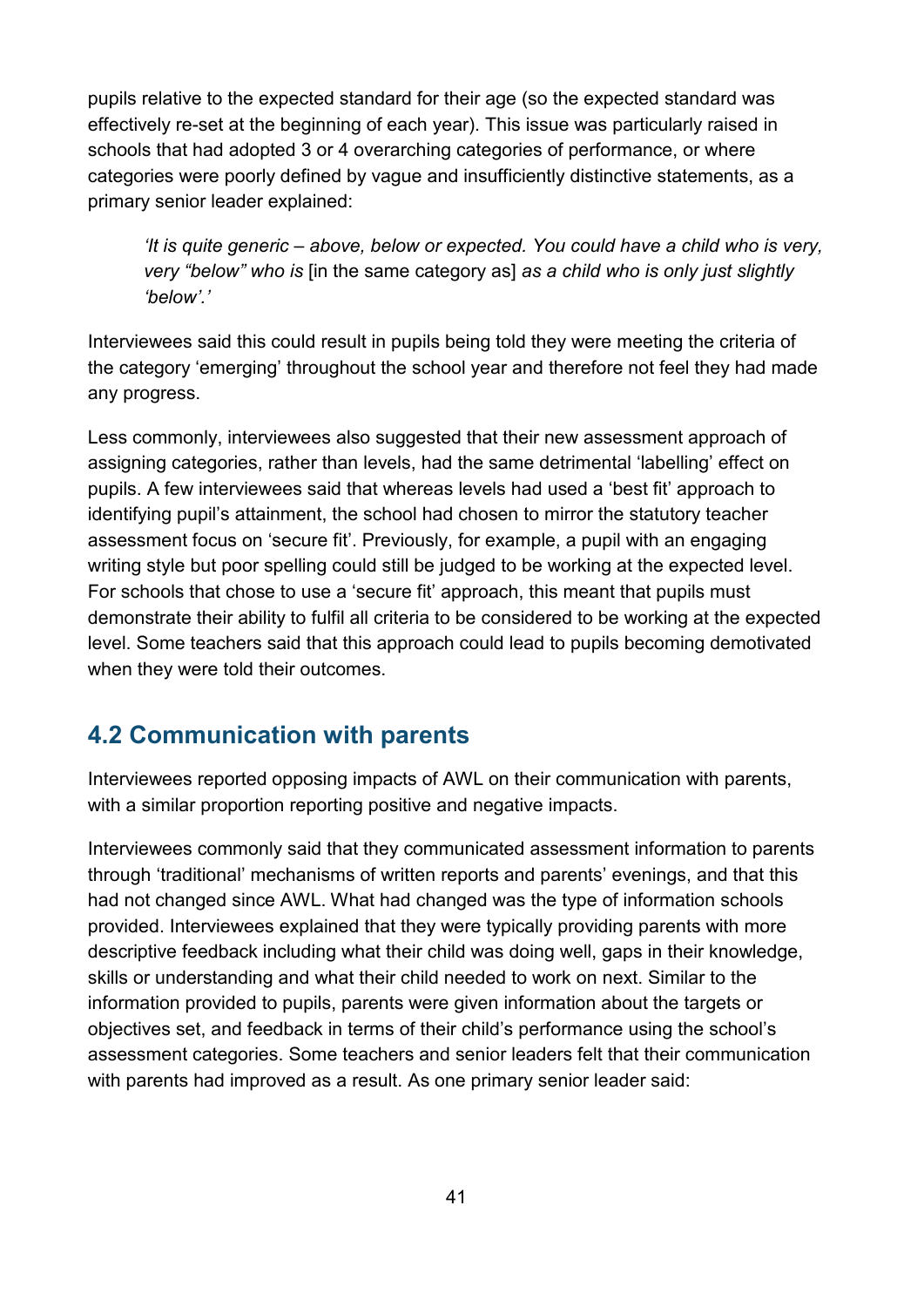*'I think parents prefer it* [the new system] *because it is clearer… Parents just like to know straight up where the child is up to, whether they are on track, behind or above.'* 

Some senior leaders said that their school had provided support and information to parents when they changed to AWL, to help them understand their new assessment categories and the new type of feedback. This had included letters, information sheets and seminars or workshops to explain the change.

A few interviewees highlighted their communication with parents as an aspect of their assessment approach that was working particularly well. These schools had taken action to clarify their reporting and ensure that parents understood the information about their child's attainment. Interviewees said that the information they provided was more informative and provided more comprehensive information than levels, but in a concise way. In contrast to the secondary academy in Example 3 above, many primary schools did not report to parents on a numerical value, as they had done previously using levels, but rather reported the category of attainment, along with commentary on different subject areas and areas for development. Often approaches adopted by primary schools did equate categories to a numerical value, but this tended to be for internal tracking purposes only. Example 5 describes one school's approach to engaging with parents.

#### **Example 5: improved communication with parents**

Staff at this large maintained primary school had found it challenging to engage parents in their child's education. Prior to the removal of levels, staff identified a need to work with parents to explain the upcoming changes and the details of their new approach. They wrote to parents using plain language to describe their new assessment model.

Parents receive reports called 'progress maps' 3 times a year in the autumn, spring and summer terms. The system uses emoji faces to summarise each student's attainment and progress in core subjects. The progress maps also include individual targets for each subject and tips on how parents can support their children's education outside of school. Describing their approach, a year 4 teacher explained '*Our reporting starts off on the basis of 'is your child at, above or below expected'. Parents understand this clearly. If the children are below, we still frame it in a positive way and explain* [that] '*your child is below the expected at the moment, so we're doing this, this and this to help your child'.'*

Parents are also invited into school for face-to-face progress meetings so that teachers can explain anything parents do not understand in the progress reports. In order to encourage parents to attend, the school offers whole-day informal 'drop-ins' to provide increased flexibility. Staff report that these sessions have increased parental engagement – attendance at the 'drop-ins' has been good, with an average of 20 parents attending from a class of 30 pupils.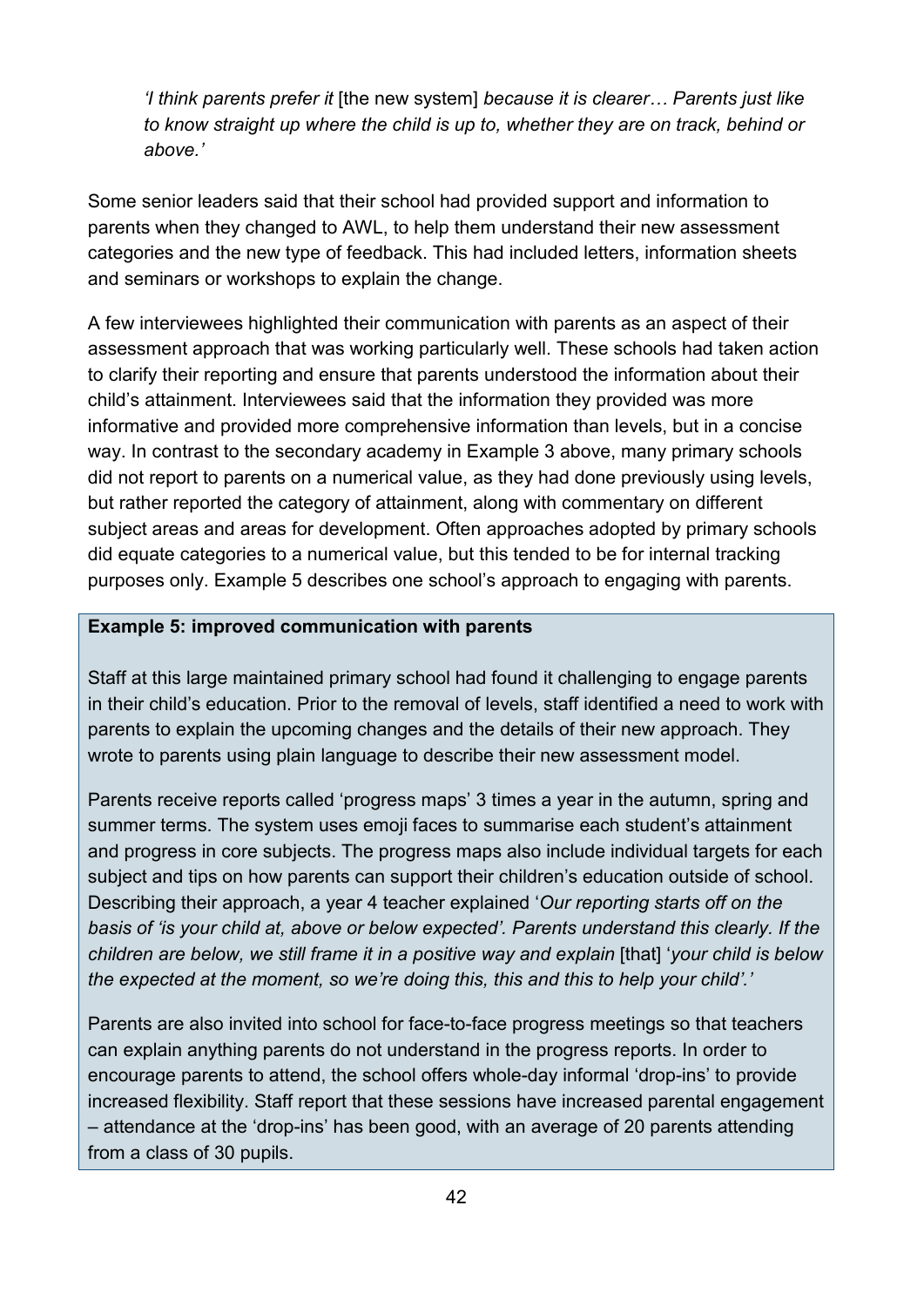In contrast, several interviewees said that parents had understood the previous system of levels but were struggling to understand the school's new approach. In these cases, interviewees said they had found it difficult to explain the new assessment system and language to the parents. Some also reported a negative response from parents to AWL, as illustrated by the following comment from a primary senior leader:

*'Feedback from parents has been interesting. They hate the new system. We worked really hard with the parents on the levels, and the parents understood the levels because they could see the progression*.'

Similarly, interviewees in one primary school said that the introduction of their new system had caused friction because parents did not like to hear that their child 'had not met the expected standard'.

Parents were also reported to find it confusing to receive judgements from different schools using different criteria, for instance when their child transferred to another school, or because they had children attending different schools using different approaches.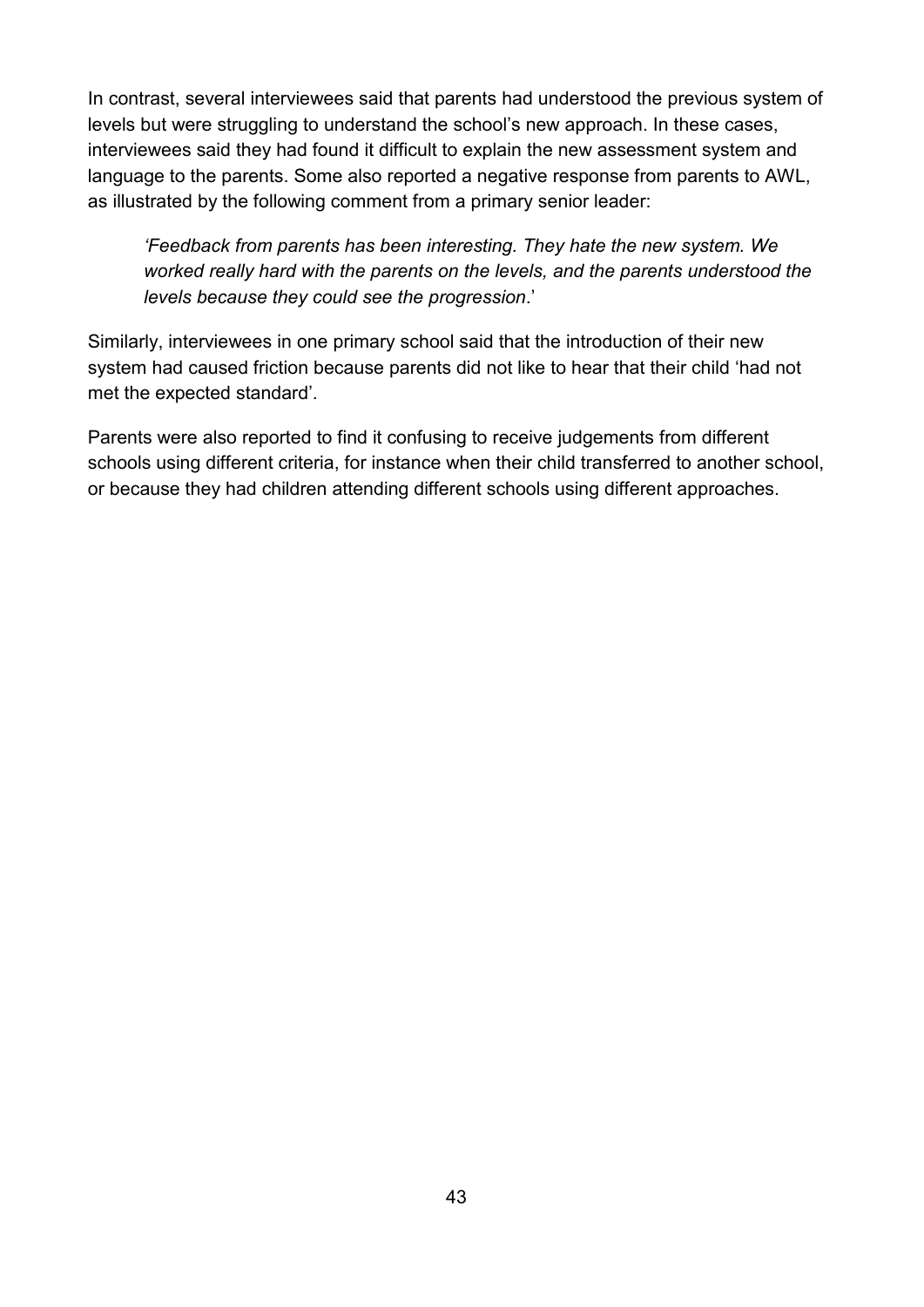# <span id="page-43-0"></span>**5. Schools' use of information and support**

# <span id="page-43-1"></span>**Key findings**

- Interviewees had commonly drawn on published information and taken part in training when AWL was first introduced.
- Schools were usually involved in collaboration with other schools, initially to discuss the merits of different assessment approaches and subsequently to provide ongoing information and moderation (especially among primary schools).
- Interviewees said that they did not feel the need for any further support on AWL, apart from annotated examples of students' work representing different categories of achievement in relation to national standards (requested by a substantial minority of interviewees). There was also some demand for 'good' examples of schools' approaches to assessment.
- Generally, interviewees said that the best way to share good practice on nonstatutory assessment was through collaboration with other schools and/or online resources.

## <span id="page-43-2"></span>**Introduction**

This chapter summarises the main forms of support on AWL accessed by teachers and senior leaders and any further support needs they identified. It also outlines interviewees' ideas on the best ways to share good practice on non-statutory assessment.

## <span id="page-43-3"></span>**5.1 Range and types of support accessed on AWL**

#### <span id="page-43-4"></span>**5.1.1 Access to published information and guidance**

We asked interviewees if they had accessed any published information or guidance on AWL. Commonly, interviewees said they had drawn on some information or guidance; however, some said they had not done so (for reasons explained below).

The most commonly mentioned form of guidance was government documents accessed from DfE's website. Some interviewees (especially senior leaders) mentioned the 2015 CAWL report by name. The general view was that these documents had helped schools to understand the principles behind the policy change. A few senior leaders described undertaking substantial independent reading and research around the general topic of AWL.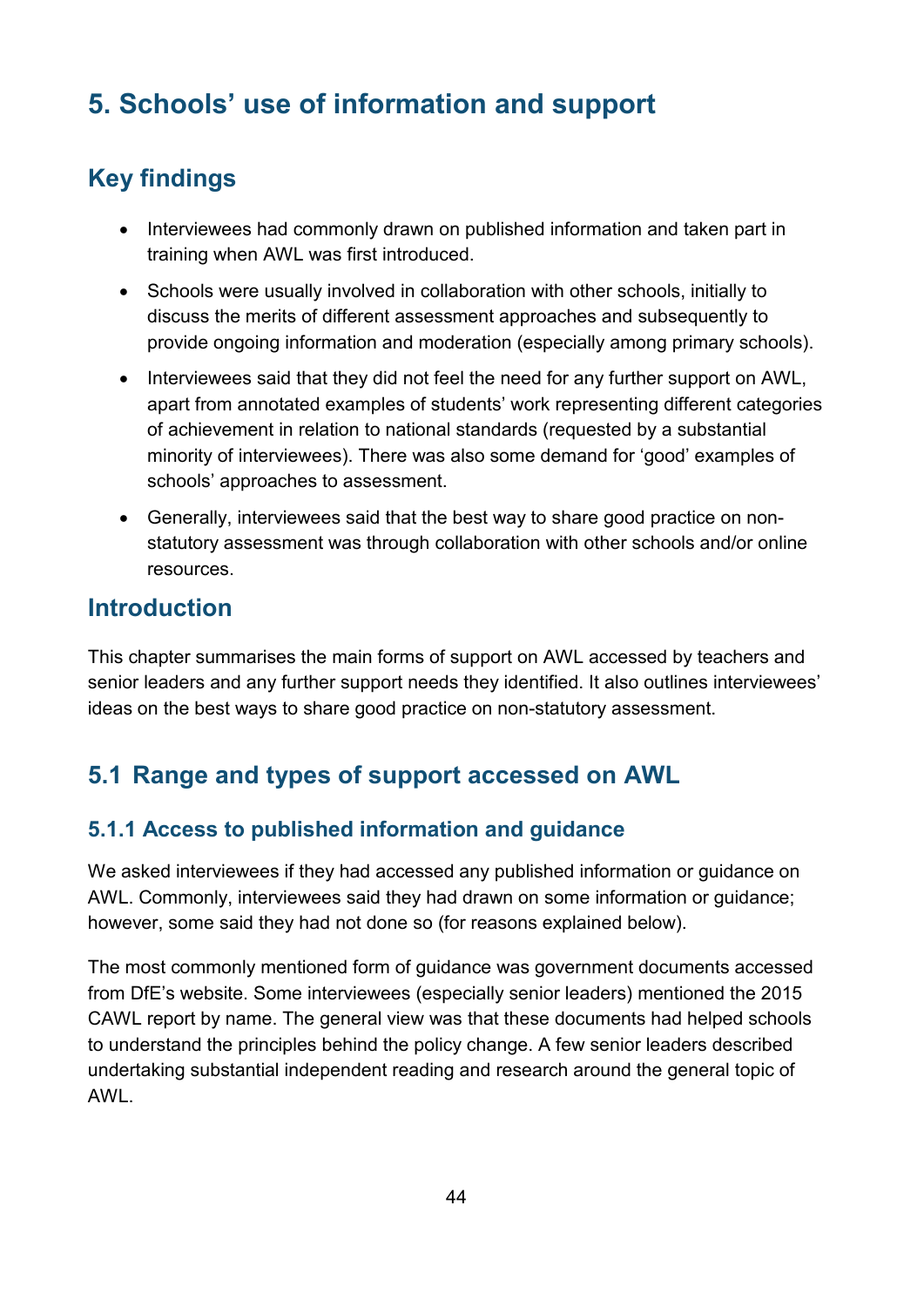Interviewees who said they had not accessed any published information or guidance on AWL typically said that this was because there wasn't very much official information available. In particular, senior leaders tended to say that the information that was available was not detailed enough to help them make their changes. According to a secondary senior leader '*We found, at the time when we first started in 2014, there was not a lot of information out there… So we felt very much on our own*.' Many senior leaders said that they preferred to consult members of their staff or work with other schools to design their own approach to assessment, rather than drawing on published guidance. Meanwhile, teachers commonly said they had not accessed any guidance because senior leaders accessed it and filtered the information down.

#### <span id="page-44-0"></span>**5.1.2 Training on AWL**

Generally, interviewees said they had received some training during the changes to the system, but few reported taking part in any ongoing training on AWL. Some interviewees had not received any training on AWL (for reasons explained below).

The training received by interviewees during the introduction of AWL was most commonly organised by the school and took the form of staff meetings to discuss the changes and INSET days led by senior leaders or staff responsible for assessment. The content of the training tended to focus on understanding their school's new approach to assessment and why that approach had been chosen. Some interviewees also received internal training on how to use their school's new tracking systems. According to a primary teacher, the most useful aspect of training was '*looking at what an "expected" looked like in each classroom against the national curriculum.*'

Some interviewees had attended external training or conferences on AWL, most commonly run by the local authority, or companies providing tracking systems. The external events were typically attended by senior or middle leaders, such as year group or subject leaders. Interviewees commonly found this helpful, as one primary KS1 leader explained '*The LA training was really, really useful. It's always reassuring to get that guidance from the school improvement partners and moderators.*'

Interviewees who said that they had not received any external training on AWL were typically classroom teachers working in schools in which only selected staff had attended. A primary teacher explained: '*I haven't been on any external training but information has been cascaded down from SLT in the form of staff meetings*.'

Senior leaders from schools which had not taken part in training tended to be from schools whose assessment systems had not changed significantly as a result of the introduction AWL. For example, a secondary senior leader explained that they had not provided any training because '*teachers are not doing anything different'*.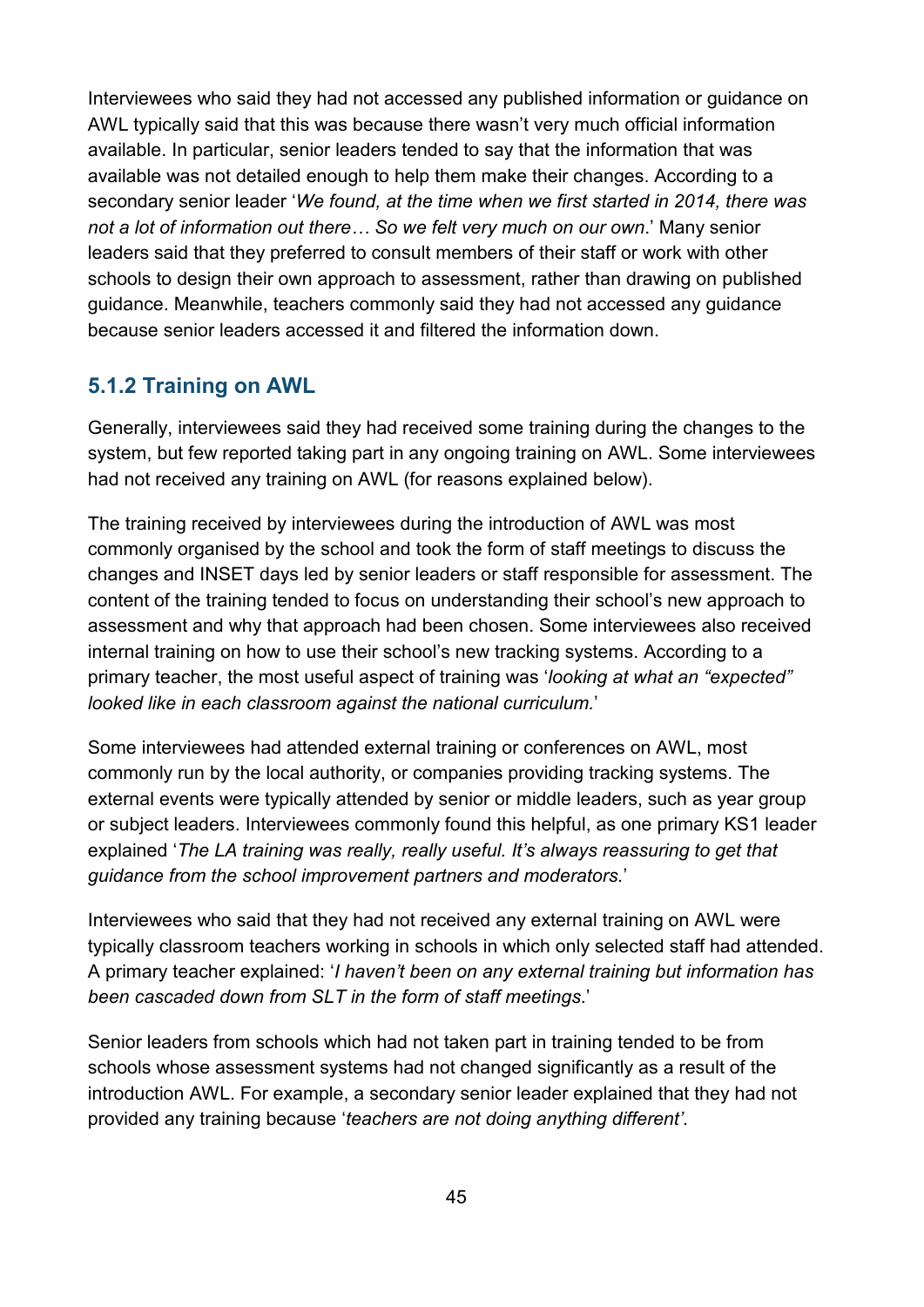## <span id="page-45-0"></span>**5.2 Collaboration on AWL**

Interviewees typically said their school was involved in some form of collaboration with other schools on assessment, initially to discuss the merits of different approaches and subsequently to provide ongoing information and moderation.

Many schools taking part in this research were part of school networks, partnerships or trusts which provide support on assessment. Interviewees referred to collaboration within school partnerships and MATs. Some teachers said they had taken part in collaboration specific to particular year groups or subjects, with primary interviewees mentioning collaborating on the assessment of writing in particular. In some cases interviewees mentioned the benefit of being able to share information with other schools that use the same commercial tracking system nationally via conferences, online forums and web seminars. For example, one primary teacher attended a national conference organised by the tracking system provider, which was attended by 400 primary schools.

A few senior leaders explained how they had initially discussed AWL with senior leaders from other schools to try to come to a 'shared understanding'. For example, senior leaders said they had visited other schools to see approaches to assessment in practice and invited schools to visit them. Generally, interviewees said sharing practice with other schools was very useful. As a secondary teacher remarked '*It's useful to share our practice and get them* [other schools] *to critique what we're doing*.' Most interviewees said their school was willing to share their practice, but some commented that other schools were not so willing to collaborate with them.

The most common form of ongoing collaboration, especially in primary schools, was to moderate pieces of work with others to ensure that schools were making consistent judgements. One primary teacher involved in moderation within their MAT explained its benefits '*It* [moderation] *builds a network that helps build reassurance so that you can see it from a slightly bigger picture.'* 

One school's approach to collaboration is described in Example 6.

#### **Example 6: sharing practice, training and moderation**

A maintained primary school worked collaboratively with 3 other local primary schools to develop their assessment system. The deputy headteacher described the benefits of this in the early stages of the change to AWL, when some schools felt unclear about what approach to take '*We thrashed out the best ways to go about it rather than try to sort it out ourselves.'* 

Senior leaders and subject leads from the 4 schools met regularly to share ideas. They also drew on information, support and guidance provided by the local authority. The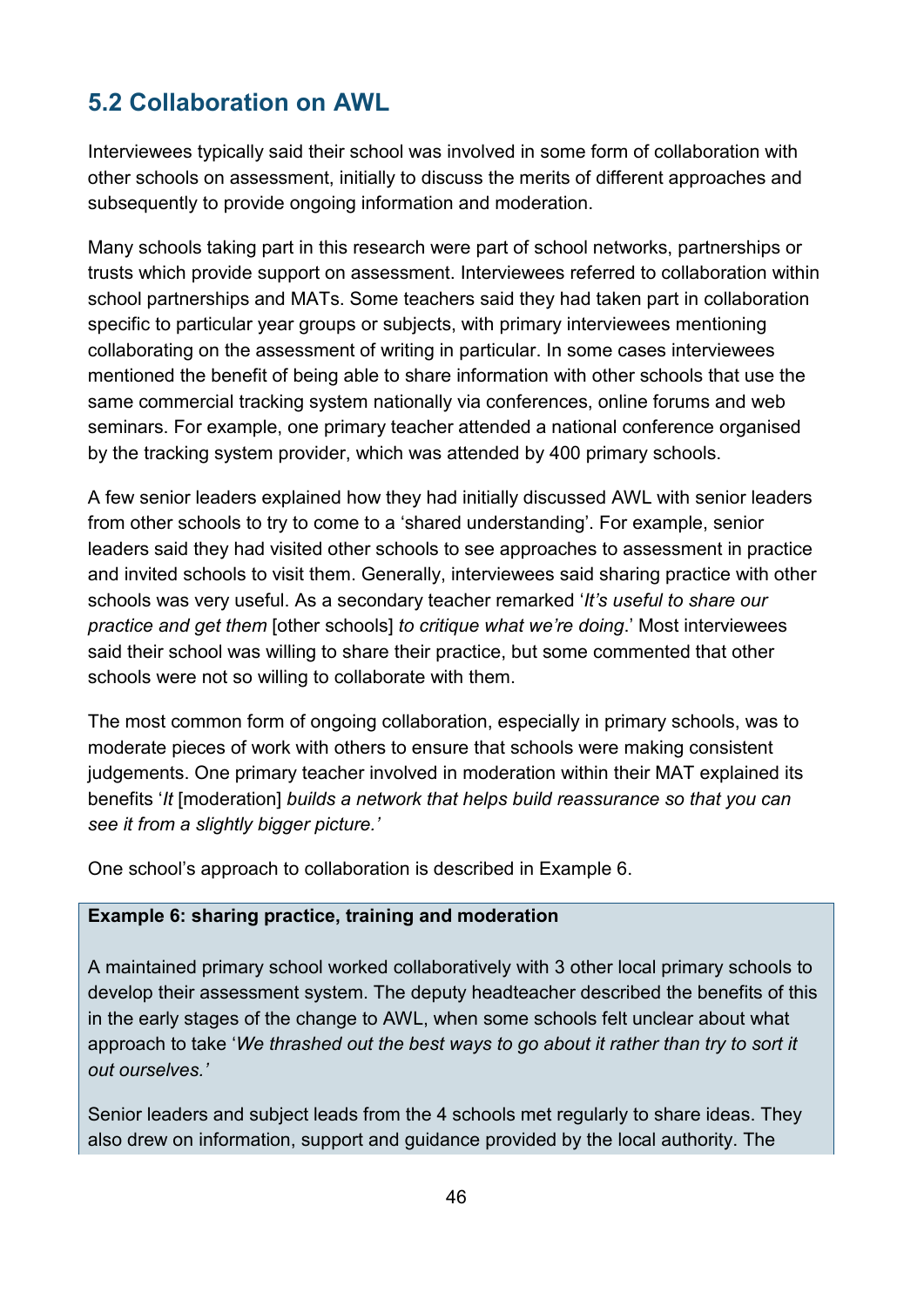approach is broadly the same across all 4 schools, though they have not all adopted the same category descriptions. The 4 schools have also jointly invested in the same externally produced tracking system for assessment and attended joint training on how to use the system.

Interviewees said their approach to moderation was working well. Staff from all 4 schools meet 3 times a year in their year groups to share their judgements in maths, reading and science. They compare the grades that teachers have awarded to pieces of work and validate one another's judgements. Other local schools have also attended these moderation sessions in order to share practice more widely. The year 2 teacher particularly valued the wider benefits and opportunities of working together with other schools *'We also share good practice and share what we like and what we don't like. We do a lot of sharing through professional discussion and* [we] *share resources.'*

Some interviewees said their school had collaborated with others to improve the transition between primary and secondary school. Primary interviewees talked about working with other local primary schools with the aim of creating consistency in their approaches to assessment in order to make it easier for pupils when they moved to secondary schools. A primary teacher said that each year, local year 6 teachers meet for a 'transition continuity conference' to encourage common ways of presenting nonstatutory assessment data when children move to secondary school. Similarly, a few secondary interviewees mentioned contacting 'feeder' primary schools to discuss their assessment approaches. A secondary RE teacher explained '*We have met with the RE lead from the feeder primary schools to try to get consistency in the way the pupils are assessed. We found it useful to understand what the primary schools expected the pupils to do*.' Interviewees who said they had not been involved in collaboration with other schools explained that this was either because of a lack of opportunities, or cited time constraints and funding shortages.

## <span id="page-46-0"></span>**5.3 Gauging the demand for further information and guidance**

Generally interviewees said they did not want any further information, guidance or training on AWL, other than exemplar materials. The 2015 CAWL report recommended establishing a national item bank of questions based on national curriculum content to support formative assessment in schools, but this was not requested by any interviewees. [8](#page-46-1) 

The most common reason given for not needing further support was that interviewees wanted a period of stability to embed the changes that they had made. Typical of this

-

<span id="page-46-1"></span><sup>&</sup>lt;sup>8</sup> Note that we did not ask specifically for interviewees' views about an item bank.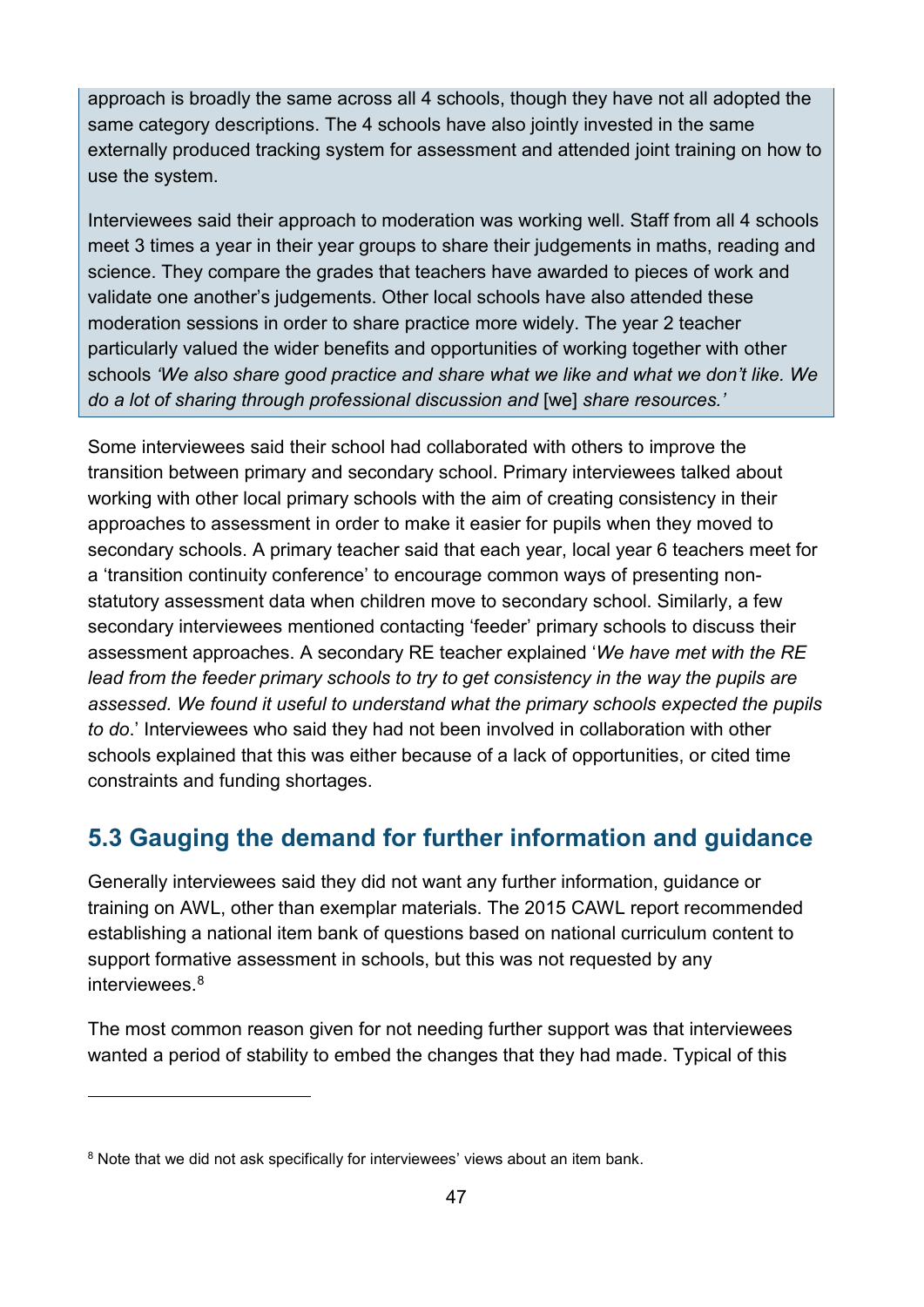view was a primary teacher who said *'It works well here and I think we all know what we are doing with it.'* A minority went on to say that they thought further 'official' information could even do more harm than good, as it could cause confusion. According to one primary senior leader *'I think there's actually a need for less intervention and less involvement as far as schools are concerned. I think in essence we should be left to get on with the job that we are tasked to do.'* A few interviewees expressed the view that even if guidance were to be produced, it would be unlikely to be suitable for everyone, due to the variety of approaches to assessment that schools have implemented in response to the removal of levels.

While interviewees did not feel the need for general information, guidance or training on non-statutory assessment, a substantial minority of interviewees said they would be interested in '*examples of what age expectations look like.'* One of the sources of difference between schools was that teachers may be judging pupils' attainment in relation to expectations for pupils at different points in the year (for example, comparing pupils with expectations for the current school term, as opposed to expectations by the end of the academic year). This had led to confusion between schools when using similar descriptors to refer to similar criteria but judged using different standards. The use of different approaches and confusion over assessment language was a particular challenge when schools engaged in cross-school moderation. Interviewees in both primary and secondary schools noted the lack of consistency between schools about what is meant by descriptions such as 'at the expected standard', 'secure' or 'greater depth'. Teachers in primary schools were especially concerned about the use of different assessment terminology in other schools, though this was not a problem where schools were using a common approach (for example, across schools in the same MAT).

Interviewees said they would find it useful to see annotated examples of pupils' work that are 'below', 'at' and 'above' age-related expectations, for year groups and in subjects that are not part of statutory assessment. A primary school teacher explained why schools would find this so valuable:

'[A key challenge is] *teacher confidence to say definitely this child is 'secure'. And just having something concrete to measure against. The statements aren't always that clear from the national curriculum objectives. It would be great if there were exemplars for a 'secure' child.'* 

Interviewees in primary schools said they were clear about the expected standard at the end of year 2 and 6, but would like guidance on assessing other year groups. Similarly, interviewees in secondary schools said they would welcome such examples to clarify whether their pupils are working at the expected standard and on track to achieve the required standard for GCSE (and A-Level). One secondary senior leader explained this as follows: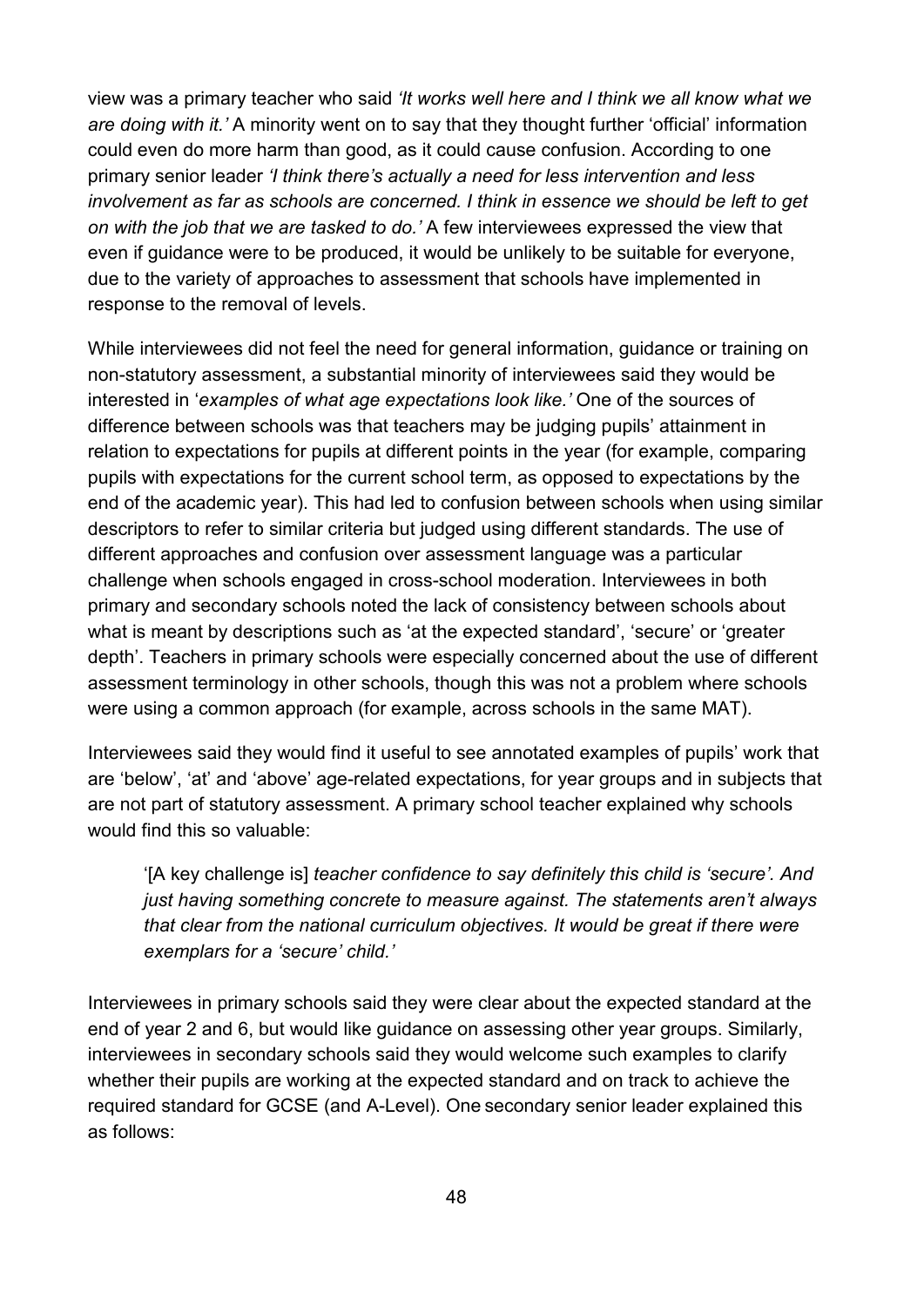*'The biggest challenge we face at the moment is the lack of good quality comparative exemplar material for GCSE and at A-Level. We are going anywhere we can to get exemplar material to build the bank. When we are grading and particularly if we want to be indicating what the current standard is and we want to be indicating if pupils are on for a 7 or an 8, we need to know what those [grades] mean.'* 

A few interviewees specifically said that developing a 'common language' of assessment would be useful, as it would make it easier for schools to compare their judgements of pupils' attainment and progress.

In addition to exemplars of pupils' work at different standards, interviewees commonly said they would be interested to know more about what other schools are doing. One primary senior leader posed the question *'Nationally, could we do with something that kind of gives us a bit more of a picture of the whole system? Well, yes, I think we probably could.'* A few interviewees said they would like to be able to access case studies of schools with 'good assessment systems'.

## <span id="page-48-0"></span>**5.4 The best ways to share good practice**

Interviewees commonly said that in their view, the best way to share good practice on assessment is through working directly with other schools. They felt this should be in the form of school networks or partnerships and take the form of school visits or discussions with other schools. Generally, interviewees said these were great ways to share ideas, resources and find out about tracking systems. A primary teacher said '*Our school is very, very passionate about being connected with schools that are around us. There's a lot to be learnt from us but also there's a lot to be learnt from them.'* Interviewees said they particularly liked visiting other schools because it allowed them to see different approaches to assessment in action. A primary teacher explained *'I think it is easier to share and compare methods in a conversation where you are just two teachers showing what you do, bouncing ideas off each other, seeing what works best.'*

Some interviewees said it would also be helpful to share good practice through websites and online forums. These interviewees thought it would be helpful to access a website containing case studies of different approaches to assessment and examples of good practice. As a secondary leader described it, this would be *'some kind of website or portal with video explanations to talk you through an approach, along with some supporting documentation.'* A few interviewees advocated social media as a good way to share practice and engage in conversation with other teachers.

A few interviewees said that training sessions and conferences are the best way to share good practice. In their view, the government or local authorities should provide training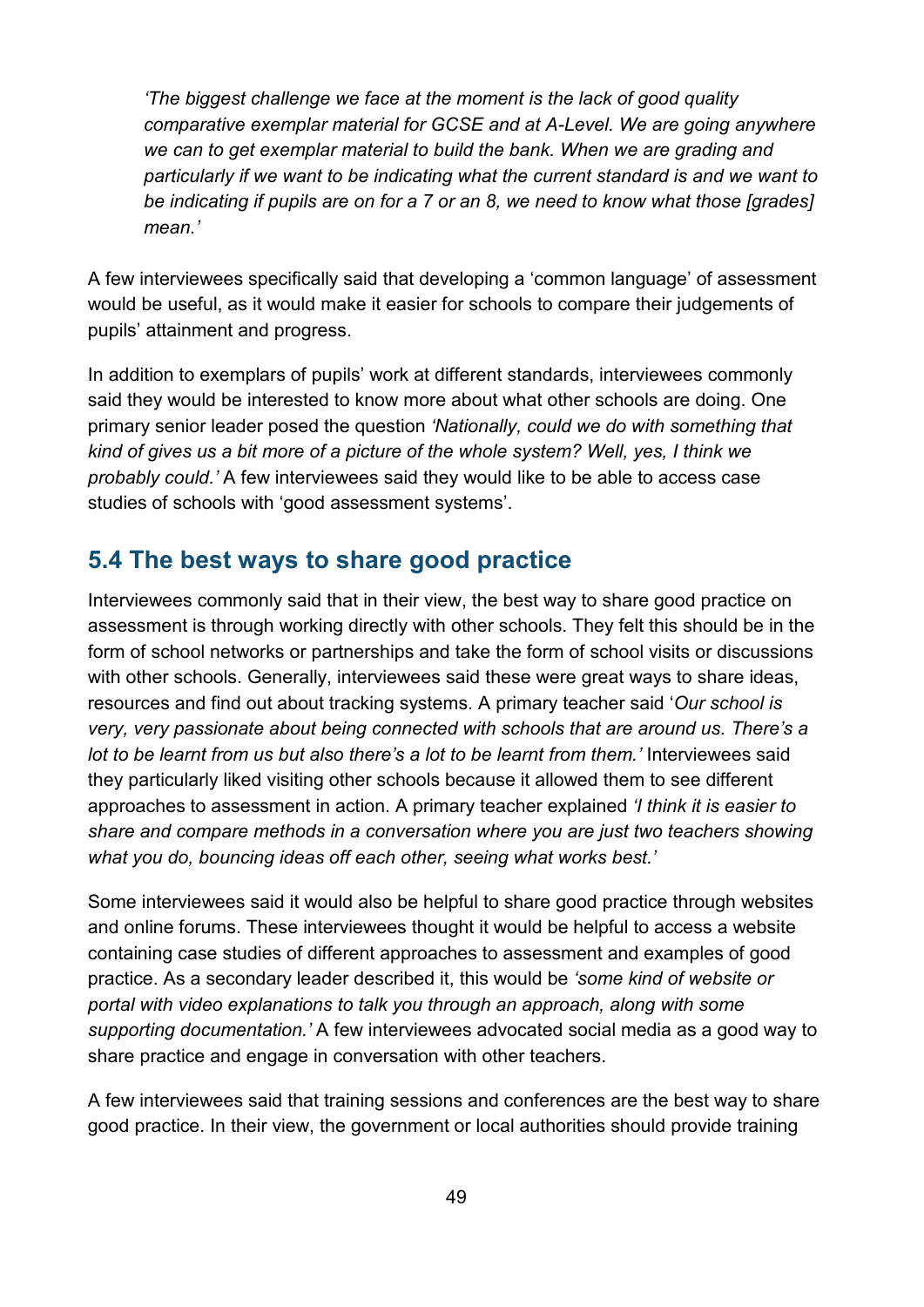for all senior leaders on AWL so that senior leaders are able to disseminate this information to other teachers in their schools.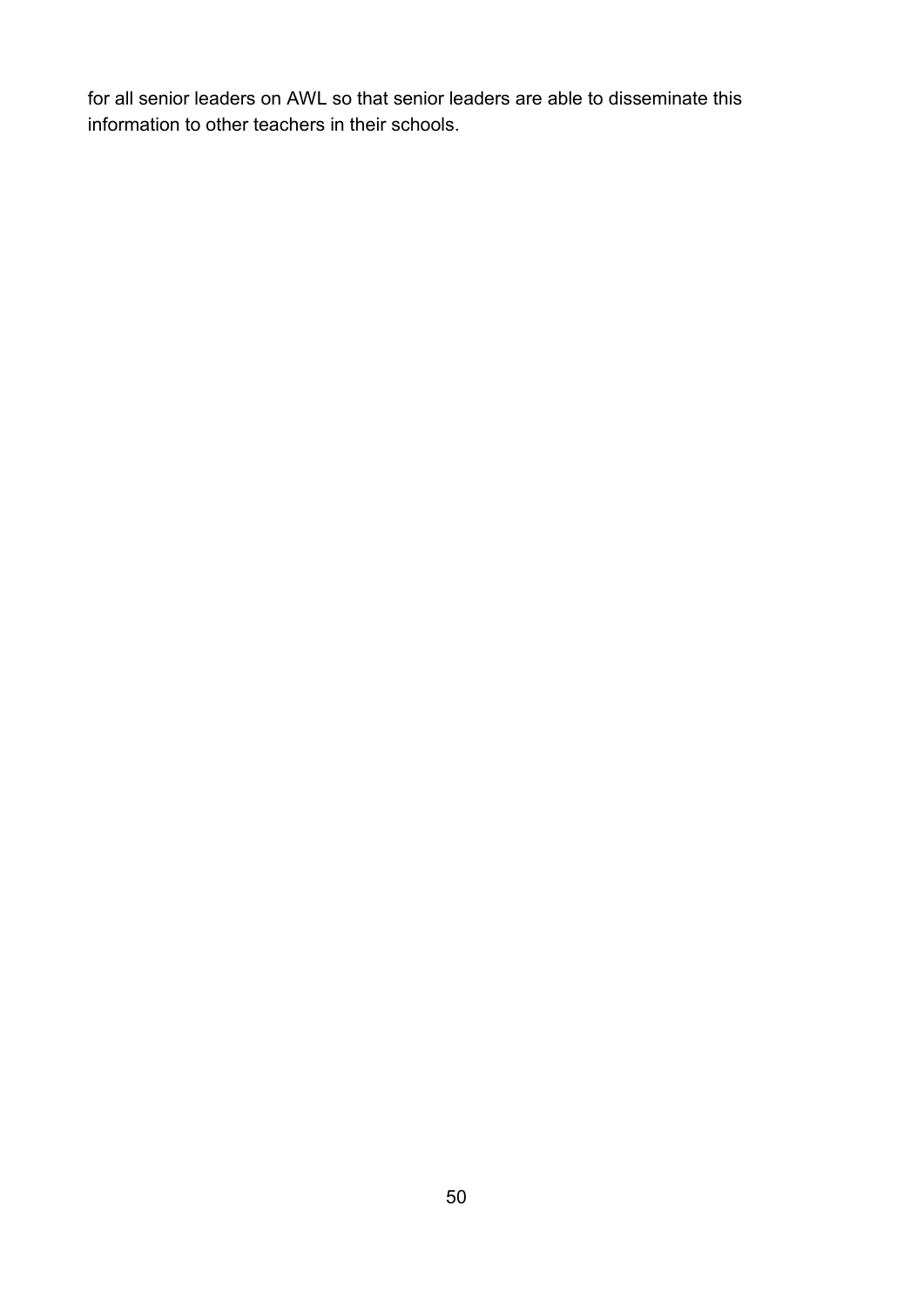# <span id="page-50-0"></span>**6. Discussion and conclusion**

## <span id="page-50-1"></span>**6.1 Discussion**

Assessment is an important area of educational policy and the move away from levels after nearly 30 years has challenged schools to develop their own systems of nonstatutory assessment.

All participating schools had moved away from levels and all interviewees were able to identify at least one aspect of their current approach that was working well (though note that our sample may under-represent the views of schools which were less confident in their approaches).

The research revealed that schools were using a wide range of non-statutory approaches. However, the main yardstick to measure progress was statutory assessment (albeit related to curriculum content). Schools were working out which concepts, skills and knowledge pupils needed to demonstrate by the end of each year in order to achieve the expected standard in statutory assessments at end of their current key stage. Primary, and to some extent secondary schools, were focusing particular attention on subjects and skills that are included in statutory assessment, and less on curriculum areas and skills that are not.

A few schools said their approaches were similar to the system before levels, but most had made substantial changes and some of their approaches were radically different. Schools' new non-statutory assessment systems commonly comprised formative and summative assessment together with a tracking system. Primary schools were more likely to moderate teacher assessments with other schools and to use externally produced tests. Secondary schools were more likely to have developed their own summative assessments. Unlike primary schools, they were less likely to use moderation for non-statutory assessment, and those that did so tended to moderate within the school.

Most interviewees felt that their current approach to non-statutory assessment offered some improvements to the previous system under levels. In line with the CAWL recommendations, schools said their new assessment approaches were much more strongly focused on formative assessment and they felt this had resulted in a number of positive impacts for pupils, including better alignment of teaching to meet pupils' needs, improved communication and a clearer focus on the next steps for each individual pupil. However, some interviewees felt that their school's approach did not adequately capture the progress of pupils with SEN.

The change to AWL had entailed considerable work as schools devised and implemented their new approaches, which was intensified by concurrent and subsequent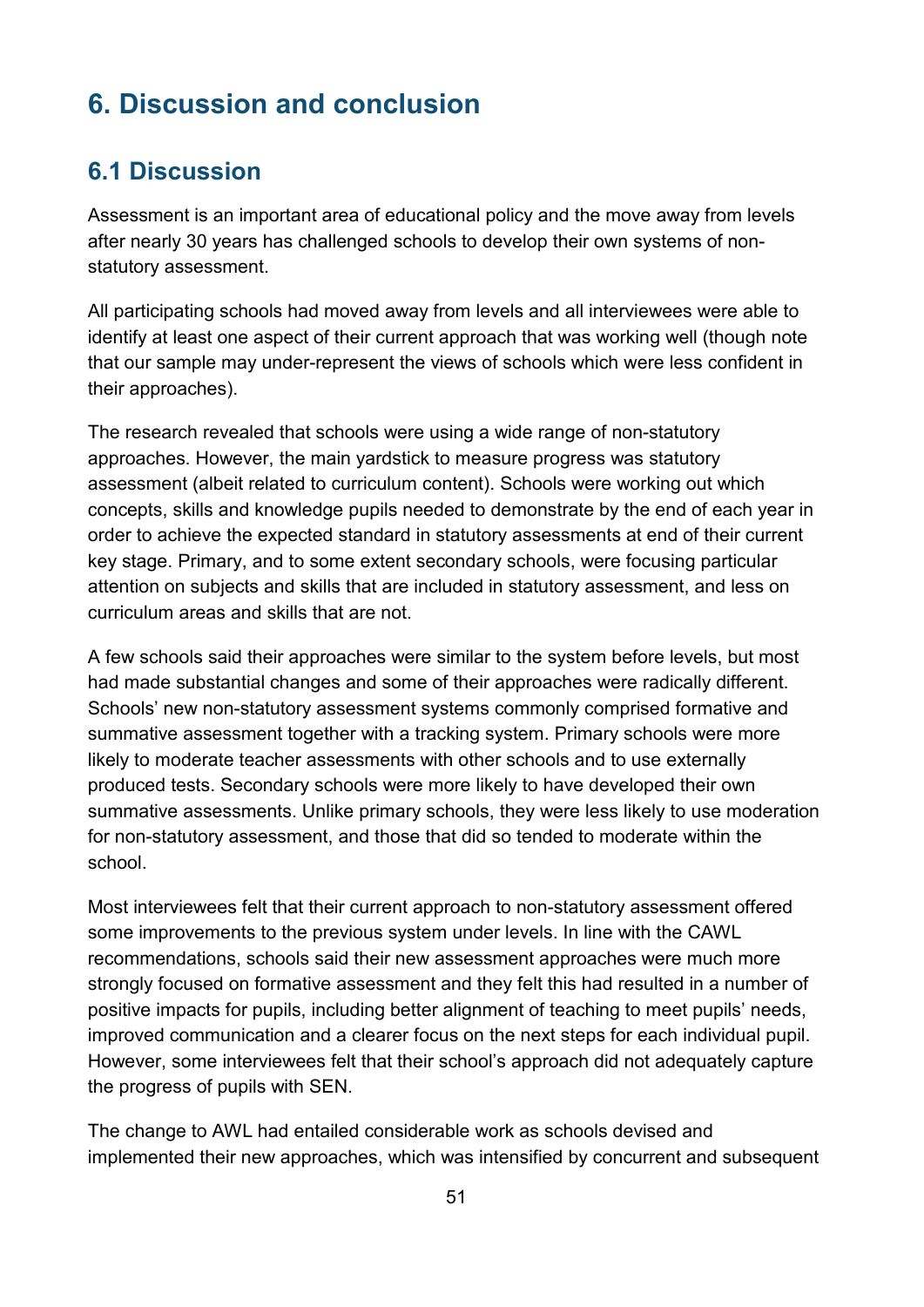changes to curriculum and assessment. After the initial implementation phase, schools reported that the assessment workload was similar to that under the previous system of levels, although some teachers were continuing to experience higher workloads due to the demands of their schools' assessment approaches.

Other challenges were related to the removal of a national system for statutory assessment (levels) which schools had previously used as a 'common currency' when considering the attainment and progress of pupils more generally. Schools differed in their use of assessment categories, the number of categories, how these were labelled and how they were applied. This has led to a number of challenges stemming from the fact that schools are judging their pupils' attainment according to different criteria, in relation to different time points and using different language, all of which was reported to have created confusion among teachers, between schools, and to some extent among parents.

## <span id="page-51-0"></span>**6.2 Conclusion**

The stated intention of the removal of levels was to contribute to greater coherence between the assessment system and the curriculum to promote greater breadth of content and depth of learning (CAWL, 2015, p.3). In order to achieve this, the commission proposed that schools should focus more on formative assessment based on high-quality, in-depth teaching, and less on the requirements of the statutory national assessment framework and testing regime.

Interviewees said that the removal of levels led their schools to re-focus on formative assessment and interviewees attested to the positive impact of this on teachers and pupils. On the whole, interviewees indicated that the quality of feedback and communication with pupils had improved. However, the removal of national curriculum levels and the encouragement for schools to develop their own approaches have led to a perceived lack of common understanding between schools. The influence of high-stakes national assessment is still clearly apparent in schools' non-statutory assessment and continues to be the main driver for formative and summative assessment.

Schools had typically accessed a range of guidance, support and training when devising their new approaches to non-statutory assessment, but few had continued to do so once their approaches were established. There were examples of continuing school-to-school collaboration on non-statutory assessment, especially for moderation (largely among primary schools) and less commonly, for information-sharing and in order to ease transition.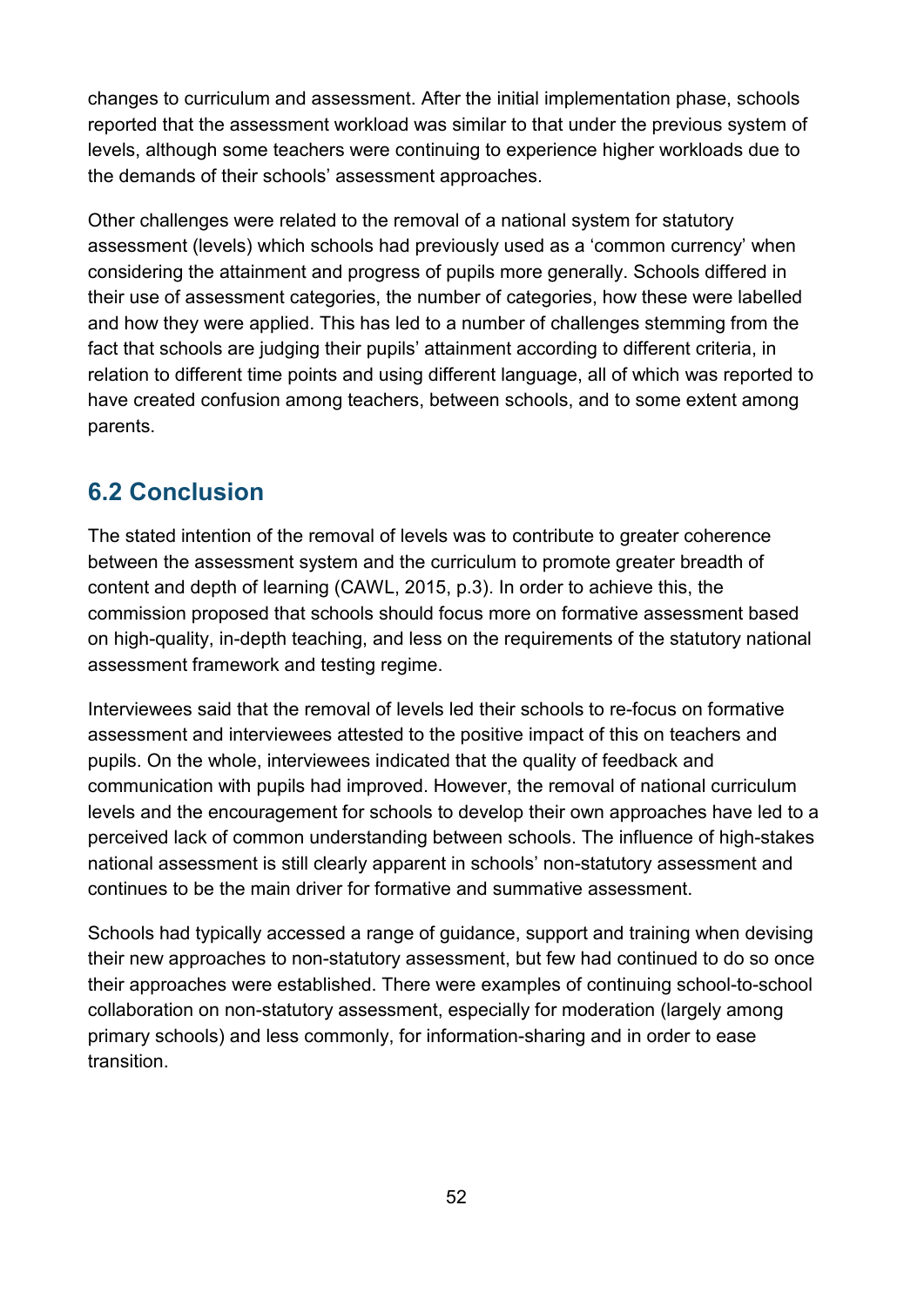## <span id="page-52-0"></span>**6.3 Next steps**

A longer-term objective of this research was to enable DfE to share examples of effective practice in schools and to help develop further guidance and support for schools. While schools commonly did not want further information or guidance, this research has identified some issues that the department may wish to consider.

The 2015 CAWL report recommended the establishment of a national item bank of assessment questions to be used for formative and summative assessment, together with a dedicated online forum for teachers to share their ideas on assessment. This research suggested that schools would welcome a form of national standardisation for non-statutory assessment guided by annotated exemplars of pupils' work rather than an item bank of questions, and there would be potential interest in an online forum together with access to case studies of schools' assessment approaches. The research also endorsed the need to address the issue of how best to recognise pupils' progress, especially for pupils with SEN.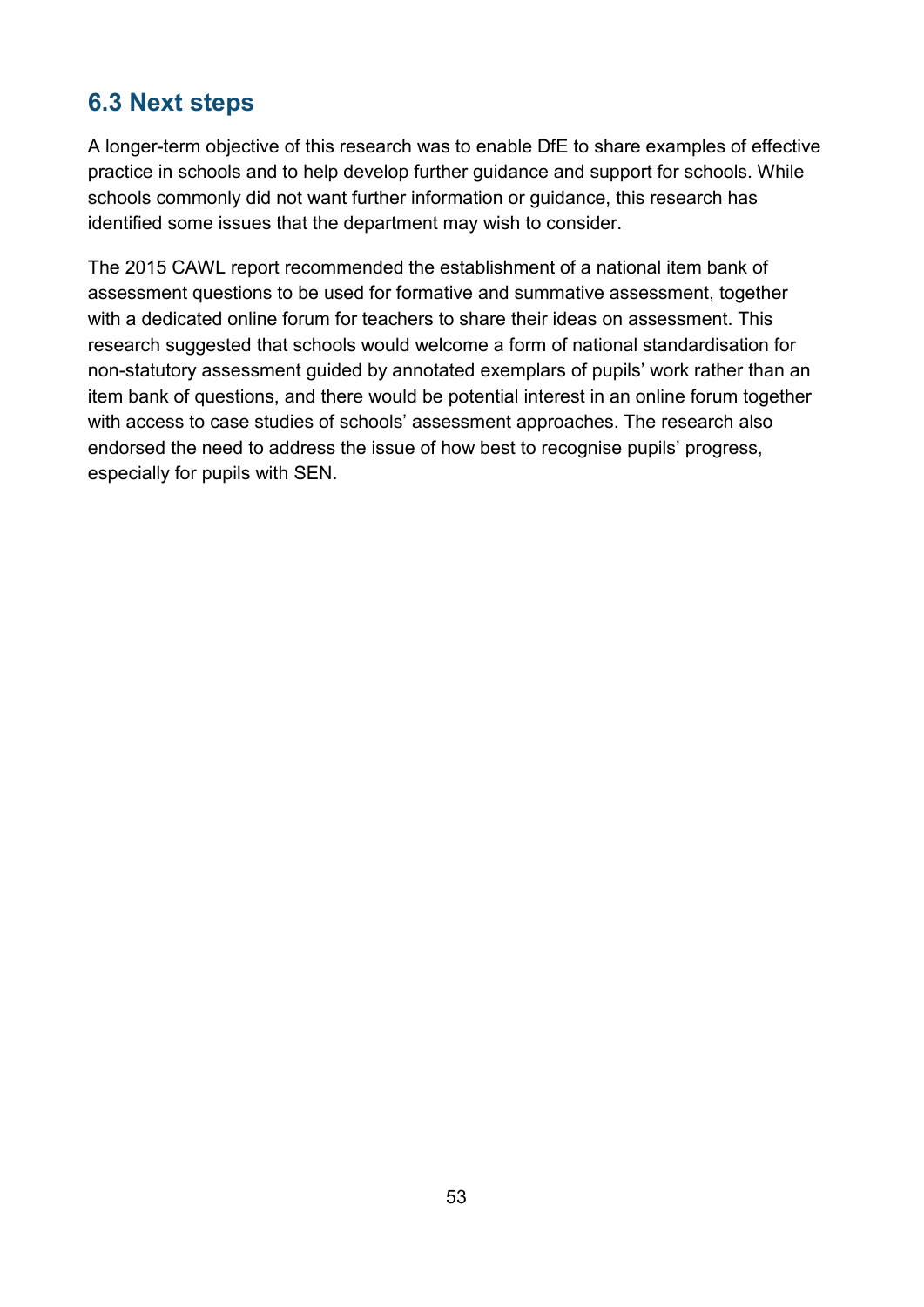# <span id="page-53-0"></span>**References**

Department for Education. (2011). *The Framework for the National Curriculum. A Report by the Expert Panel for the National Curriculum review*. London: DfE online [Available]: [https://www.gov.uk/government/uploads/system/uploads/attachment\\_data/file/175439/N](https://www.gov.uk/government/uploads/system/uploads/attachment_data/file/175439/NCR-Expert_Panel_Report.pdf) [CR-Expert\\_Panel\\_Report.pdf](https://www.gov.uk/government/uploads/system/uploads/attachment_data/file/175439/NCR-Expert_Panel_Report.pdf) [15 January, 2017].

Department for Education. (2015). *Government Response to the Workload Challenge.*  London: DfE online [Available]: [https://www.gov.uk/government/publications/workload](https://www.gov.uk/government/publications/workload-challenge-for-schools-government-response)[challenge-for-schools-government-response](https://www.gov.uk/government/publications/workload-challenge-for-schools-government-response) [8 December, 2017].

Department for Education. (2017a). *Primary Assessment in England. Government Consultation Respons*e. London: DfE online [Available]: [https://www.gov.uk/government/publications/sta-assessment-update-14-september-](https://www.gov.uk/government/publications/sta-assessment-update-14-september-2017/14-september-2017-schools)[2017/14-september-2017-schools](https://www.gov.uk/government/publications/sta-assessment-update-14-september-2017/14-september-2017-schools) [8 December, 2017].

Department for Education. (2017b). *Primary School Pupil Assessment: Rochford Review Recommendations. Government Consultation Response.* London: DfE online [Available]: [https://www.gov.uk/government/publications/primary-pupil-assessment-rochford-review](https://www.gov.uk/government/publications/primary-pupil-assessment-rochford-review-impact-assessment)[impact-assessment](https://www.gov.uk/government/publications/primary-pupil-assessment-rochford-review-impact-assessment) [8 December, 2017].

Department for Education. (2017c). *Social Mobility and Opportunity Areas.* London: DfE online [Available]: [https://www.gov.uk/government/publications/social-mobility-and](https://www.gov.uk/government/publications/social-mobility-and-opportunity-areas)[opportunity-areas](https://www.gov.uk/government/publications/social-mobility-and-opportunity-areas) [8 December, 2017].

Department for Education. (2017d). *Schools, Pupils and Their Characteristics: January 2017.* SFR 28/2017. London: DfE online [Available]:

[https://www.gov.uk/government/uploads/system/uploads/attachment\\_data/file/650547/SF](https://www.gov.uk/government/uploads/system/uploads/attachment_data/file/650547/SFR28_2017_Main_Text.pdf) [R28\\_2017\\_Main\\_Text.pdf](https://www.gov.uk/government/uploads/system/uploads/attachment_data/file/650547/SFR28_2017_Main_Text.pdf) [8 December, 2017].

Great Britain. Parliament. House of Commons Education Committee. (2017). *Primary Assessment Eleventh Report of Session 2016–17* (HC 682). London: HMSO online [Available]:

<https://publications.parliament.uk/pa/cm201617/cmselect/cmeduc/682/68202.htm> [8 December, 2017].

Office for Standards in Education, Children's Services and Skills. (2017). *Data View - Regional Performance Over Time.* London: Ofsted online [Available]: [https://public.tableau.com/profile/ofsted#!/vizhome/Dataview/Viewregionalperformanceov](https://public.tableau.com/profile/ofsted#!/vizhome/Dataview/Viewregionalperformanceovertime) [ertime](https://public.tableau.com/profile/ofsted#!/vizhome/Dataview/Viewregionalperformanceovertime) [8 December, 2017].

The Commission on Assessment without Levels. (2015). *Commission on Assessment Without Levels: Final Report.* London: DfE online [Available]: [https://www.gov.uk/government/publications/commission-on-assessment-without-levels](https://www.gov.uk/government/publications/commission-on-assessment-without-levels-final-report)[final-report](https://www.gov.uk/government/publications/commission-on-assessment-without-levels-final-report) [8 December, 2017].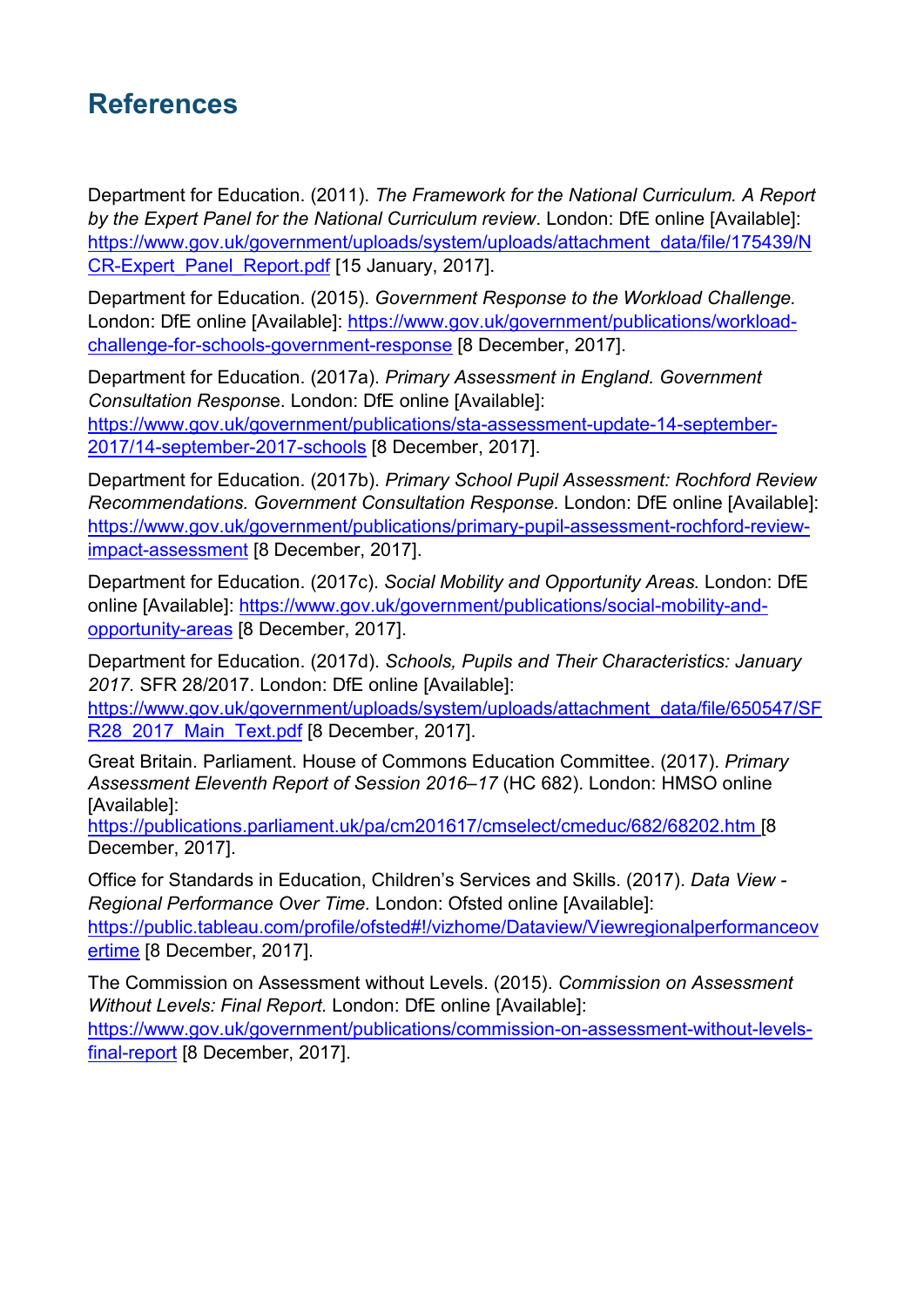# <span id="page-54-0"></span>**Appendix: further information on ethics and sampling**

The appendix explains the ethical considerations made by the research team when carrying out the research. The tables present the characteristics of the participating schools and interviewees, as well as participants' responses to the screening question.

## <span id="page-54-1"></span>**A1 Ethical considerations**

The research team carefully considered the possibility of any ethical issues affecting the study. We were mindful that school staff were taking part on a voluntary basis, and avoided putting them under undue pressure to participate. We considered the pressures on teachers and their busy schedules by offering to conduct interviews at a time to suit participants, including evenings and weekends. All interviewees were offered a small incentive for completing the interview of £10 in the form of a voucher or a donation to charity.

Before each interview began, we informed the participants of the purpose of the research and our interest in a wide range of perspectives and views. We informed participants that neither themselves, nor their school, would be identified in any of the reports produced from the research. Interviews were audio-recorded, with permission in order to ensure the accuracy of quotations. The team undertook to inform the research participants when the research is published and send them a link to the report.

All details of sampling, school contacts and interview notes were identified by number, rather than by name and held in password-protected electronic files. NFER did not identify any participating schools or individuals to anyone outside the research team.

As NFER produces its own assessment products, the research team identified a potential conflict of interest which could arise if commercially valuable information provided by participating schools were to be shared with colleagues responsible for devising or marketing these products. To guard against this risk, the interviews were conducted by researchers who were not part of the NFER's assessment centre. All interview notes were kept in a protected area of NFER's IT system which was inaccessible to other members of staff outside the research team.

## <span id="page-54-2"></span>**A2 Characteristics of participating schools**

A total of 42 schools took part in the research. Thirty-two schools were part of the NFER teacher voice sample and 10 schools were part of the 'innovative practice' sample.

The sample was designed to represent a range of different school types, location and pupil characteristics. Senior leaders who gave a reason for declining the invitation to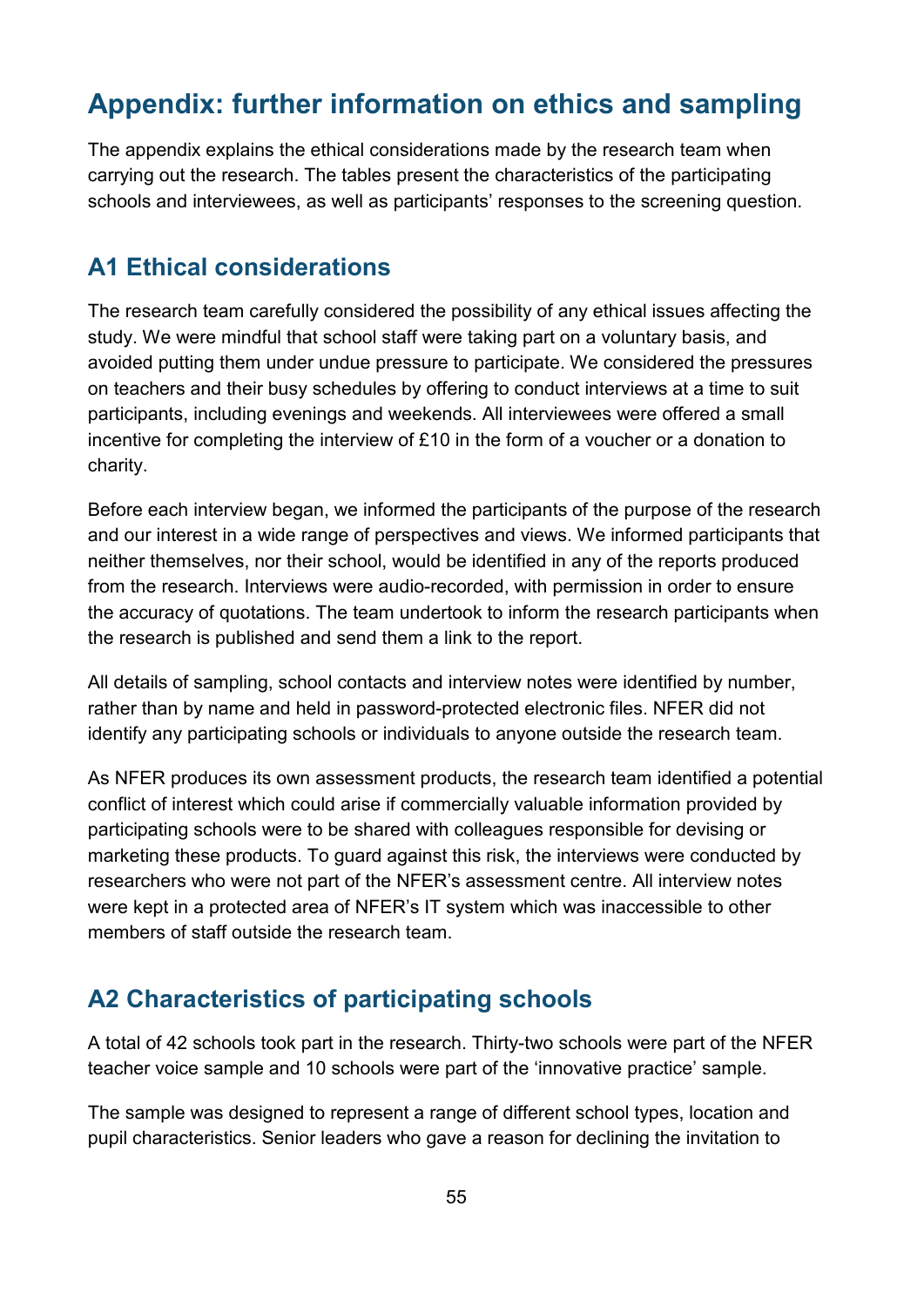participate commonly said this was because they did not feel confident in their school's assessment approach. The following tables provide information about the achieved sample in terms of governance and type, regional location, Ofsted inspection judgements, attainment band, proportion of pupils eligible for FSM and the percentage of pupils with EAL.

The research focused on publicly-funded primary and secondary schools. Independent schools, special schools and pupil referral units were not included in the research.

|                             | <b>Primary</b> | <b>Secondary</b> | <b>Grand total</b> |
|-----------------------------|----------------|------------------|--------------------|
| Infant                      |                | 0                |                    |
| Infant and Junior (Primary) | 24             | U                | 24                 |
| Junior                      | $\overline{2}$ | O                | $\overline{2}$     |
| Middle deemed Secondary     | 0              | 1                |                    |
| Comprehensive to 16         |                | $\overline{2}$   | 2                  |
| Comprehensive to 18         |                | 8                | 8                  |
| Grammar                     |                | $\overline{2}$   | $\overline{2}$     |
| <b>Secondary Modern</b>     |                | $\overline{2}$   | $\overline{2}$     |
| <b>Grand Total</b>          | 27             | 15               | 42                 |

#### <span id="page-55-0"></span>**Table 1 Sector of participating schools**

Source: NFER Register of schools (ROS)

Table 1 shows that there were a range of school types in the sample, with the majority of primary-sector schools being combined infant and junior and the majority of secondary schools being comprehensive and taking pupils up to the age of 18.

One of the school characteristics of interest was the governance type. The number of free schools and academies England is rising, particularly in the secondary sector. In 2017, approximately 71% of secondary schools in England were academies or free schools, whereas 33% of primary schools were academies or free schools (Edubase, 2017). The governance of participating schools is shown in Table 2.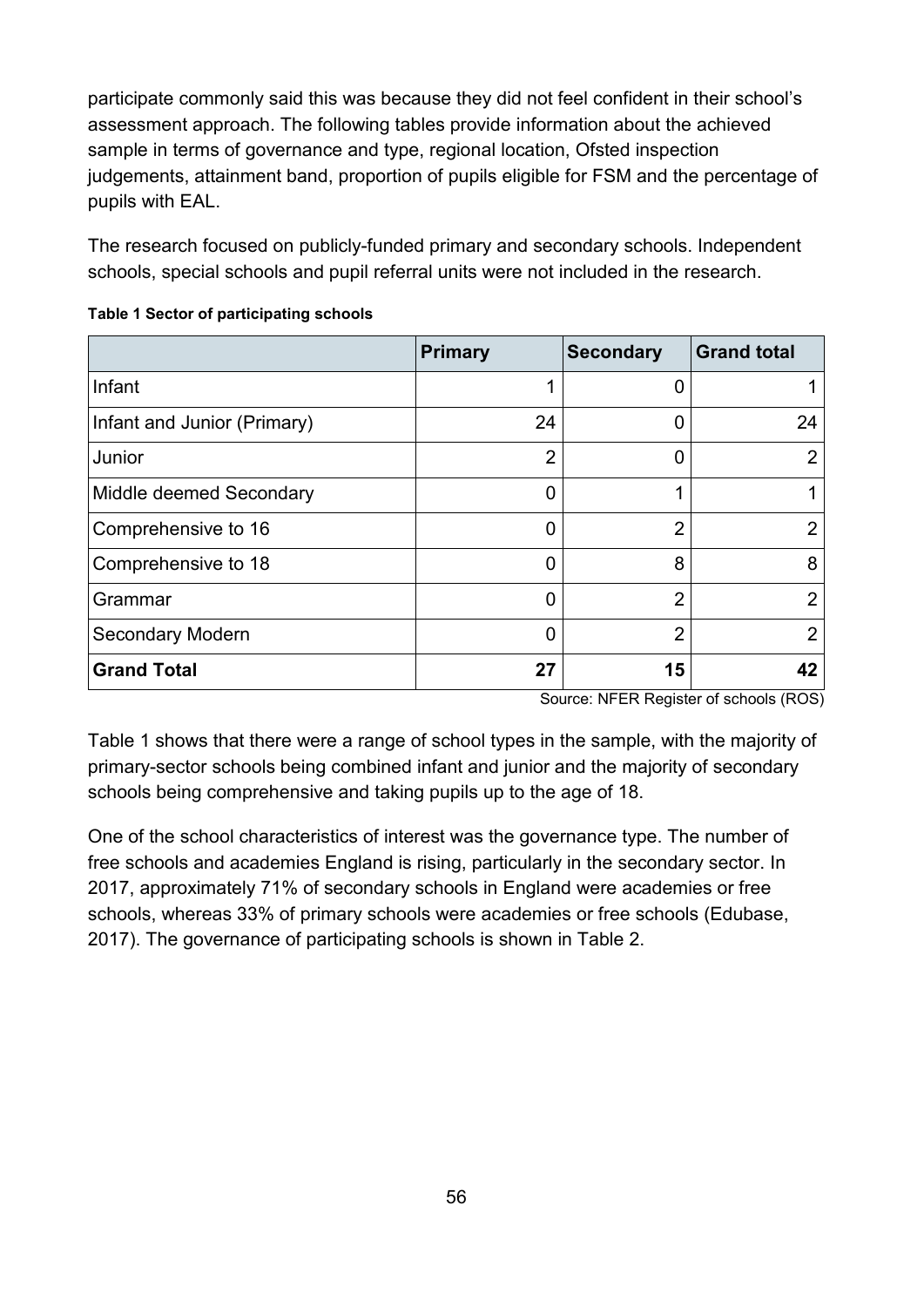#### <span id="page-56-0"></span>**Table 2 Governance type of participating schools**

|                                           | Primary | <b>Secondary</b> | <b>Grand total</b> |
|-------------------------------------------|---------|------------------|--------------------|
| Free schools and stand-alone<br>academies |         | 6                |                    |
| Academies that are part of a MAT          |         | 6                |                    |
| <b>Maintained schools</b>                 | 20      |                  | 23                 |
| <b>Grand Total</b>                        | 27      | 15               |                    |

Source: NFER Register of schools (ROS)

Table 2 shows that, in line with national trends, the majority of secondary schools were free schools/stand-alone academies, or academies within a MAT. The majority of primary schools in the sample were maintained schools.

The achieved sample included schools located in all regions of England, as shown in Table 3.

#### <span id="page-56-1"></span>**Table 3 Region of participating schools**

| <b>Regions</b>         | <b>Primary</b> | <b>Secondary</b> | <b>Grand total</b> |
|------------------------|----------------|------------------|--------------------|
| <b>East Midlands</b>   | 3              | 2                | 5                  |
| Eastern                | 6              | 3                | 9                  |
| London                 | 3              | 0                | 3                  |
| <b>North East</b>      | 1              | 0                | 1                  |
| North West/Merseyside  | $\overline{2}$ | 3                | 5                  |
| South East             | $\overline{7}$ | 1                | 8                  |
| South West             | $\overline{2}$ | $\overline{2}$   | 4                  |
| <b>West Midlands</b>   | $\overline{2}$ | 3                | 5                  |
| Yorkshire & The Humber | 1              | 1                | $\overline{2}$     |
| <b>Grand total</b>     | 27             | 15               | 42                 |

Source: NFER Register of schools (ROS)

The Opportunity Areas programme was introduced in October 2016 with the aim of increasing social mobility. Twelve local authority districts with low levels of social mobility across the country were selected to be opportunity areas (DfE, 2017c). In 2017,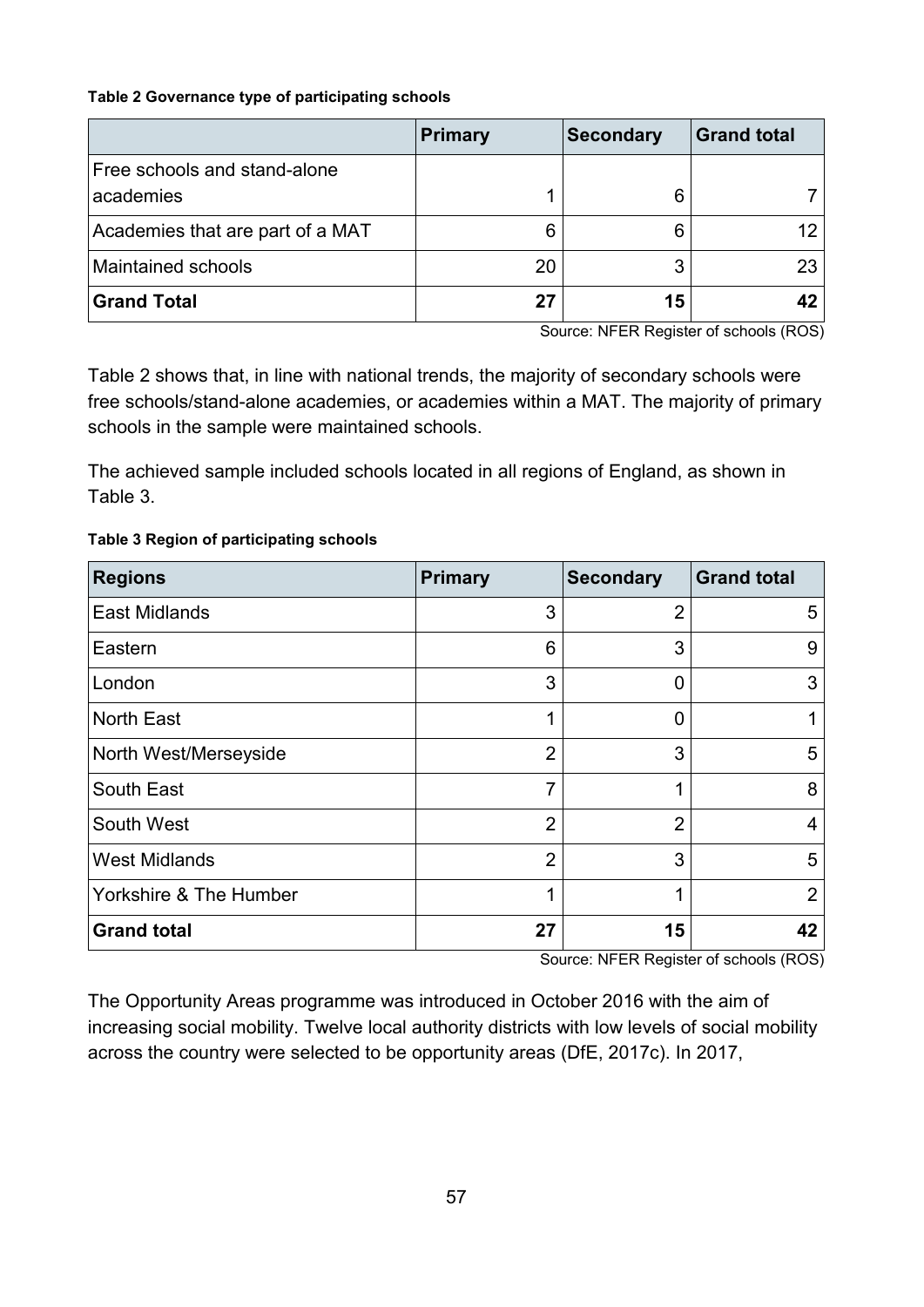approximately 4.3% of all state-funded, non-selective primary and secondary schools in England were in opportunity areas<sup>9</sup>.

|                         | Primary | <b>Secondary</b> | <b>Grand total</b> |
|-------------------------|---------|------------------|--------------------|
| Not in opportunity area | 25      | 15               |                    |
| In opportunity area     |         |                  |                    |
| Grand Total             | 27      | 15               | 42                 |

#### <span id="page-57-0"></span>**Table 4 Whether participating schools are located in opportunity areas**

Source: NFER Register of schools (ROS)

The table shows that a small number of schools in the sample are in opportunity areas – this is in proportion to the national population.

In March 2017, 89% of schools were rated by Ofsted as good or outstanding and 11% were rated as inadequate or requiring improvement (Ofsted, 2017). The proportion of participating schools in each Ofsted category within the sample is shown in Table 5.

#### <span id="page-57-1"></span>**Table 5 Results of latest Ofsted inspection of participating schools**

|                                 | Primary | <b>Secondary</b> | <b>Grand total</b> |
|---------------------------------|---------|------------------|--------------------|
| Good/Outstanding                | 26      | 13               |                    |
| Inadequate/Requires improvement |         |                  |                    |
| Grand Total                     | 27      | 15               |                    |

Source: NFER Register of schools (ROS)

The table shows that, in line with the national trend there were many more schools rated as good or outstanding in the sample than those rated as inadequate or requires improvement. Schools rated as inadequate and requires improvement are slightly underrepresented in the achieved sample (around nine per cent, compared with 11% nationally).

School attainment was categorised by dividing the national distribution of scores on national curriculum assessments into three groups – bottom 25%, middle 50% and top 25%. The performance of schools participating in the research is shown in Table 6.

-

<span id="page-57-2"></span><sup>&</sup>lt;sup>9</sup> Based on analysis using the [Schools in England Data set.](https://data.gov.uk/dataset/schools-in-england)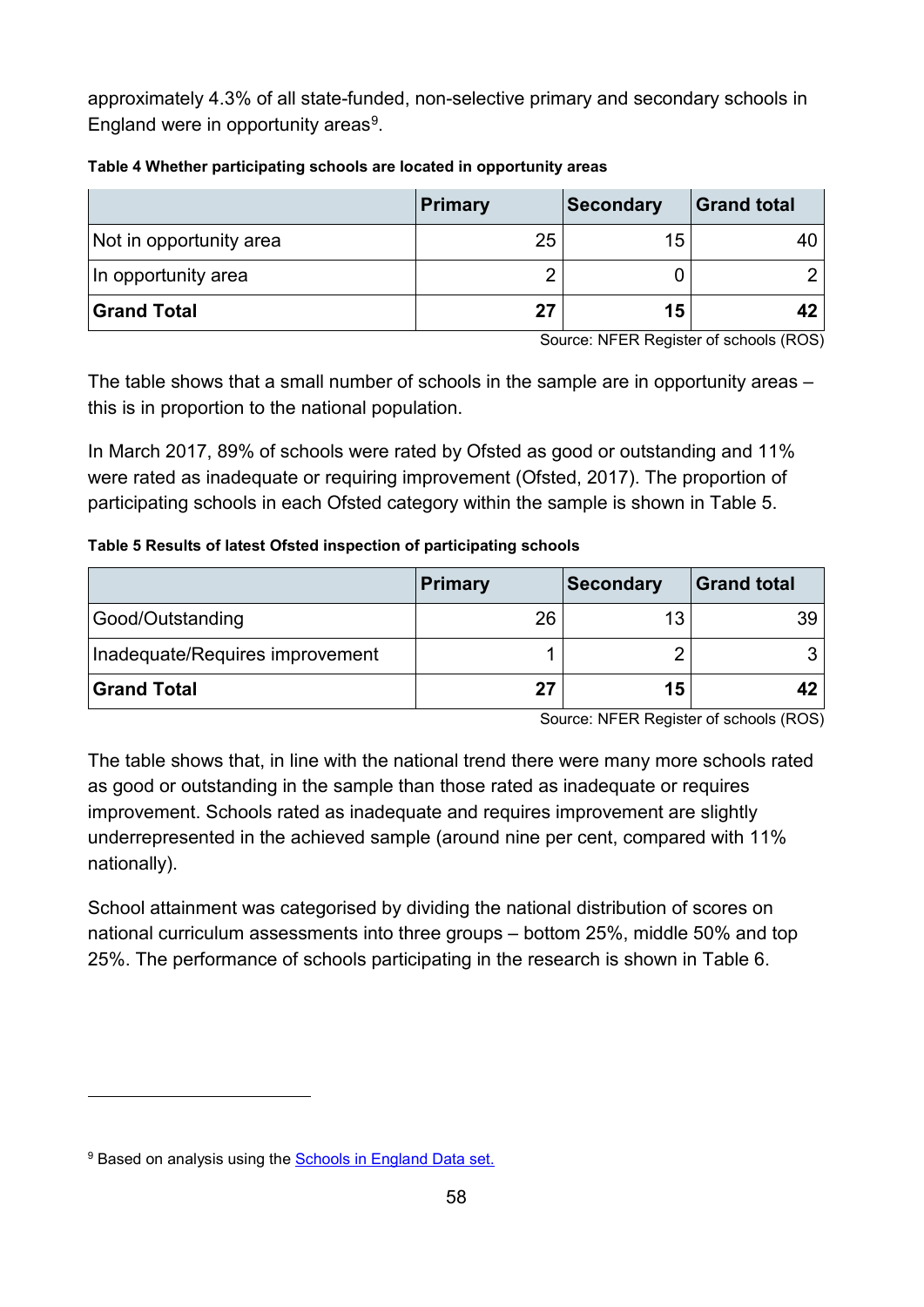#### <span id="page-58-0"></span>**Table 6 School attainment of participating schools**

|                               | <b>Primary</b> | <b>Secondary</b> | <b>Grand total</b> |
|-------------------------------|----------------|------------------|--------------------|
| Bottom 25%                    | 11             | 3                | 14                 |
| Middle 50%                    | 8              | 8                | 16                 |
| Top 25%                       |                | 3                |                    |
| Assessment data not available |                |                  |                    |
| <b>Grand Total</b>            | 27             | 15               |                    |

Source: NFER Register of schools (ROS)

The table shows that the majority of schools participating in the research had attainment results within the middle 50% of schools nationally. Slightly more of the schools were in the bottom 25% attainment band than the top. Two schools (one infant and one middle deemed secondary) had no attainment data available for comparison.

Table 7 shows the proportion of pupils eligible for free school meals (FSM) in each school, representing the national distribution divided into five equal groups.

|                    | <b>Primary</b> | <b>Secondary</b> | <b>Grand total</b> |
|--------------------|----------------|------------------|--------------------|
| Highest 20%        | ⌒              |                  |                    |
| 2nd highest 20%    | 2              | 5                |                    |
| Middle 20%         | 9              | 3                |                    |
| 2nd lowest 20%     | 10             | 4                | 14                 |
| Lowest 20%         | 4              | 2                | 6                  |
| <b>Grand Total</b> | 27             | 15               |                    |

#### <span id="page-58-1"></span>**Table 7 Proportion of pupils eligible for FSM in participating schools**

Source: NFER Register of schools (ROS)

The table shows that the majority of schools in the sample are amongst the middle or second lowest 20% of schools nationally in terms of their proportion of pupils eligible for FSM. Only a small proportion of schools in the sample are amongst schools with the highest proportions of FSM pupils nationally.

English as an additional language (EAL) is a term given to pupils who are exposed to a language at home that is known or believed to be other than English. In 2017, 20.6% of pupils in primary schools and 16.2% of pupils in secondary schools were recorded as having EAL (DfE, 2017d). Table 8 shows the distribution of pupils with EAL in participating schools.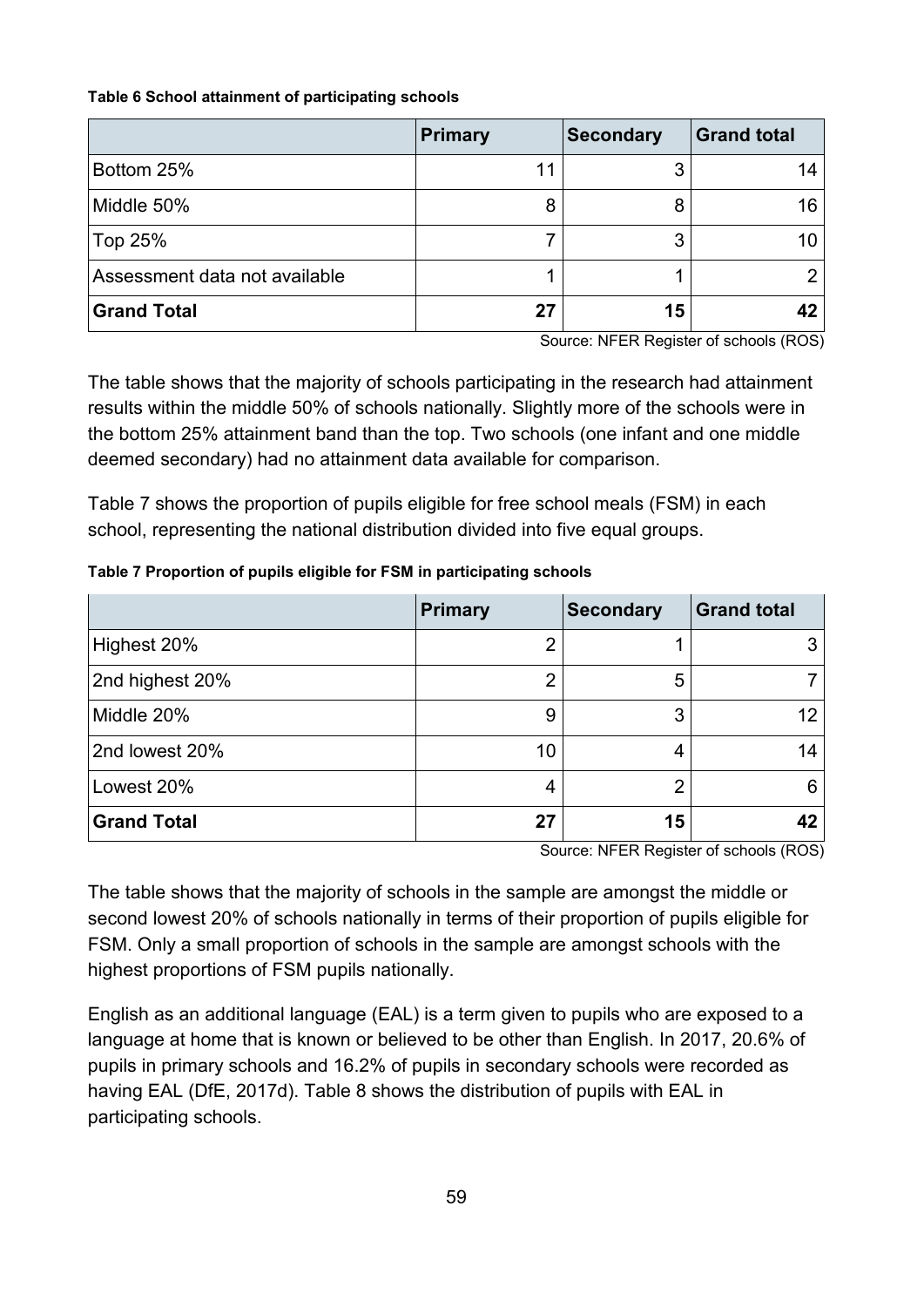#### <span id="page-59-1"></span>**Table 8 Proportion of pupils with EAL in participating schools**

|                    | <b>Primary</b> | <b>Secondary</b> | Grand total    |
|--------------------|----------------|------------------|----------------|
| None               | 5              | U                | 5              |
| $1 - 5%$           | 8              | 6                | 14             |
| $ 6 - 49%$         | 13             | 8                | 21             |
| $50% +$            |                |                  | $\overline{2}$ |
| <b>Grand Total</b> | 27             | 15               | 42             |

Source: NFER Register of schools (ROS)

The table shows that just under half of primary and secondary schools in the sample had less than 5% of pupils with EAL, which is considerably lower than the national average.

## <span id="page-59-0"></span>**A3 Characteristics of interviewees**

The research team set out to interview 3 individuals from each school, comprising one senior leader and 2 classroom teachers. In order to select classroom teachers, the senior leader from each school was asked to provide the details of 4 teachers in different roles – teachers of key stages 1 and 2 in primary schools<sup>[10](#page-59-3)</sup> and teachers of core and non-core subjects in secondary schools. The research team then selected 2 teachers from each school (one from each category) for interview. Table 9 shows the distribution of interviews by interviewee role.

#### <span id="page-59-2"></span>**Table 9 Role of Interviewees**

-

|                          | <b>Primary</b> | <b>Secondary</b> | <b>Grand Total</b> |
|--------------------------|----------------|------------------|--------------------|
| Senior Leader            | 27             | 15               |                    |
| <b>Classroom teacher</b> | 49             |                  | 76                 |
| <b>Grand Total</b>       | 76             | 42               | 118                |

Source: Respondents answer to NFER interview question

Three interviewees were conducted in 35 of the 42 schools in the sample. Two interviews took place in 6 of the schools and one interview (with a senior leader) took place in one secondary school.

Table 10 shows the achieved sample of teachers by key stage.

<span id="page-59-3"></span><sup>&</sup>lt;sup>10</sup> Note that not all primary sector schools had pupils in both key stages.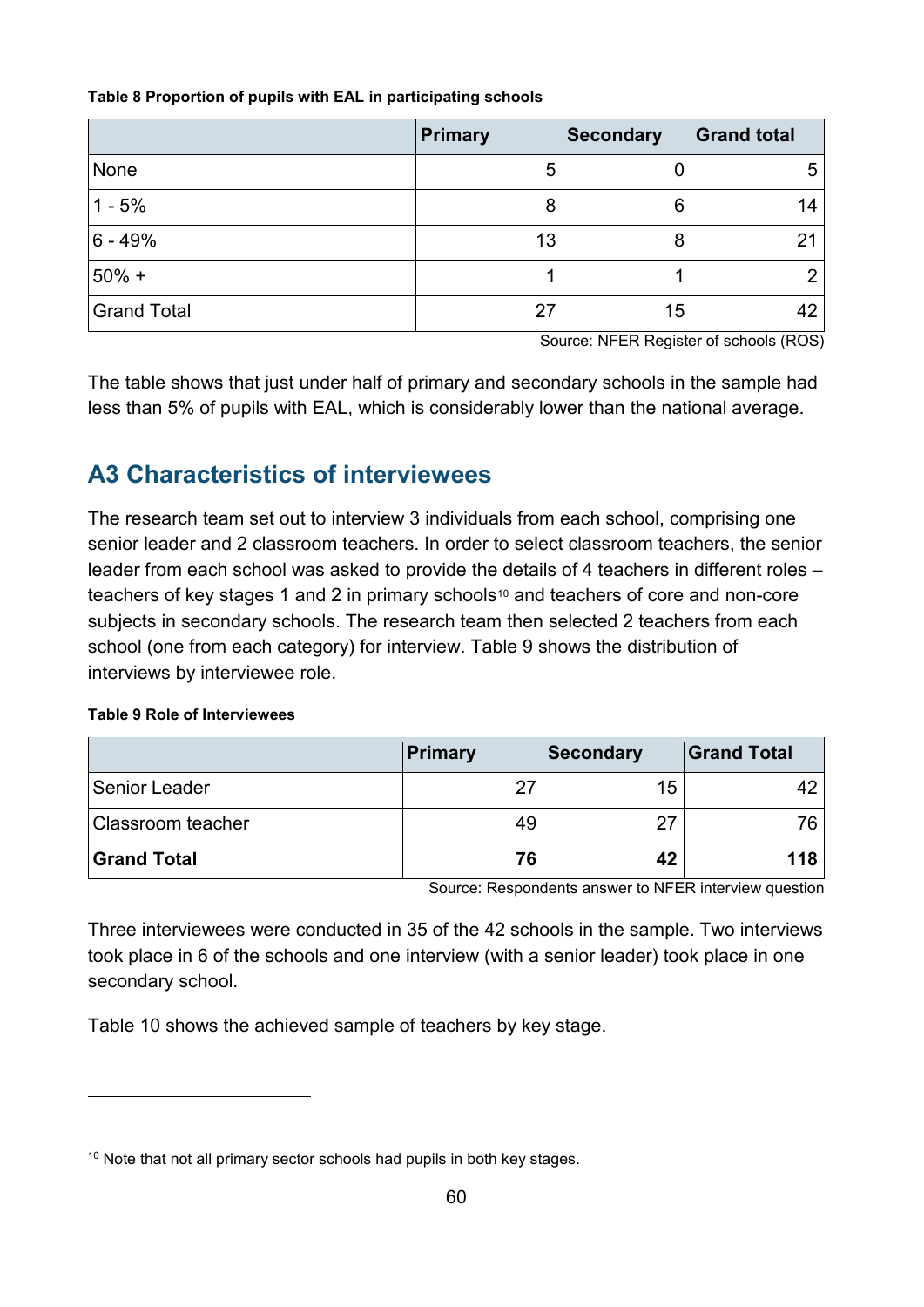#### <span id="page-60-2"></span>**Table 10 Number of teachers per key stage**

| <b>Key Stage</b>   | <b>Grand Total</b> |
|--------------------|--------------------|
| KS <sub>1</sub>    | 18                 |
| KS <sub>2</sub>    | 30                 |
| Both KS1 & KS2     |                    |
| KS <sub>3</sub>    | 27                 |
| <b>Grand Total</b> |                    |

Source: Respondents answer to NFER interview question

The table shows that the research included fewer teachers of key stage 1 than of key stages 2 or 3. One teacher taught pupils in both key stages 1 and 2.

#### <span id="page-60-0"></span>**A3.1 Secondary teachers per subject area**

At secondary level, roughly half of the teachers interviewed taught the core subjects of maths, English and science. The other half taught non-core subjects, including humanities, modern foreign languages, design and technology, religious education and performing arts.

#### <span id="page-60-1"></span>**A4 Screening question on assessment practices**

NFER posed a screening question to the senior leaders in the teacher voice sample. The purpose of this question was to find out some brief information about schools' approaches to non-statutory assessment for sampling purposes (with the aim of including schools with a range of assessment practices). Senior leaders were invited to say which of 12 possible aspects of assessment practice had been adopted in their schools since the removal of levels. Table 11 shows responses to the question from the 32 senior leaders in the teacher voice sample who participated in the research.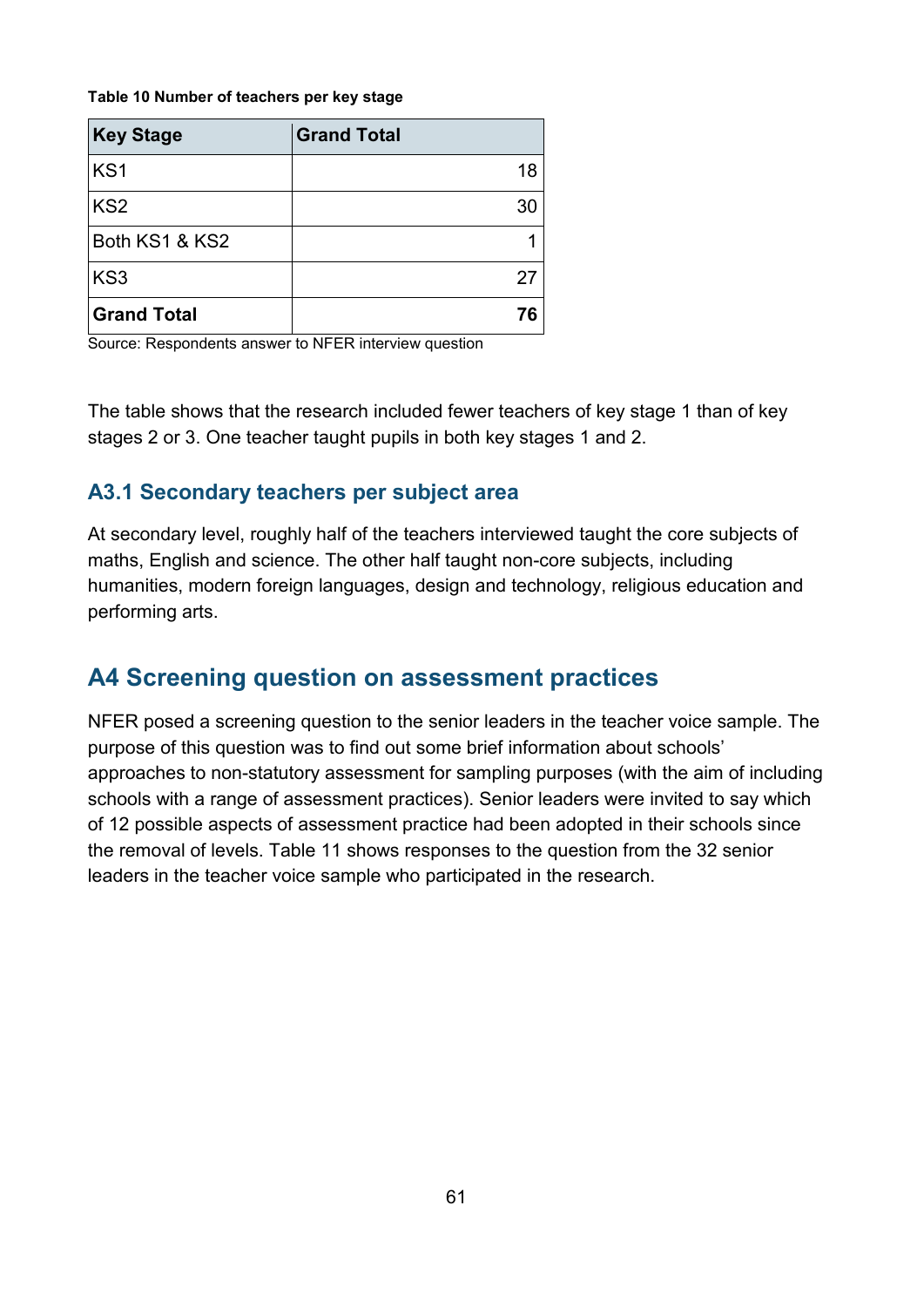<span id="page-61-0"></span>**Table 11 Schools' non-statutory assessment practices**

| Frequencies of responses to the screening<br>question (teacher voice/panel sample<br>only) | <b>Total</b><br>primary | <b>Total</b><br>secondary | <b>Total (all</b><br>schools) |
|--------------------------------------------------------------------------------------------|-------------------------|---------------------------|-------------------------------|
| Commercial tracking system or assessment<br>data recording system.                         | 18                      | 2                         | 20                            |
| Internally produced tracking system or<br>assessment data recording system.                | 10                      | 11                        | 21                            |
| LA recommended assessment<br>system/approach.                                              | $\overline{2}$          | 0                         | $\overline{2}$                |
| <b>MAT recommended assessment</b><br>system/approach.                                      | $\overline{2}$          | $\overline{2}$            | 4                             |
| Commercial tests in one or more subjects.                                                  | 17                      | 3                         | 20                            |
| Internally produced tests/assessments.                                                     | 5                       | 8                         | 13                            |
| Mastery learning approach.                                                                 | 11                      | $\overline{2}$            | 13                            |
| Comparative judgment products/tools.                                                       | 4                       | 3                         | $\overline{7}$                |
| Assessment partnership(s) with other schools<br>(e.g. for moderation).                     | 18                      | 3                         | 21                            |
| Assessment training for senior leaders.                                                    | 14                      | $\overline{2}$            | 16                            |
| Training in questioning techniques for<br>classroom teachers.                              | 9                       | $\overline{2}$            | 11                            |
| Training in marking/feedback techniques for<br>classroom teachers.                         | 17                      | 5                         | 22                            |
| Other distinctive feature of your school's<br>assessment practice (please specify)         | 3                       | 1                         | 4                             |
| None of the above                                                                          | 0                       | 1                         | 1                             |
| <b>Total number of respondents</b>                                                         | 20                      | 12                        | 32                            |

More than one answer could be given Source: NFER teacher voice screening question

The table shows that the most popular non-statutory assessment practices adopted within these schools since the removal of levels were tracking/data recording systems (both commercial and internally devised), commercial tests, partnerships with other schools (for moderation) and training in marking/feedback techniques for classroom teachers.